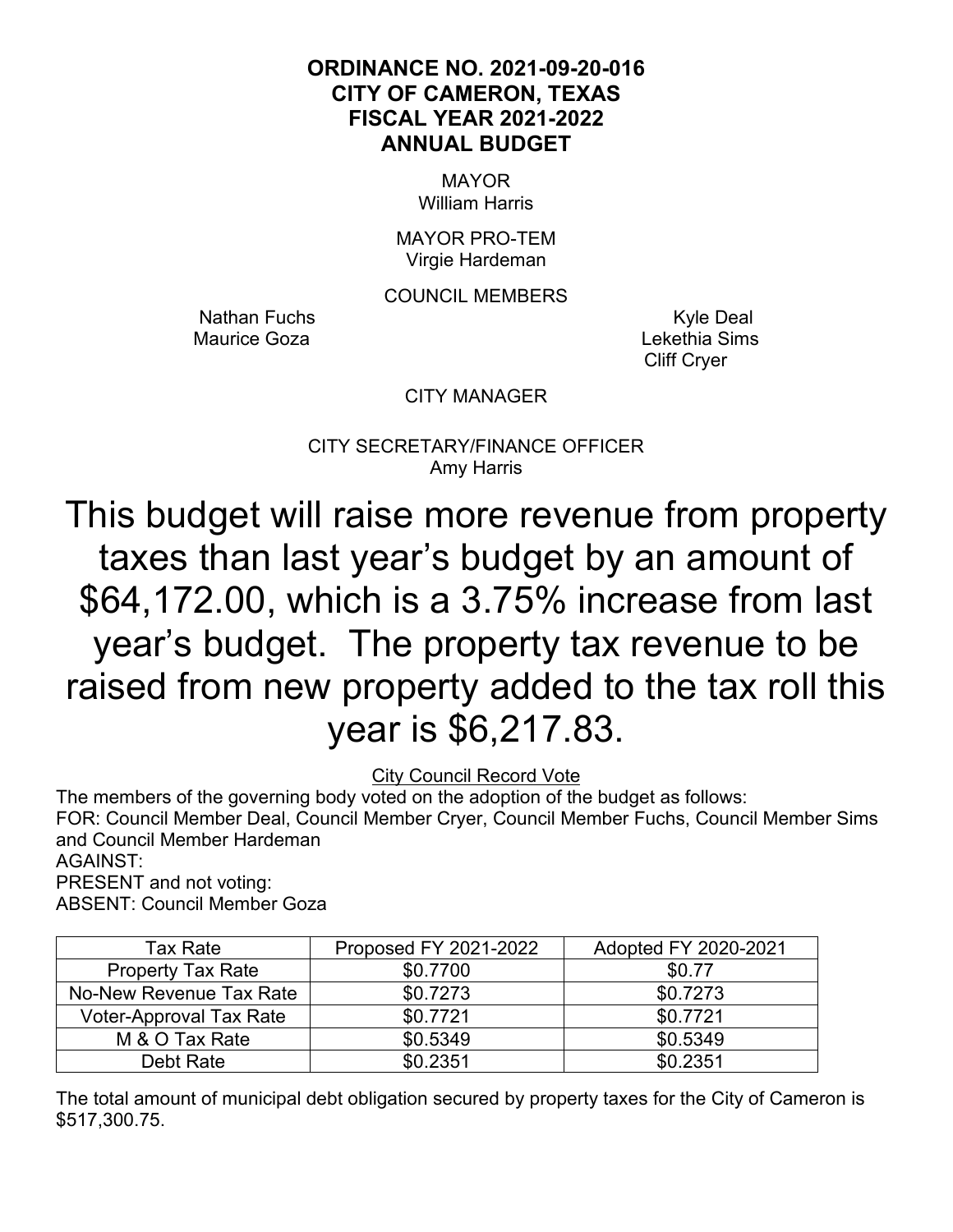|                                                                                                                                                                                                                                                                                     | 9-17-2021 03:05 PM<br>C I T Y                                                                                                                                                                                                                                                                                                                                                                                                                                                                                                                                                                                                                                                                                                                                   | OF CAMERON                                                                                                                                                                                                                                                                                                                                                                                                                                             |                                                                                                                                                                                                                                                                                                                                                                                                                                               | PAGE:                                                                                                                                                                                                                                                                                                                                                                                             | 1 |
|-------------------------------------------------------------------------------------------------------------------------------------------------------------------------------------------------------------------------------------------------------------------------------------|-----------------------------------------------------------------------------------------------------------------------------------------------------------------------------------------------------------------------------------------------------------------------------------------------------------------------------------------------------------------------------------------------------------------------------------------------------------------------------------------------------------------------------------------------------------------------------------------------------------------------------------------------------------------------------------------------------------------------------------------------------------------|--------------------------------------------------------------------------------------------------------------------------------------------------------------------------------------------------------------------------------------------------------------------------------------------------------------------------------------------------------------------------------------------------------------------------------------------------------|-----------------------------------------------------------------------------------------------------------------------------------------------------------------------------------------------------------------------------------------------------------------------------------------------------------------------------------------------------------------------------------------------------------------------------------------------|---------------------------------------------------------------------------------------------------------------------------------------------------------------------------------------------------------------------------------------------------------------------------------------------------------------------------------------------------------------------------------------------------|---|
| 01 - GENERAL FUND                                                                                                                                                                                                                                                                   |                                                                                                                                                                                                                                                                                                                                                                                                                                                                                                                                                                                                                                                                                                                                                                 | 3-YEAR BUDGET ANALYSIS                                                                                                                                                                                                                                                                                                                                                                                                                                 |                                                                                                                                                                                                                                                                                                                                                                                                                                               |                                                                                                                                                                                                                                                                                                                                                                                                   |   |
| REVENUES<br>ACCOUNT                                                                                                                                                                                                                                                                 |                                                                                                                                                                                                                                                                                                                                                                                                                                                                                                                                                                                                                                                                                                                                                                 | ACTUAL                                                                                                                                                                                                                                                                                                                                                                                                                                                 | 2019-2020 2020-2021<br><b>BUDGET</b>                                                                                                                                                                                                                                                                                                                                                                                                          | 2021-2022<br><b>BUDGET</b>                                                                                                                                                                                                                                                                                                                                                                        |   |
| 40101<br>40102<br>40103<br>40105<br>40106<br>40107<br>40108<br>40109<br>40110<br>40111<br>40112<br>40113<br>40115<br>40116<br>40117<br>40118<br>40121<br>40122<br>40123<br>40124<br>40127<br>40130<br>40131<br>40132<br>40134<br>40136<br>40137<br>40138<br>40180<br>40181<br>40183 | EST BANK BALANCE - OCT 1<br>CURRENT AD VALOREM TAXES<br>DELINQUENT TAXES<br>PILOT<br>OCCUPATION TAX<br>FRANCHISE TAX<br>FRANCHISE FEE- GARBAGE<br>INTEREST ON ACCTS RECEIV<br>INTEREST EARNED<br>POLICE/COURT FINES<br>COLLECTION STA DUMP FEES<br>ACCT. RECIEVE INCOME<br>PERMITS (BLG, ELE, PLB, MECH)<br>MISCELLANEOUS<br>SALE OF CEMETERY LOTS<br>FIRE CALL REV - COUNTY<br>BURIAL PERMITS<br>MIXED BEVERAGE TAX<br>REVENUE FROM 1% SALES TAX<br>FRANCHISE FEE FROM W/R<br>SWIMMING POOL REVENUE<br>REV 1/2% SALES TAX-ECO DV<br>MISC- CASH LONG/SHORT<br>REVENUE FROM DOG POUND<br>MOSOUITO CONTROL<br>CEDC PAYROLL<br>INTERNET<br>LEASES<br>TOURISM DIRECTOR PAYROLL<br>TRANSFER FROM RESERVES<br>TRANSFER FROM EQUIP RESERV<br>WILLIAMS FOUNDATION CONTR | 226,000.00<br>1,711,867.68<br>59, 979.89<br>9, 917.49<br>$6,919.96$<br>293, 544.57<br>22, 175.59<br>30, 930.24<br>1,491.20<br>144, 184. 71<br>$\frac{5}{2}$ , 230.00<br>11, 490.01<br>14,232.93<br>$\frac{9}{18}$ , 423.12<br>$\frac{18}{27}$ , 500.00<br>$\frac{5}{2}$ , 200.00<br>2, 823.72<br>637,111.03<br>399, 996.00<br>0.00<br>318,555.50<br>0.00<br>4,190.00<br>21, 215.63<br>76,645.14<br>14,383.03<br>40,500.00<br>0.00<br>0.00<br>30,000.00 | 225,000.00<br>1,785,828.00<br>$50,000.00$<br>$9,000.00$<br>3,500.00<br>315,000.00<br>$\frac{19}{54}$ , 000.00<br>54, 000.00<br>3,800.00<br>165,000.00<br>6,500.00<br>15,000.00<br>15,000.00<br>18,000.00<br>$\frac{12}{27}$ , 000.00<br>27, 500.00<br>4,000.00<br>3,000.00<br>580,000.00<br>400,000.00<br>17,000.00<br>290,000.00<br>50.00<br>3,000.00<br>0.00<br>77,000.00<br>16,000.00<br>40,000.00<br>297, 260.00<br>9,500.00<br>46,000.00 | 200,000.00<br>1,850,000.00<br>55,000.00<br>9,000.00<br>4,000.00<br>300,000.00<br>25,000.00<br>68,000.00<br>3,800.00<br>205,000.00<br>10,000.00<br>30,000.00<br>20,000.00<br>18,000.00<br>15,000.00<br>27,500.00<br>10,000.00<br>3,700.00<br>610,000.00<br>400,000.00<br>17,000.00<br>314,000.00<br>50.00<br>4,000.00<br>0.00<br>77,000.00<br>18,000.00<br>40,000.00<br>300,000.00<br>0.00<br>0.00 |   |
|                                                                                                                                                                                                                                                                                     | FUND TOTAL REVENUES                                                                                                                                                                                                                                                                                                                                                                                                                                                                                                                                                                                                                                                                                                                                             | 4, 143, 987.44                                                                                                                                                                                                                                                                                                                                                                                                                                         | 4,506,938.00                                                                                                                                                                                                                                                                                                                                                                                                                                  | 4,634,050.00                                                                                                                                                                                                                                                                                                                                                                                      |   |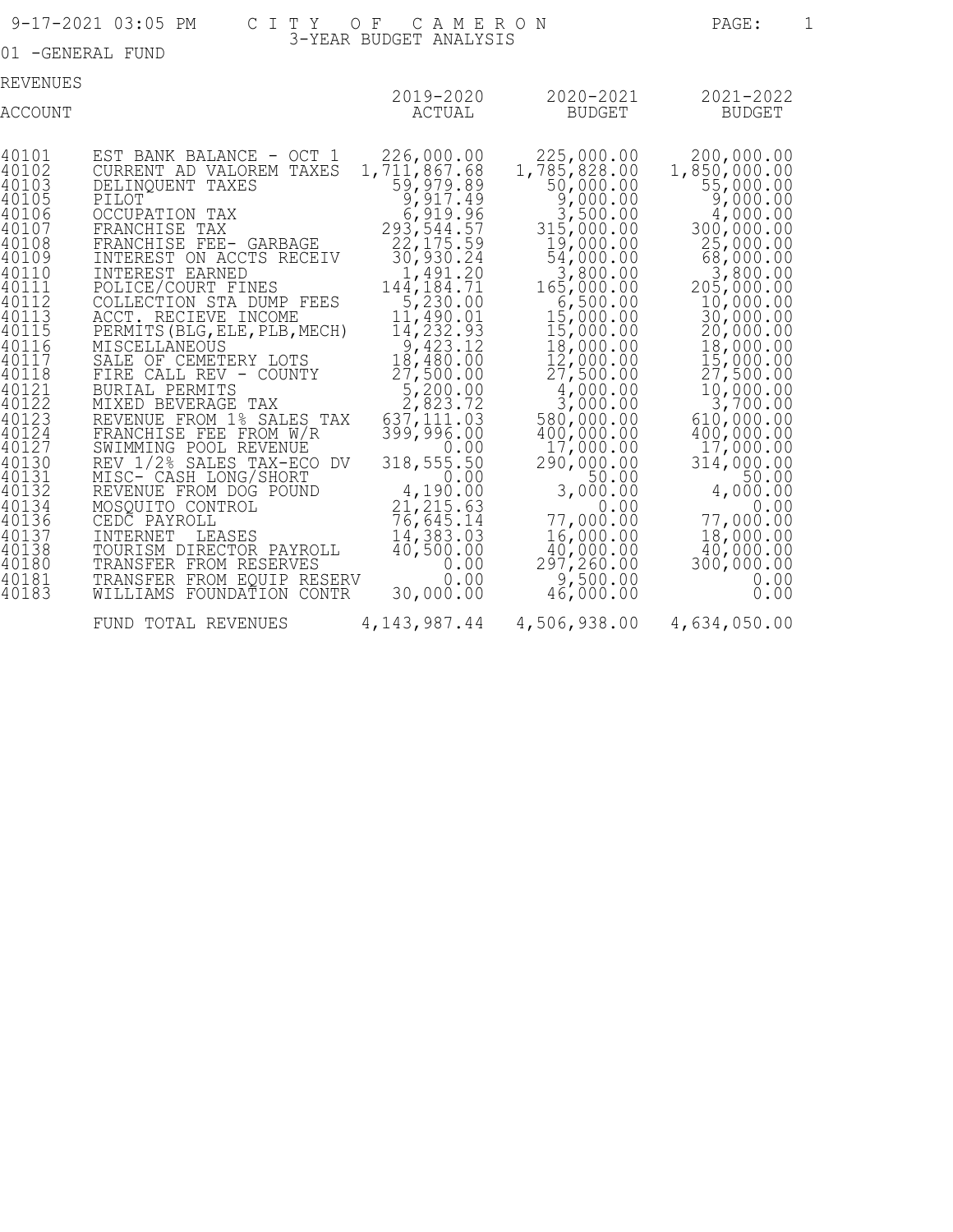|                                                                                                                                                                                                                                    | 9-17-2021 03:05 PM<br>C I T Y<br>O F                                                                                                                                                                                                                                                                                                                                                                                                                                                                                                                                                                            | CAMERON<br>3-YEAR BUDGET ANALYSIS                                                                                                                                                                                                                                                                                                                                                 |                                                                                                                                                                                                                                                                                                                                                                                                          | 2<br>PAGE:                                                                                                                                                                                                                                                                                                                                                                                    |  |
|------------------------------------------------------------------------------------------------------------------------------------------------------------------------------------------------------------------------------------|-----------------------------------------------------------------------------------------------------------------------------------------------------------------------------------------------------------------------------------------------------------------------------------------------------------------------------------------------------------------------------------------------------------------------------------------------------------------------------------------------------------------------------------------------------------------------------------------------------------------|-----------------------------------------------------------------------------------------------------------------------------------------------------------------------------------------------------------------------------------------------------------------------------------------------------------------------------------------------------------------------------------|----------------------------------------------------------------------------------------------------------------------------------------------------------------------------------------------------------------------------------------------------------------------------------------------------------------------------------------------------------------------------------------------------------|-----------------------------------------------------------------------------------------------------------------------------------------------------------------------------------------------------------------------------------------------------------------------------------------------------------------------------------------------------------------------------------------------|--|
|                                                                                                                                                                                                                                    | 01 - GENERAL FUND                                                                                                                                                                                                                                                                                                                                                                                                                                                                                                                                                                                               |                                                                                                                                                                                                                                                                                                                                                                                   |                                                                                                                                                                                                                                                                                                                                                                                                          |                                                                                                                                                                                                                                                                                                                                                                                               |  |
| <b>EXPENSES</b>                                                                                                                                                                                                                    |                                                                                                                                                                                                                                                                                                                                                                                                                                                                                                                                                                                                                 | 2019-2020                                                                                                                                                                                                                                                                                                                                                                         | 2020-2021                                                                                                                                                                                                                                                                                                                                                                                                | 2021-2022                                                                                                                                                                                                                                                                                                                                                                                     |  |
| <b>ACCOUNT</b>                                                                                                                                                                                                                     |                                                                                                                                                                                                                                                                                                                                                                                                                                                                                                                                                                                                                 | ACTUAL                                                                                                                                                                                                                                                                                                                                                                            | <b>BUDGET</b>                                                                                                                                                                                                                                                                                                                                                                                            | <b>BUDGET</b>                                                                                                                                                                                                                                                                                                                                                                                 |  |
|                                                                                                                                                                                                                                    |                                                                                                                                                                                                                                                                                                                                                                                                                                                                                                                                                                                                                 |                                                                                                                                                                                                                                                                                                                                                                                   |                                                                                                                                                                                                                                                                                                                                                                                                          |                                                                                                                                                                                                                                                                                                                                                                                               |  |
| 10-STREET<br>=========                                                                                                                                                                                                             |                                                                                                                                                                                                                                                                                                                                                                                                                                                                                                                                                                                                                 |                                                                                                                                                                                                                                                                                                                                                                                   |                                                                                                                                                                                                                                                                                                                                                                                                          |                                                                                                                                                                                                                                                                                                                                                                                               |  |
| 51000<br>510011<br>510215<br>51026<br>51027<br>51023<br>510312<br>510324<br>51035<br>51036<br>51037<br>51044<br>51044<br>551043<br>51048<br>51053<br>51055<br>51055<br>51058<br>51059<br>51060<br>51061<br>51073<br>51077<br>51078 | WAGES<br>PEST CONTROL<br>GASOLINE & OIL<br>OFFICE/BLDING SUPPLIES & R<br>TRAFFIC STRIPING & SIGN RE<br>DRAINAGE IMPROVEMENTS<br>EQUIPMENT RENTALS<br>UNIFORMS<br>EMPLOYEE INSURANCE<br>RETIREMENT<br>SOCIAL SECURITY<br>UNEMPLOYMENT INSURANCE<br>WORKER'S COMP INSURANCE<br>TRAINING<br>EQUIPMENT REPAIRS & TIRES<br>EQUIPMENT PURCHASE<br>TIRE DISPOSAL<br>VEHICLE REPAIRS & TIRES<br>STREET SEAL COAT MAT'L<br>SHOP EQUIP & REPAIRS<br>SAFETY SUPPLIES<br>TOOLS & SUPPLIES<br>ASPHALT MAT'L - STREET REP<br>UTILITITES-STREET LIGHTS<br>UTILITIES-SHOP & YARD<br>PD INS & LIABILITY<br>INTERNET<br>CHEMICALS | 310, 915.24<br>345.62<br>29, 219.58<br>2,524.82<br>5,059.74<br>$\frac{4}{13}$ , 287.90<br>13, 534.58<br>2,349.47<br>$47,640.54$<br>32,138.18<br>23,411.37<br>$\frac{1}{11}$ , 390.23<br>11, 640.73<br>316.30<br>30, 496.32<br>18, 275.45<br>7,123.50<br>123,768.73<br>2,884.17<br>894.93<br>1,418.29<br>21,908.45<br>98, 163.13<br>11, 123.38<br>13, 507.06<br>$1,265.15$<br>0.00 | 350,000.00<br>1,000.00<br>35,000.00<br>$\frac{2}{7}$ , 500.00<br>7, 500.00<br>7,500.00<br>0.00<br>3,000.00<br>66,550.00<br>37,030.00<br>30,800.00<br>3,010.00<br>16,000.00<br>500.00<br>45,000.00<br>86,634.00<br>2,000.00<br>10,000.00<br>120,000.00<br>12,500.00<br>$1,000.00$<br>3,000.00<br>25,000.00<br>100,000.00<br>$\frac{11}{13}$ , 000.00<br>13, 000.00<br>$\frac{1}{2}$ , 200.00<br>2, 500.00 | 405,000.00<br>1,000.00<br>40,000.00<br>3,000.00<br>5,000.00<br>$5,000.00$<br>$2,000.00$<br>$2,300.00$<br>$3,300.00$<br>$72,396.00$<br>$36,370.00$<br>$36,855.00$<br>$1,000.00$<br>$1,500.00$<br>50,000.00<br>48,800.00<br>2,000.00<br>12,000.00<br>150,000.00<br>4,000.00<br>3,000.00<br>3,000.00<br>25,000.00<br>100,000.00<br>12,000.00<br>14,000.00<br>$\frac{1}{5}$ , 200.00<br>5, 500.00 |  |
|                                                                                                                                                                                                                                    | DEPARTMENT TOTALS 815,882.86                                                                                                                                                                                                                                                                                                                                                                                                                                                                                                                                                                                    |                                                                                                                                                                                                                                                                                                                                                                                   | 993, 224.00                                                                                                                                                                                                                                                                                                                                                                                              | 1,060,649.00                                                                                                                                                                                                                                                                                                                                                                                  |  |
| 11                                                                                                                                                                                                                                 | - CODE ENFORCEMENT<br>==================                                                                                                                                                                                                                                                                                                                                                                                                                                                                                                                                                                        |                                                                                                                                                                                                                                                                                                                                                                                   |                                                                                                                                                                                                                                                                                                                                                                                                          |                                                                                                                                                                                                                                                                                                                                                                                               |  |
| 51100<br>51121<br>51125<br>51127<br>51132<br>51134<br>511356<br>511367<br>51137<br>51154<br>51181                                                                                                                                  | $74,071.10$<br>$0.00$<br>$1,725.74$<br>WAGES<br>LEGAL FEES<br>OFFICE SUPPLIES<br>EQUIPMENT/UNIFORMS<br>EMPLOYEE INSURANCE<br>RETIREMENT<br>SOCIAL SECURITY<br>UNEMPLOYMENT INS<br>WORKERS COMP<br>VEH GAS & REPAIR<br>TRAINING TRAVEL                                                                                                                                                                                                                                                                                                                                                                           | 0.00<br>10,629.82<br>7,633.82<br>5,099.91<br>288.00<br>212.66<br>1,102.43<br>500.00                                                                                                                                                                                                                                                                                               | 68,000.00<br>$\frac{2}{2}$ , 000.00<br>2, 500.00<br>500.00<br>12,100.00<br>7,200.00<br>6,200.00<br>00.00<br>500.00<br>2,500.00<br>750.00                                                                                                                                                                                                                                                                 | 75,000.00<br>$\frac{2}{2}$ , 000.00<br>2, 500.00<br>500.00<br>13,272.00<br>6,735.00<br>7,000.00<br>1,000.00<br>500.00<br>2,500.00<br>750.00                                                                                                                                                                                                                                                   |  |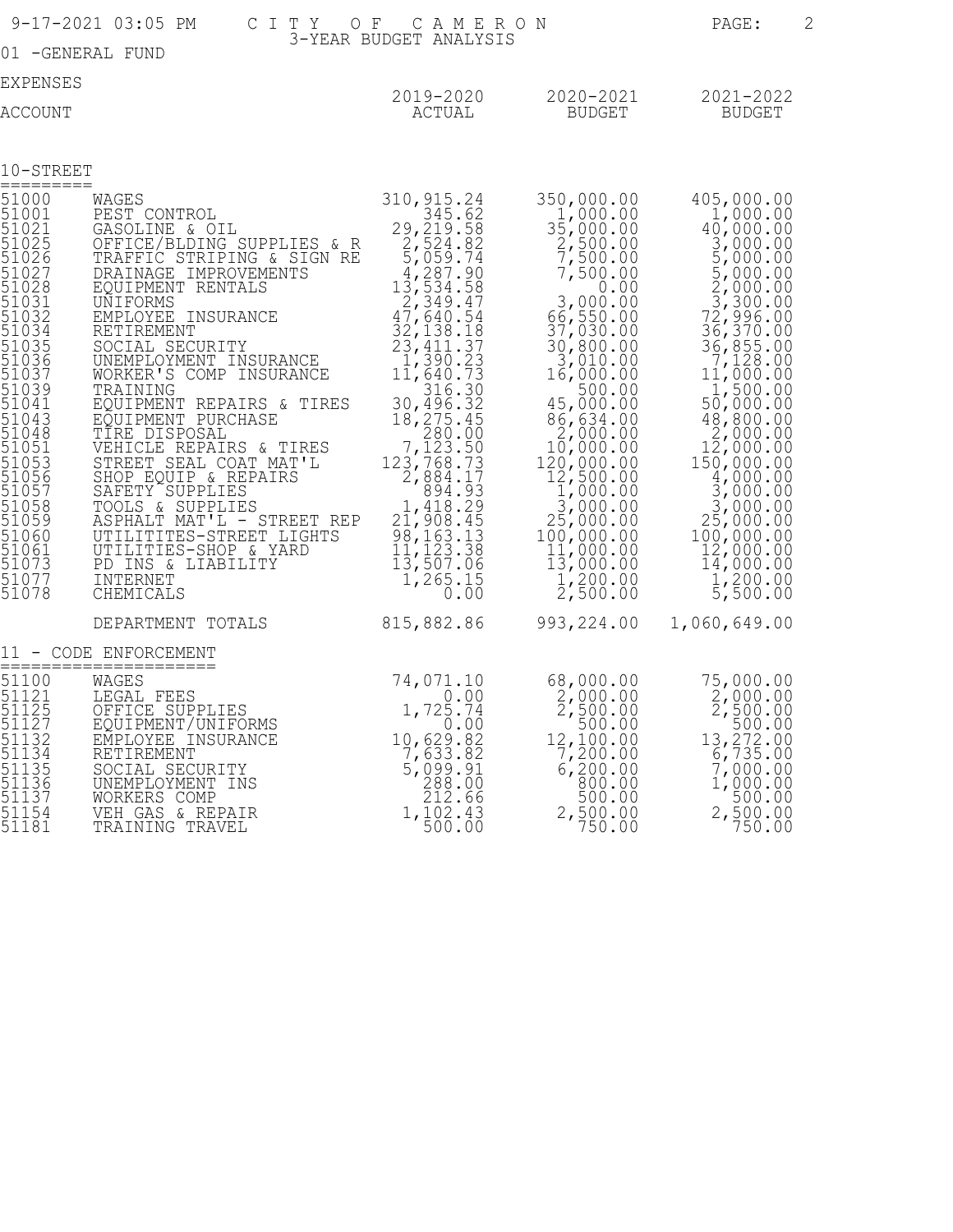|                                                                                                                                                                                                                                                 | 9-17-2021 03:05 PM                                                                                                                                                                                                                                                                                                                                                                                                                                                                                                                                                                                                        | CITY OF CAMERON                                                                                                                                                                                                                                                                                                                                                                             |                                                                                                                                                                                                                                                                                                                                                                                                             | PAGE:                                                                                                                                                                                                                                                                                                                                                                                                                                                   | 3 |
|-------------------------------------------------------------------------------------------------------------------------------------------------------------------------------------------------------------------------------------------------|---------------------------------------------------------------------------------------------------------------------------------------------------------------------------------------------------------------------------------------------------------------------------------------------------------------------------------------------------------------------------------------------------------------------------------------------------------------------------------------------------------------------------------------------------------------------------------------------------------------------------|---------------------------------------------------------------------------------------------------------------------------------------------------------------------------------------------------------------------------------------------------------------------------------------------------------------------------------------------------------------------------------------------|-------------------------------------------------------------------------------------------------------------------------------------------------------------------------------------------------------------------------------------------------------------------------------------------------------------------------------------------------------------------------------------------------------------|---------------------------------------------------------------------------------------------------------------------------------------------------------------------------------------------------------------------------------------------------------------------------------------------------------------------------------------------------------------------------------------------------------------------------------------------------------|---|
|                                                                                                                                                                                                                                                 | 01 -GENERAL FUND                                                                                                                                                                                                                                                                                                                                                                                                                                                                                                                                                                                                          | 3-YEAR BUDGET ANALYSIS                                                                                                                                                                                                                                                                                                                                                                      |                                                                                                                                                                                                                                                                                                                                                                                                             |                                                                                                                                                                                                                                                                                                                                                                                                                                                         |   |
| EXPENSES                                                                                                                                                                                                                                        |                                                                                                                                                                                                                                                                                                                                                                                                                                                                                                                                                                                                                           |                                                                                                                                                                                                                                                                                                                                                                                             |                                                                                                                                                                                                                                                                                                                                                                                                             |                                                                                                                                                                                                                                                                                                                                                                                                                                                         |   |
| ACCOUNT                                                                                                                                                                                                                                         |                                                                                                                                                                                                                                                                                                                                                                                                                                                                                                                                                                                                                           | 2019-2020<br>ACTUAL                                                                                                                                                                                                                                                                                                                                                                         | 2020-2021<br>BUDGET                                                                                                                                                                                                                                                                                                                                                                                         | 2021-2022<br><b>BUDGET</b>                                                                                                                                                                                                                                                                                                                                                                                                                              |   |
| 51193<br>51196                                                                                                                                                                                                                                  | NUISANCE ABATEMENT<br>TECHNOLOGY EQUIP/SERVICE                                                                                                                                                                                                                                                                                                                                                                                                                                                                                                                                                                            | 15,535.95<br>266.00                                                                                                                                                                                                                                                                                                                                                                         | 1,100.00                                                                                                                                                                                                                                                                                                                                                                                                    | 15,000.00  15,000.00<br>1,100.00                                                                                                                                                                                                                                                                                                                                                                                                                        |   |
|                                                                                                                                                                                                                                                 | DEPARTMENT TOTALS                                                                                                                                                                                                                                                                                                                                                                                                                                                                                                                                                                                                         | 117,065.43                                                                                                                                                                                                                                                                                                                                                                                  | 119,150.00                                                                                                                                                                                                                                                                                                                                                                                                  | 127,857.00                                                                                                                                                                                                                                                                                                                                                                                                                                              |   |
|                                                                                                                                                                                                                                                 | 12-FIRE DEPARTMENT                                                                                                                                                                                                                                                                                                                                                                                                                                                                                                                                                                                                        |                                                                                                                                                                                                                                                                                                                                                                                             |                                                                                                                                                                                                                                                                                                                                                                                                             |                                                                                                                                                                                                                                                                                                                                                                                                                                                         |   |
| 51200<br>51221<br>51222<br>51223<br>51228<br>51229<br>51230<br>51232<br>51233<br>51234<br>51235<br>51236<br>51237<br>51238<br>51245<br>51246<br>51248<br>51249<br>51251<br>51252<br>51253<br>51254<br>51260<br>51281<br>51282<br>51285<br>51291 | ==================<br>WAGES<br>GASOLINE & OIL<br>OFFICE SUPPLIES<br>BUILDING SUPPLIES & JANITO<br>NEW HOSE & NOZZLES<br>EQUIPMENT<br>UTILITIES - FD<br>EMPLOYEE INSURANCE<br>VOLUNTEER'S RETIREMENT<br>RETIREMENT<br>SOCIAL SECURITY<br>UNEMPLOYMENT INSURANCE<br>WORKER'S COMP INSURANCE<br>BUNKER GEAR/BOOTS<br>UTILTY & REPAIR- FD LVG QT<br>FIRE STATION MAINT & IMPRO<br>FIRE HYDRANT PURCHASE<br>AMBULANCE SERVICE PAYMENT<br>REPAIRS & TIRES<br>RADIO & PAGERS<br>ANNUAL EQUIP TESTING<br>E-DISPATCH<br>FIRE TRUCK PURCHASE<br>STATE DUES<br>INSURANCE<br>STATE INSP AIR PACKS/COMPR<br>FD - TELEPHONE & FIRE CALL | 52,695.38<br>1,956.87<br>$\begin{array}{c} 300.36 \\ 1,600.03 \end{array}$<br>$\frac{1}{3}$ , 318.64<br>$\frac{3}{5}$ , 576.02<br>$\frac{3}{2}$ , 323.02<br>5,314.91<br>4,097.46<br>$4,022.88$<br>246.82<br>$2, \overline{244.00}$<br>3,062.58<br>13,036.46<br>7,511.76<br>0.000000<br>23,620.97<br>0.00<br>750.00<br>1,548.00<br>0.00<br>$1,800.00$<br>$11,663.44$<br>4,191.27<br>2,083.92 | $57,000.00$<br>2,500.00<br>500.00<br>1,500.00<br>20,000.00<br>5,000.00<br>4,200.00<br>$6,050.00$<br>$11,300.00$<br>$\frac{5}{5}$ , 500.00<br>5,000.00<br>500.00<br>$\begin{array}{c}\n 2, 244.00 \\  36, 600.00 \\  8, 000.00\n \end{array}$<br>27,200.00<br>0.00<br>0.00<br>11,500.00<br>1,200.00<br>$\frac{3}{1}$ , 000.00<br>1, 500.00<br>48,000.00<br>$2,000.00$<br>$11,700.00$<br>3,400.00<br>2,000.00 | $50,000.00$<br>2,500.00<br>$\begin{array}{c} 500.00 \\ 1,500.00 \end{array}$<br>$\begin{array}{c} 5,000.00 \\ 5,000.00 \\ 4,200.00 \end{array}$<br>0.00<br>11,300.00<br>0.00<br>4,550.00<br>880.00<br>$2,244.00$<br>$15,000.00$<br>8,000.00<br>4,000.00<br>20,000.00<br>$1\bar{1}\bar{5}$ , 000.00<br>11,500.00<br>$\frac{2}{3}, \frac{000}{000}.00$<br>3,000.00<br>4,500.00<br>48,900.00<br>$\frac{2}{13}, \frac{200}{900}.00$<br>3,400.00<br>2,000.00 |   |
|                                                                                                                                                                                                                                                 | DEPARTMENT TOTALS                                                                                                                                                                                                                                                                                                                                                                                                                                                                                                                                                                                                         | 149,964.79                                                                                                                                                                                                                                                                                                                                                                                  | 277,394.00                                                                                                                                                                                                                                                                                                                                                                                                  | 337, 174.00                                                                                                                                                                                                                                                                                                                                                                                                                                             |   |
|                                                                                                                                                                                                                                                 | 13-POLICE DEPARTMENT                                                                                                                                                                                                                                                                                                                                                                                                                                                                                                                                                                                                      |                                                                                                                                                                                                                                                                                                                                                                                             |                                                                                                                                                                                                                                                                                                                                                                                                             |                                                                                                                                                                                                                                                                                                                                                                                                                                                         |   |
| 51300<br>51302<br>51321<br>51323<br>51324<br>51327<br>51328<br>51329<br>51330                                                                                                                                                                   | ====================<br>WAGES<br>ANIMAL CONTROL WAGES<br>GASOLINE & OIL<br>TELEPHONE/INTERNET<br>JANITOR SUPPLIES/SERVICE<br>UNIFORM<br>COUNTY JAIL CONTRACT<br>OFFICE SUPPLIES<br>$K-9$ DOG                                                                                                                                                                                                                                                                                                                                                                                                                              | 641, 263.53<br>36, 293.97<br>23, 231.55<br>23, 532.04<br>5, 917.62<br>7, 208.11<br>$7 - 0.00$<br>4,852.10<br>11,954.89                                                                                                                                                                                                                                                                      | 700,000.00<br>0.00<br>30,000.00<br>21,500.00<br>6,500.00<br>6,000.00<br>5,000.00<br>4,000.00<br>2,000.00                                                                                                                                                                                                                                                                                                    | 756,000.00<br>0.00<br>30,000.00<br>21,500.00<br>6,500.00<br>$6,000.00$<br>5,000.00<br>4,000.00<br>2,000.00                                                                                                                                                                                                                                                                                                                                              |   |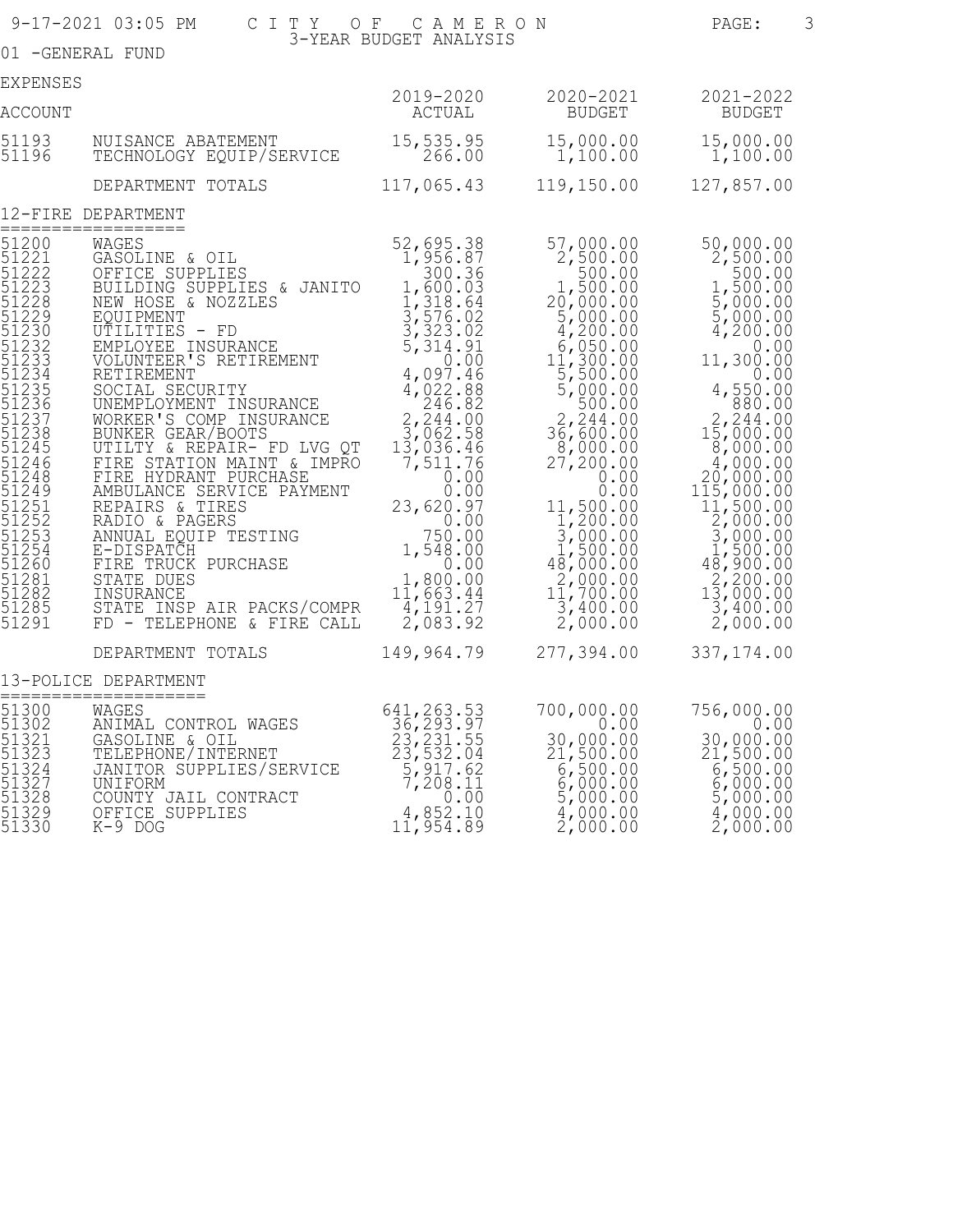01 -GENERAL FUND

EXPENSES

| EXLEMPER                                                                                                                                                  |                                                                                                                                                                                                                                                                                                                                                                                                                                                                                                                                                                          | 2019-2020                                                                                                                                                                                                                                                                                                                    | 2020-2021                                                                                                                                                                                                                                                                                                                           | 2021-2022                                                                                                                                                                                                                                                                                     |
|-----------------------------------------------------------------------------------------------------------------------------------------------------------|--------------------------------------------------------------------------------------------------------------------------------------------------------------------------------------------------------------------------------------------------------------------------------------------------------------------------------------------------------------------------------------------------------------------------------------------------------------------------------------------------------------------------------------------------------------------------|------------------------------------------------------------------------------------------------------------------------------------------------------------------------------------------------------------------------------------------------------------------------------------------------------------------------------|-------------------------------------------------------------------------------------------------------------------------------------------------------------------------------------------------------------------------------------------------------------------------------------------------------------------------------------|-----------------------------------------------------------------------------------------------------------------------------------------------------------------------------------------------------------------------------------------------------------------------------------------------|
| <b>ACCOUNT</b>                                                                                                                                            |                                                                                                                                                                                                                                                                                                                                                                                                                                                                                                                                                                          | ACTUAL                                                                                                                                                                                                                                                                                                                       | <b>BUDGET</b>                                                                                                                                                                                                                                                                                                                       | <b>BUDGET</b>                                                                                                                                                                                                                                                                                 |
| 51332<br>51334<br>51335<br>513520<br>513601<br>51362<br>51362<br>51370<br>)<br>513882<br>513883<br>513884<br>513866<br>513880<br>513880<br>51394<br>51396 | EMPLOYEE INSURANCE<br>RETIREMENT<br>SOCIAL SECURITY<br>UNEMPLOYEMENT INSURANCE<br>WORKER'S COMP INSURANCE<br>COMMUNITY SERVICE SUPPLIES<br>TACTICAL EQUIP & AMMO<br>BODY CAMERÃS & TASERS<br>REPAIRS & TIRES<br>RADIO/ANTENNA TOWER REPAIR<br>UTILITIES<br>PhysDmg & Liability<br>Ins.<br>ANIMAL SHELTER & EQUIPMENT<br>POLICE OFF REPAIRS/SERVICE<br>COMPUTER SERVICE<br>COUNTY/STATE ROLLING EXP<br>SAFETY SUPPLIES<br>PSAP EXPENSE<br>ANIMAL CONTROL - EUTHANIZA<br>NARCOTICS INVESTIGATION<br>CAPITAL OUTLAY<br>PD BUILDING PURCHASE<br>VEHICLE PURCHASE<br>TRAINING | 75, 372.04<br>69, 270.67<br>50, 833.38<br>11,290.87<br>$4,307.90$<br>$4,320.00$<br>$6,841.41$<br>$150.00$<br>$12,852.46$<br>15,800.78<br>$\frac{8,046.60}{9,504.67}$<br>21, 165.33<br>0.00<br>2, 201.10<br>13,000.00<br>50.00<br>$\begin{array}{c} 555.86 \\ 3,291.54 \\ 40,433.00 \end{array}$<br>$10, 449.48$<br>1, 122.96 | 90,750.00<br>74,100.00<br>61,600.00<br>6,020.00<br>13,000.00<br>$\begin{array}{r} 1,000.000 \\ 5,000.00 \\ 4,320.00 \\ 14,000.00 \\ \end{array}$<br>2,000.00<br>$1\bar{2}$ , 000.00<br>16,400.00<br>0.00<br>9,000.00<br>29,780.00<br>200.00<br>2,000.00<br>13,000.00<br>0.00<br>500.00<br>5,000.00<br>0.00<br>36,800.00<br>5,000.00 | 99,540.00<br>$67,889.00$<br>66,996.00<br>6,000.00<br>12,000.00<br>1,000.00<br>$\frac{5}{4}$ , 000.00<br>4, 320.00<br>14,000.00<br>2,000.00<br>12,000.00<br>16,400.00<br>0.00<br>9,000.00<br>29,780.00<br>2,000.00<br>16,500.00<br>0.00<br>500.00<br>5,000.00<br>0.00<br>36,800.00<br>5,000.00 |
|                                                                                                                                                           | DEPARTMENT TOTALS                                                                                                                                                                                                                                                                                                                                                                                                                                                                                                                                                        | 1,038,797.18                                                                                                                                                                                                                                                                                                                 | 1,176,470.00                                                                                                                                                                                                                                                                                                                        | 1,242,925.00                                                                                                                                                                                                                                                                                  |
|                                                                                                                                                           | 14-MUNICIPAL COURT<br>==============                                                                                                                                                                                                                                                                                                                                                                                                                                                                                                                                     |                                                                                                                                                                                                                                                                                                                              |                                                                                                                                                                                                                                                                                                                                     |                                                                                                                                                                                                                                                                                               |
| 51400<br>51435<br>51436<br>51437<br>51481<br>51496                                                                                                        | WAGES<br>COMPENSATION-JUDGE/ATTY<br>CREDIT CARD FEES - COURT<br>POSTAGE & OFFICE SUPPLIES<br>POSTAGE & OFFICE SOPPLIES<br>EMPLOYEE INSURANCE<br>RETIREMENT<br>SOCIAL SECURITY<br>SOCIAL SECURITY<br>UNEMPLOYMNET INSURANCE<br>WORKER'S COMP INSURANCE<br>TRAINING/TRAVEL<br>TRAINING/TRAVEL<br>TRAINING/TRAVEL<br>TRAINING/TRAVEL<br>TO9.53<br>INTE                                                                                                                                                                                                                      | 29,071.24<br>$14, 400.00$<br>$1, 342.71$<br>$714.51$                                                                                                                                                                                                                                                                         | 30,439.00<br>18,400.00<br>$\begin{smallmatrix} 5,400.000\\ 1,800.00\\ 5,050.00\\ 6,050.00\\ 2,700.00\\ 260.00\\ 225.00\\ 1\end{smallmatrix}$<br>$\frac{1}{1}$ , 200.00<br>1, 600.00                                                                                                                                                 | 32,000.00<br>18,400.00<br>0.00<br>1,500.00<br>$\begin{smallmatrix} 2,836.00 \\ 6,636.00 \\ 2,873.60 \\ 2,770.00 \\ 269.00 \\ 225.00 \end{smallmatrix}$<br>1,200.00<br>1,600.00                                                                                                                |
|                                                                                                                                                           | DEPARTMENT TOTALS                                                                                                                                                                                                                                                                                                                                                                                                                                                                                                                                                        | 61,054.57                                                                                                                                                                                                                                                                                                                    | 67,404.00                                                                                                                                                                                                                                                                                                                           | 67,464.60                                                                                                                                                                                                                                                                                     |
| 16-LIBRARY                                                                                                                                                |                                                                                                                                                                                                                                                                                                                                                                                                                                                                                                                                                                          |                                                                                                                                                                                                                                                                                                                              |                                                                                                                                                                                                                                                                                                                                     |                                                                                                                                                                                                                                                                                               |
| 51600<br>51633<br>51635                                                                                                                                   | WAGES<br>PHYS & LIABILITY INS<br>SOCIAL SECURITY                                                                                                                                                                                                                                                                                                                                                                                                                                                                                                                         | 50,189.27<br>$\frac{1}{3}$ , 708.14<br>3, 807.64                                                                                                                                                                                                                                                                             | 45,000.00<br>$\frac{2}{3}$ , 390.00<br>3, 960.00                                                                                                                                                                                                                                                                                    | 60,000.00<br>$\frac{2}{3}$ , 390.00<br>3, 960.00                                                                                                                                                                                                                                              |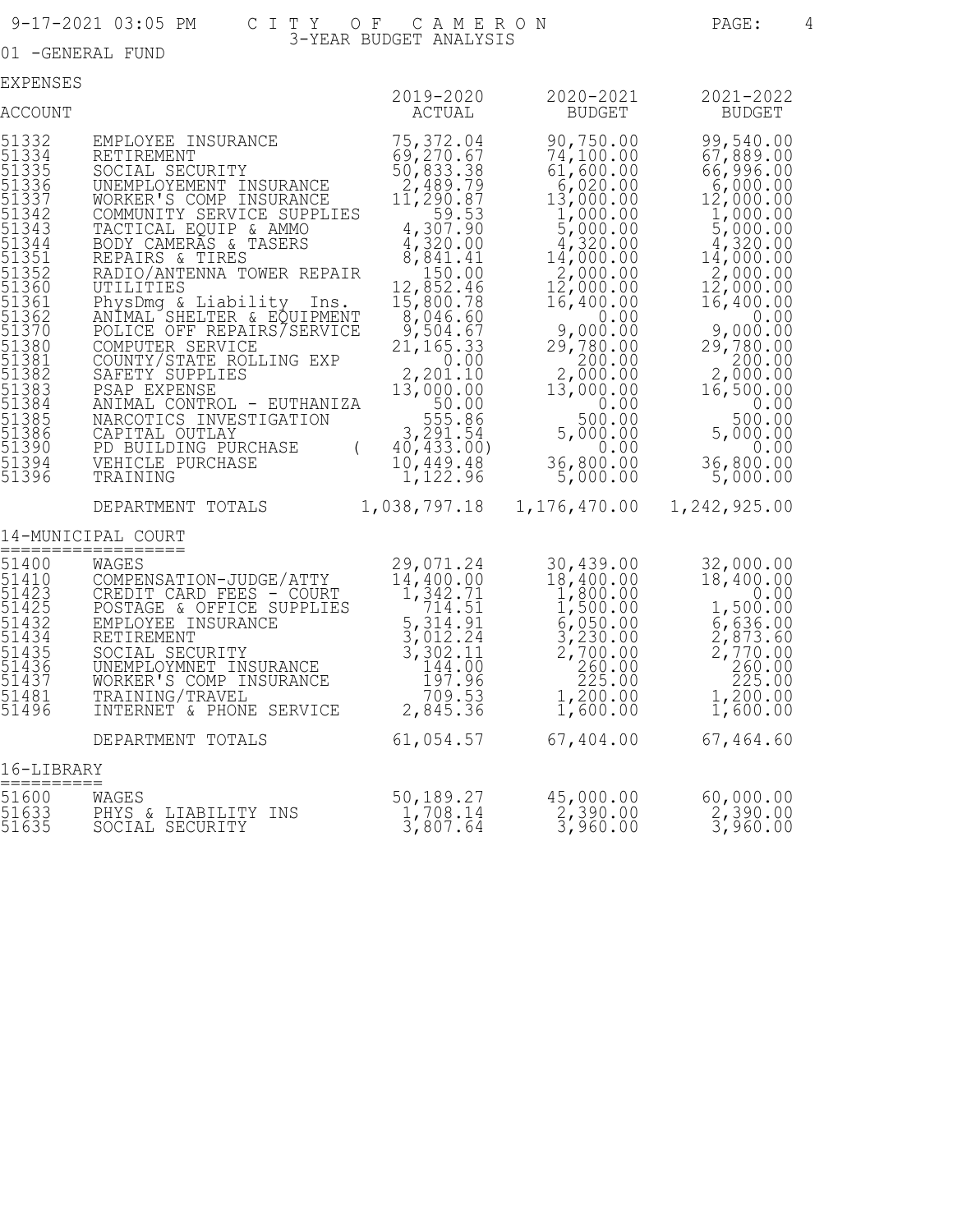01 -GENERAL FUND

| EXPENSES                                                                                                                                     |                                                                                                                                                                                                                                                                                                                                                                                          | 2019-2020                                                                                                                                                                                                                            | 2020-2021                                                                                                                                                                                                                                          | 2021-2022                                                                                                                                                                                                                                     |
|----------------------------------------------------------------------------------------------------------------------------------------------|------------------------------------------------------------------------------------------------------------------------------------------------------------------------------------------------------------------------------------------------------------------------------------------------------------------------------------------------------------------------------------------|--------------------------------------------------------------------------------------------------------------------------------------------------------------------------------------------------------------------------------------|----------------------------------------------------------------------------------------------------------------------------------------------------------------------------------------------------------------------------------------------------|-----------------------------------------------------------------------------------------------------------------------------------------------------------------------------------------------------------------------------------------------|
| <b>ACCOUNT</b>                                                                                                                               |                                                                                                                                                                                                                                                                                                                                                                                          | ACTUAL                                                                                                                                                                                                                               | BUDGET                                                                                                                                                                                                                                             | <b>BUDGET</b>                                                                                                                                                                                                                                 |
| 51636<br>51637<br>51650<br>51660<br>51670<br>51675<br>51681<br>51685                                                                         | UNEMPLOYMENT INSURANCE<br>WORKER'S COMP INSURANCE<br>UTILITIES<br>JANITORIAL/PEST/COPIER<br>BOOK PURCHASE FUND<br>TRAINING/LICENSE/FEES<br>OFFICE SUPPLIES<br>BUILDING MAINTENANCE                                                                                                                                                                                                       | 358.33<br>$\begin{array}{r} 338.356 \\ 118.56 \\ 9,839.00 \\ 9,751.227 \\ 5,434.27 \\ 226.33 \\ 2,239.67 \\ 2,141.02 \end{array}$                                                                                                    | 400.00<br>125.00<br>8,000.00<br>$6,500.00$<br>$6,500.00$<br>$2,000.00$<br>$2,000.00$<br>$4,700.00$                                                                                                                                                 | 400.00<br>125.00<br>$9,000.00$<br>7,000.00<br>$\begin{array}{c} 6,000.00 \\ 2,000.00 \\ 2,000.00 \\ 5,000.00 \end{array}$                                                                                                                     |
|                                                                                                                                              | DEPARTMENT TOTALS                                                                                                                                                                                                                                                                                                                                                                        | 85,813.52 81,075.00                                                                                                                                                                                                                  |                                                                                                                                                                                                                                                    | 97,875.00                                                                                                                                                                                                                                     |
|                                                                                                                                              | 18-AMBULANCE SERVICE<br>=================                                                                                                                                                                                                                                                                                                                                                |                                                                                                                                                                                                                                      |                                                                                                                                                                                                                                                    |                                                                                                                                                                                                                                               |
| 51850<br>51851<br>51899                                                                                                                      | UTILITIES<br><b>REPAIRS</b><br>PAYMENT FOR EMS SERVICES                                                                                                                                                                                                                                                                                                                                  | 5,883.77<br>107,899.32                                                                                                                                                                                                               | 5,000.00<br>$\frac{5}{111}, \frac{500}{350}.00$                                                                                                                                                                                                    | 0.00<br>0.00000                                                                                                                                                                                                                               |
|                                                                                                                                              | DEPARTMENT TOTALS                                                                                                                                                                                                                                                                                                                                                                        | 113,867.58                                                                                                                                                                                                                           | 121,850.00                                                                                                                                                                                                                                         | 0.00                                                                                                                                                                                                                                          |
|                                                                                                                                              | 19-OTHER OPERATING EXP                                                                                                                                                                                                                                                                                                                                                                   |                                                                                                                                                                                                                                      |                                                                                                                                                                                                                                                    |                                                                                                                                                                                                                                               |
| 51916<br>51917<br>51918<br>51919<br>51921<br>51924<br>51925<br>51932<br>51934<br>51935<br>51955<br>51960<br>51961<br>51981<br>51986<br>51991 | SALES TAX<br>TO<br>C.E.D.C.<br>CEDC MANAGER PAYROLL<br>CEDC UTILITIES<br>TOURISM DIRECTOR SALARY<br>LEGAL FEES<br>CREDIT CARD - PERMITS/FEES<br>TRANSFER FUNDS TO AIRPORT<br>EMPLOYEE INSURANCE<br>RETIREMENT<br>SOCIAL SECURITY<br>CIVIC CENTER PROP INSURANC<br>MILAM COUNTY - TAX COLLECT<br>OPERATION OF MCAD OFFICE<br>ORGANIZATION DUES<br>HAUL/DUMP FEES - COL SITE<br>CONTINGENT | 318,559.02<br>$\begin{array}{r} 62,884.45 \\ 9,923.04 \\ 39,923.04 \end{array}$<br>31, 169.55<br>709.88<br>145,500.00<br>10,791.10<br>$7,456.13$<br>$2,080.34$<br>$6,007.75$<br>$44,901.32$<br>$2,966.06$<br>$\frac{14}{2}$ , 142.00 | 290,000.00<br>63,000.00<br>0.00<br>40,000.00<br>50,000.00<br>500.00<br>0.00<br>12,100.00<br>10,900.00<br>$\begin{smallmatrix} 9,060.00\\ 1,900.00\\ 6,700.00 \end{smallmatrix}$<br>43,000.00<br>3,500.00<br>$\frac{15}{25}$ , 000.00<br>25, 000.00 | 305,000.00<br>68,000.00<br>0.00<br>40,000.00<br>$35,000.00$<br>$1,100.00$<br>0.00<br>13,300.00<br>9,700.00<br>$10, 500.00$<br>1,900.00<br>6,700.00<br>43,000.00<br>$\begin{smallmatrix} 4,000.00 \\ 15,000.00 \\ 15,000.00 \end{smallmatrix}$ |
|                                                                                                                                              | DEPARTMENT TOTALS                                                                                                                                                                                                                                                                                                                                                                        | 689, 215.12                                                                                                                                                                                                                          | 570,660.00                                                                                                                                                                                                                                         | 568,200.00                                                                                                                                                                                                                                    |
|                                                                                                                                              | 20-CEMETERY & PARKS                                                                                                                                                                                                                                                                                                                                                                      |                                                                                                                                                                                                                                      |                                                                                                                                                                                                                                                    |                                                                                                                                                                                                                                               |
| 52001<br>52002<br>52021<br>52029<br>52030<br>52035                                                                                           | TEMPORARY LABOR-MOWING<br>LIFEGUARD WAGES<br>GAS & OIL<br>EQUIPMENT<br>MOWERS, TRACTORS, SHREDDERS<br>SOCIAL SECURITY                                                                                                                                                                                                                                                                    | 61,830.00<br>$\frac{0.00}{2,167.86}$<br>3,127.68<br>0.00                                                                                                                                                                             | 65,000.00<br>$17,000.00$<br>3,500.00<br>3,000.00<br>7,500.00<br>1,500.00                                                                                                                                                                           | 65,000.00<br>$3,500.00$<br>3,500.00<br>3,000.00<br>7,500.00<br>0.00                                                                                                                                                                           |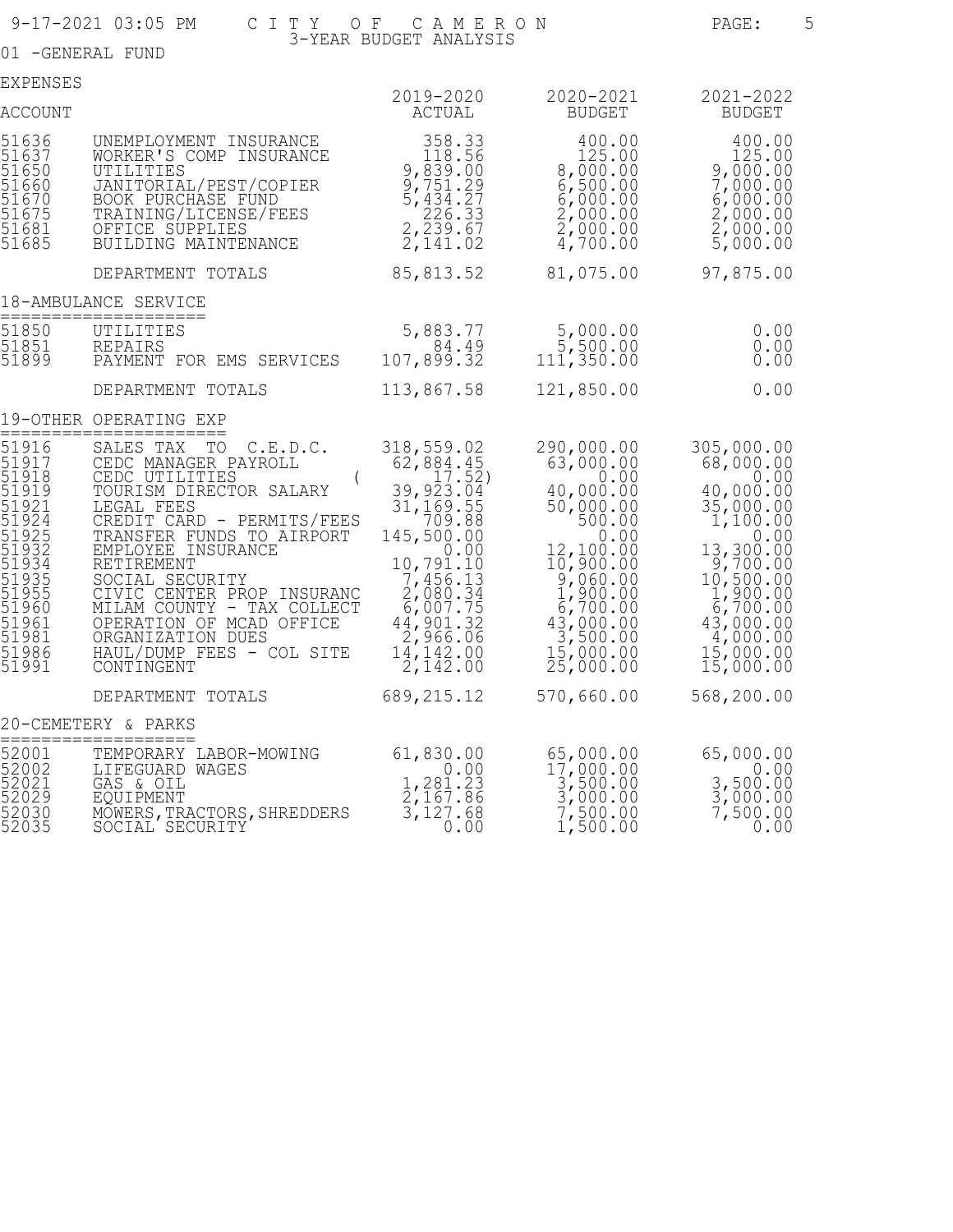01 -GENERAL FUND

| EXPENSES                                                                                                                                                                                  |                                                                                                                                                                                                                                                                                                                                                                                                                                                                                                                         |                                                                                                                                                                  |                                                                                                                                                                                                                                                                                                                                                   |                                                                                                                                                                                                                                                                                                                                                                                                                                                                                                                                                                                                          |
|-------------------------------------------------------------------------------------------------------------------------------------------------------------------------------------------|-------------------------------------------------------------------------------------------------------------------------------------------------------------------------------------------------------------------------------------------------------------------------------------------------------------------------------------------------------------------------------------------------------------------------------------------------------------------------------------------------------------------------|------------------------------------------------------------------------------------------------------------------------------------------------------------------|---------------------------------------------------------------------------------------------------------------------------------------------------------------------------------------------------------------------------------------------------------------------------------------------------------------------------------------------------|----------------------------------------------------------------------------------------------------------------------------------------------------------------------------------------------------------------------------------------------------------------------------------------------------------------------------------------------------------------------------------------------------------------------------------------------------------------------------------------------------------------------------------------------------------------------------------------------------------|
| ACCOUNT                                                                                                                                                                                   |                                                                                                                                                                                                                                                                                                                                                                                                                                                                                                                         | 2019-2020<br>ACTUAL                                                                                                                                              | 2020-2021<br>BUDGET                                                                                                                                                                                                                                                                                                                               | 2021-2022<br>BUDGET                                                                                                                                                                                                                                                                                                                                                                                                                                                                                                                                                                                      |
| 52036<br>52040<br>52041<br>52042<br>52051<br>52052<br>52053<br>52062<br>52063<br>52064<br>52065<br>52066<br>52067<br>52069<br>52073<br>52074<br>52075<br>52082<br>52085<br>52098          | UNEMPLOYMENT INSURANCE<br>CHEMICALS<br>PARK & EQUIPMENT REPAIRS<br>PARK OPERATION & MAINTENAN<br>REPAIRS & TIRES<br>POOL SUPPLIES<br>POOL REPAIRS<br>UTILITIES - BALLFIELDS<br>UTILITIES - TENNIS COURTS<br>UTILITIES - CITY PARK<br>UTILITIES - WILSON LED PAR<br>2,822.71<br>UTILITIES - 12TH ST PARK<br>UTILITIES - MALL<br>UTILITIES - HIKE/BIKE/POOL<br>UTILITIES - HIKE/BIKE/POOL<br>UTILITIES - ORCHARD PARK<br>10,255.59<br>UTILITIES - ORCHARD PARK<br>10,255.59<br>UTILITIES - ORCHARD PARK<br>10,255.59<br>U | 11.39<br>3,077.96<br>43.92<br>44.009.43<br>4,009.44<br>2,619.95<br>18,779.95<br>532.25<br>2,822.71<br>79.78<br>0.00                                              | $\frac{2}{5}$ , 500.00<br>5,000.00<br>0.00<br>$4,500.00$<br>$4,105.00$<br>$1^{4}$ , 000.00<br>17, 000.00<br>0.00<br>$1,000.00$<br>$1,000.00$<br>$\begin{array}{r} 200.00 \\ 200.00 \\ 200.00 \\ 1,000.00 \end{array}$<br>$11,000.00$<br>$1,000.00$<br>0.00<br>4,000.00<br>23,000.00                                                               | $\begin{array}{cccc} 200.00 & & & & 0.00 \\ 500.00 & & & & 0.00 \\ 0.500.00 & & & & 5,000.00 \\ 0.00 & & & & 5,000.00 \\ 0 & & & & & 0.00 \\ 0 & & & & & 0.00 \\ 0 & & & & & 0.00 \\ 0 & & & & & 0.00 \\ 0 & & & & & 0.00 \\ 0 & & & & & 0.00 \\ 0 & & & & & 0.00 \\ 0 & & & & & 0.00 \\ 0 & & & & & 0.00 \\ 0 & & & & & 0.00 \\ 0 & & & & &$<br>4,500.00<br>0.00<br>$0.00$<br>0.000,81<br>0.00<br>$\frac{1}{3}$ , 000.00<br>$\frac{200}{500}$ .00<br>$\frac{500}{500}$ .00<br>$\frac{1}{2}$ , 000.00<br>$\begin{array}{r} 12,000.00 \\ 2,000.00 \\ 200.00 \end{array}$<br>4,500.00<br>0.00<br>15,000.00 |
|                                                                                                                                                                                           | DEPARTMENT TOTALS                                                                                                                                                                                                                                                                                                                                                                                                                                                                                                       | 146,551.28                                                                                                                                                       | 177,205.00                                                                                                                                                                                                                                                                                                                                        | 145,900.00                                                                                                                                                                                                                                                                                                                                                                                                                                                                                                                                                                                               |
| 52100                                                                                                                                                                                     | 21-ADMINISTRATION<br>==============<br>WAGES                                                                                                                                                                                                                                                                                                                                                                                                                                                                            |                                                                                                                                                                  |                                                                                                                                                                                                                                                                                                                                                   |                                                                                                                                                                                                                                                                                                                                                                                                                                                                                                                                                                                                          |
| 52101<br>52122<br>52125<br>52126<br>52127<br>52132<br>52134<br>52135<br>52136<br>52137<br>52138<br>52141<br>52151<br>52153<br>52154<br>52160<br>52162<br>52181<br>52191<br>52196<br>52197 | COMP-ELEC OFFICIALS<br>CODIFICATION OF ORDINANCES<br>POSTAGE & OFFICE SUPPLIES<br>PRINTING<br>JANITOR SUPPLIES/SERVICES<br>EMPLOYEE INSURANCE<br>RETIREMENT<br>SOCIAL SECURITY<br>UNEMPLOYMENT INSURANCE<br>WORKER'S COMP INSURANCE<br>UNEMPLOYMENT INSURANCE<br>WORKER'S COMP INSURANCE<br>PHYS DAM & LIA INS<br>INSURANCE & BONDS<br>OFFICE REPAIRS (EQU&BLDG)<br>OFFICE REPAIRS (EQU&BLDG)<br>COVIPMENT SERVICE CONTRAC<br>TO 72,136.527<br>ADMINISTRATIVE GAS & REPA<br>UTILITIES<br><br>TECHNOLOGY EQUIPMENT       | 129, 567. 49<br>2, 700. 00<br>$7, \frac{286.79}{207.60}$<br>$\begin{array}{r} 6,349.55 \\ 20,133.84 \\ 13,455.18 \\ 10,020.80 \\ 859.95 \end{array}$<br>6,674.25 | 122,000.00<br>5,000.00<br>$\frac{2}{6}$ , 000.00<br>6, 000.00<br>600.00<br>$\begin{array}{c} 6,000.00\\ 18,200.00\\ 12,700.00\\ 10,560.00\\ 1,200.00\\ 5,500.00\\ 5,000.00\\ 5,000.00\\ \end{array}$<br>5,000.00<br>56,000.00<br>800.00<br>19,000.00<br>10,000.00<br>$\begin{array}{r} 3,000.00 \\ 3,000.00 \\ 20,750.00 \end{array}$<br>6,000.00 | 130,000.00<br>5,000.00<br>$\frac{2}{7}$ , 000.00<br>7, 000.00<br>600.00<br>$\frac{5}{19}$ , 000.00<br>$11,674.00$<br>$12,000.00$<br>$1,000.00$<br>800.00<br>4,500.00<br>1,000.00<br>6,000.00<br>70,000.00<br>800.00<br>19,000.00<br>20,000.00<br>$\begin{smallmatrix} 3,000.00 \\ 9,000.00 \\ 20,750.00 \end{smallmatrix}$<br>6,000.00                                                                                                                                                                                                                                                                   |
|                                                                                                                                                                                           | DEPARTMENT TOTALS                                                                                                                                                                                                                                                                                                                                                                                                                                                                                                       | 322,447.86                                                                                                                                                       | 321,310.00                                                                                                                                                                                                                                                                                                                                        | 355,032.00                                                                                                                                                                                                                                                                                                                                                                                                                                                                                                                                                                                               |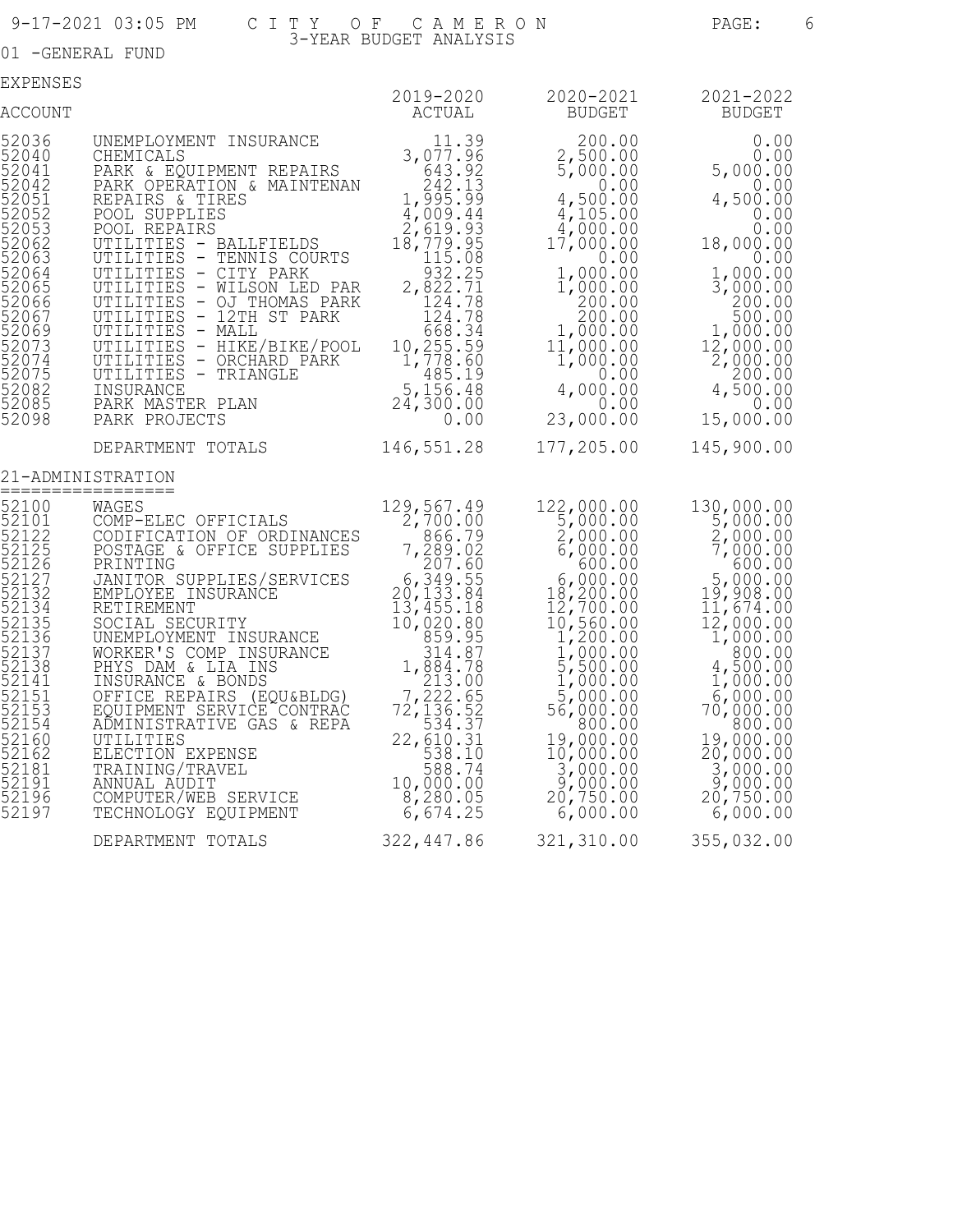|                                                                                                                            | 9-17-2021 03:05 PM<br>C I T Y                                                                                                                                                                                                                        | CAMERON<br>OF                                                                                           |                                                                                                                                                                                                              | PAGE:                                                                                                                                                                                                                             |
|----------------------------------------------------------------------------------------------------------------------------|------------------------------------------------------------------------------------------------------------------------------------------------------------------------------------------------------------------------------------------------------|---------------------------------------------------------------------------------------------------------|--------------------------------------------------------------------------------------------------------------------------------------------------------------------------------------------------------------|-----------------------------------------------------------------------------------------------------------------------------------------------------------------------------------------------------------------------------------|
| 01 - GENERAL FUND                                                                                                          |                                                                                                                                                                                                                                                      | 3-YEAR BUDGET ANALYSIS                                                                                  |                                                                                                                                                                                                              |                                                                                                                                                                                                                                   |
| <b>EXPENSES</b>                                                                                                            |                                                                                                                                                                                                                                                      |                                                                                                         |                                                                                                                                                                                                              |                                                                                                                                                                                                                                   |
| ACCOUNT                                                                                                                    |                                                                                                                                                                                                                                                      | <b>ACTUAL</b>                                                                                           | 2019-2020 2020-2021 2021-2022<br>BUDGET                                                                                                                                                                      | <b>BUDGET</b>                                                                                                                                                                                                                     |
| 22-SWIMMING POOL                                                                                                           | =============                                                                                                                                                                                                                                        |                                                                                                         |                                                                                                                                                                                                              |                                                                                                                                                                                                                                   |
| 52211<br>52225<br>52235<br>52236<br>52250<br>52251                                                                         | WAGES<br>WAGES<br>MIS_SUPPLIES_&,REPAIRS<br>SOCIAL SECURITY<br>UNEMPLOYMENT<br>UTILITIES<br>CHEMICALS                                                                                                                                                | $Q$ .00<br>$0.00$<br>$0.00$<br>0.00<br>$0.00$<br>$0.00$                                                 | 0.00<br>0.00<br>0.00<br>$0.00$<br>0.00<br>0.00                                                                                                                                                               | 17,000.00<br>$10,000.00$<br>$1,400.00$<br>$\begin{array}{r} 200.00 \\ 11,000.00 \\ 5,000.00 \end{array}$                                                                                                                          |
|                                                                                                                            | DEPARTMENT TOTALS                                                                                                                                                                                                                                    | 0.00                                                                                                    | 0.00                                                                                                                                                                                                         | 44,600.00                                                                                                                                                                                                                         |
| 23-DEBT SERVICE                                                                                                            | ============                                                                                                                                                                                                                                         |                                                                                                         |                                                                                                                                                                                                              |                                                                                                                                                                                                                                   |
| 52387<br>52388<br>52389<br>52392<br>52393<br>52394<br>52395<br>52396<br>52396<br>52398                                     | EQUIP LEASE EXPENSE                                                                                                                                                                                                                                  | 46,694.94                                                                                               | 39,164.00<br>55,825.00<br>93,477.00<br>51,597.00<br>21,090.00<br>$\begin{array}{r} 15,230.00 \\ 130,295.00 \\ 78,509.00 \\ 25,000 \end{array}$<br>30,635.00                                                  | 39, 179.00<br>54, 886.50<br>96, 802.50<br>49, 852.50<br>21, 728.750<br>$\overline{5}$ , 145.00<br>136, 303.75<br>80,267.50<br>30,635.00                                                                                           |
|                                                                                                                            | DEPARTMENT TOTALS                                                                                                                                                                                                                                    | 522, 218.79                                                                                             | 505,822.00                                                                                                                                                                                                   | 514,800.50                                                                                                                                                                                                                        |
|                                                                                                                            | 24-ANIMAL CONTROL<br>==============                                                                                                                                                                                                                  |                                                                                                         |                                                                                                                                                                                                              |                                                                                                                                                                                                                                   |
| 52400<br>52421<br>52427<br>52429<br>52432<br>52434<br>52435<br>52436<br>52437<br>52451<br>52460<br>52461<br>52470<br>52484 | WAGES<br>GAS & OIL<br>UNIFORMS<br>SUPPLIES<br>EMPLOYEE INS<br>RETIREMENT<br>SOCIAL SECURITY<br>UNEMPLOYMENT<br>WORKERS COMP INS<br>REPAIRS & TIRES<br>UTILITIES<br>PHYS DAM/ LIABILITY INS<br>BUILDING MAINTENANCE<br>EUTHANIZATION<br>EUTHANIZATION | 0.00<br>0.00<br>0.00<br>0.00<br>0.00<br>$0.00$<br>0.00<br>0.00<br>$\check{\hbox{0.00}}$<br>0.00<br>0.00 | 30,000.00<br>1,000.00<br>$\begin{array}{l} 2,000.00 \\ 2,000.00 \\ 6,050.00 \\ 3,174.00 \\ 2,650.00 \end{array}$<br>400.00<br>4, 200.00<br>500.00<br>3,600.00<br>5,000.00<br>6,000.00<br>36,000.00<br>500.00 | 31,920.00<br>1,000.00<br>$\begin{array}{r} 300.00 \\ 2,000.00 \\ 6,636.00 \end{array}$<br>$\frac{2}{2}$ , 867.00<br>2, 650.00<br>400.00<br>$4, \frac{200}{500}$ .00<br>$\frac{3}{5}$ , 600.00<br>5, 000.00<br>10,000.00<br>500.00 |
|                                                                                                                            | DEPARTMENT TOTALS                                                                                                                                                                                                                                    | 0.00                                                                                                    | 95,374.00                                                                                                                                                                                                    | 71,573.00                                                                                                                                                                                                                         |
|                                                                                                                            | FUND TOTAL EXPENSES 4,062,878.98 4,506,938.00 4,634,050.10                                                                                                                                                                                           |                                                                                                         |                                                                                                                                                                                                              |                                                                                                                                                                                                                                   |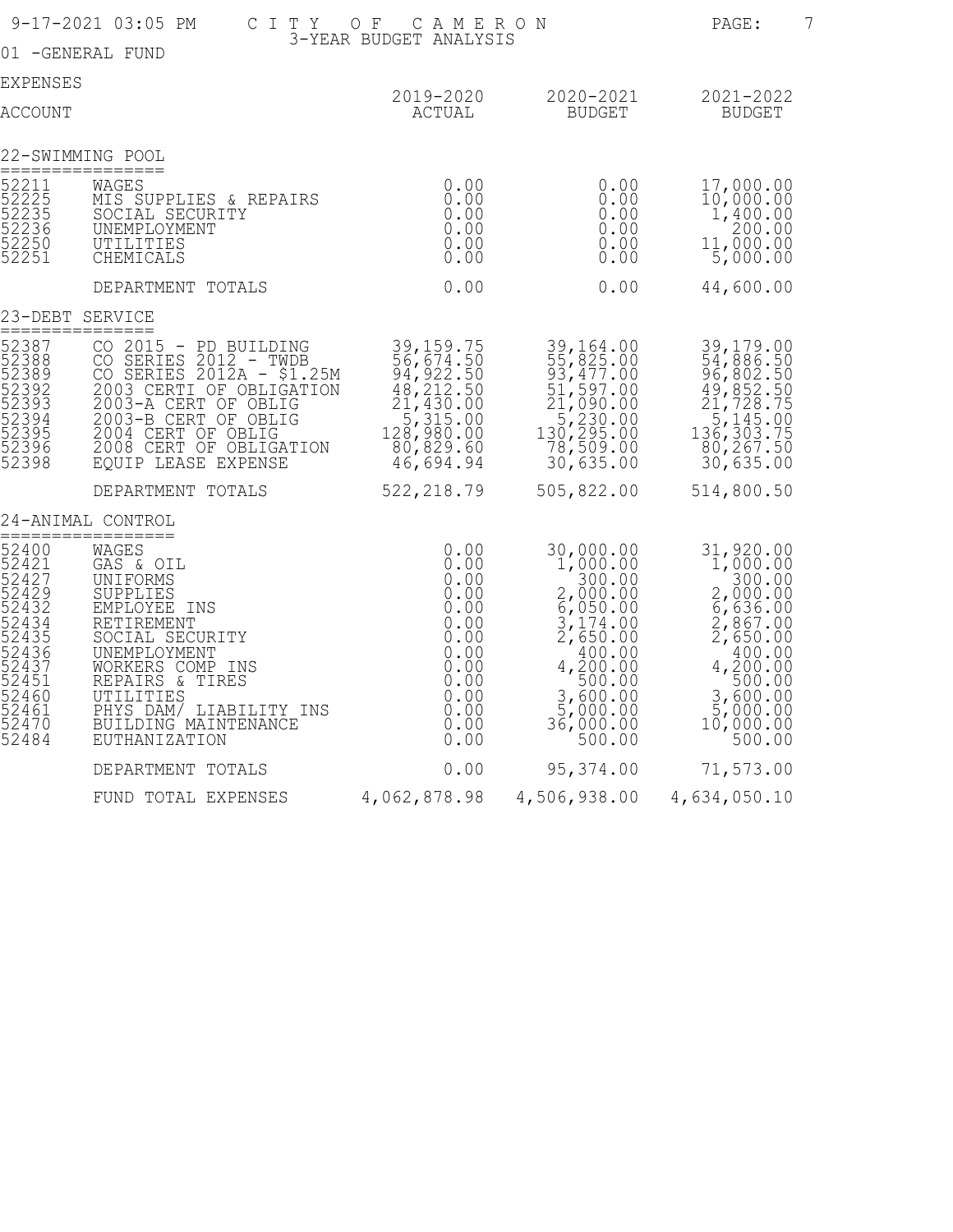|                                                                                          | 9-17-2021 03:05 PM                                                                                                                                                                                                    | CITY OF CAMERON                                                                                                                    |                                                                                                                             | PAGE:                                                                                                                        |
|------------------------------------------------------------------------------------------|-----------------------------------------------------------------------------------------------------------------------------------------------------------------------------------------------------------------------|------------------------------------------------------------------------------------------------------------------------------------|-----------------------------------------------------------------------------------------------------------------------------|------------------------------------------------------------------------------------------------------------------------------|
|                                                                                          | 02 -WATER & SEWER FUND                                                                                                                                                                                                | 3-YEAR BUDGET ANALYSIS                                                                                                             |                                                                                                                             |                                                                                                                              |
| REVENUES<br>ACCOUNT                                                                      |                                                                                                                                                                                                                       | 2019-2020<br>ACTUAL                                                                                                                | 2020-2021<br>BUDGET                                                                                                         | 2021-2022<br>BUDGET                                                                                                          |
| 140401<br>40402<br>40403<br>40404<br>40405<br>40406<br>140407<br>40415<br>40417<br>40460 | EST BANK BALANCE - OCT 1<br>WATER REVENUE<br>SEWER REVENUE<br>LATE PAYMENT PENALTY<br>WATER & SEWER TAPS<br>INTEREST INCOME<br>RECONNECTS & FEES<br>MISC- CASH LONG/SHORT<br>MISCELLANEOUS REVENUE<br>FUNDS TRANSFERS | 143, 217.61)<br>2,032,260.24<br>1,088,593.80<br>31,373.07<br>6,472.26<br>7,477.99<br>13,931.60<br>24.00<br>3,611.73<br>255, 953.50 | 135,000.00<br>1,956,800.00<br>1,080,000.00<br>54,000.00<br>7,000.00<br>5,500.00<br>25,000.00<br>50.00<br>0.00<br>120,000.00 | 135,000.00<br>1,956,800.00<br>1,080,000.00<br>54,000.00<br>7,000.00<br>5,500.00<br>25,000.00<br>50.00<br>0.00<br>119, 114.00 |
|                                                                                          | FUND TOTAL REVENUES                                                                                                                                                                                                   | 3,296,480.58                                                                                                                       | 3,383,350.00                                                                                                                | 3,382,464.00                                                                                                                 |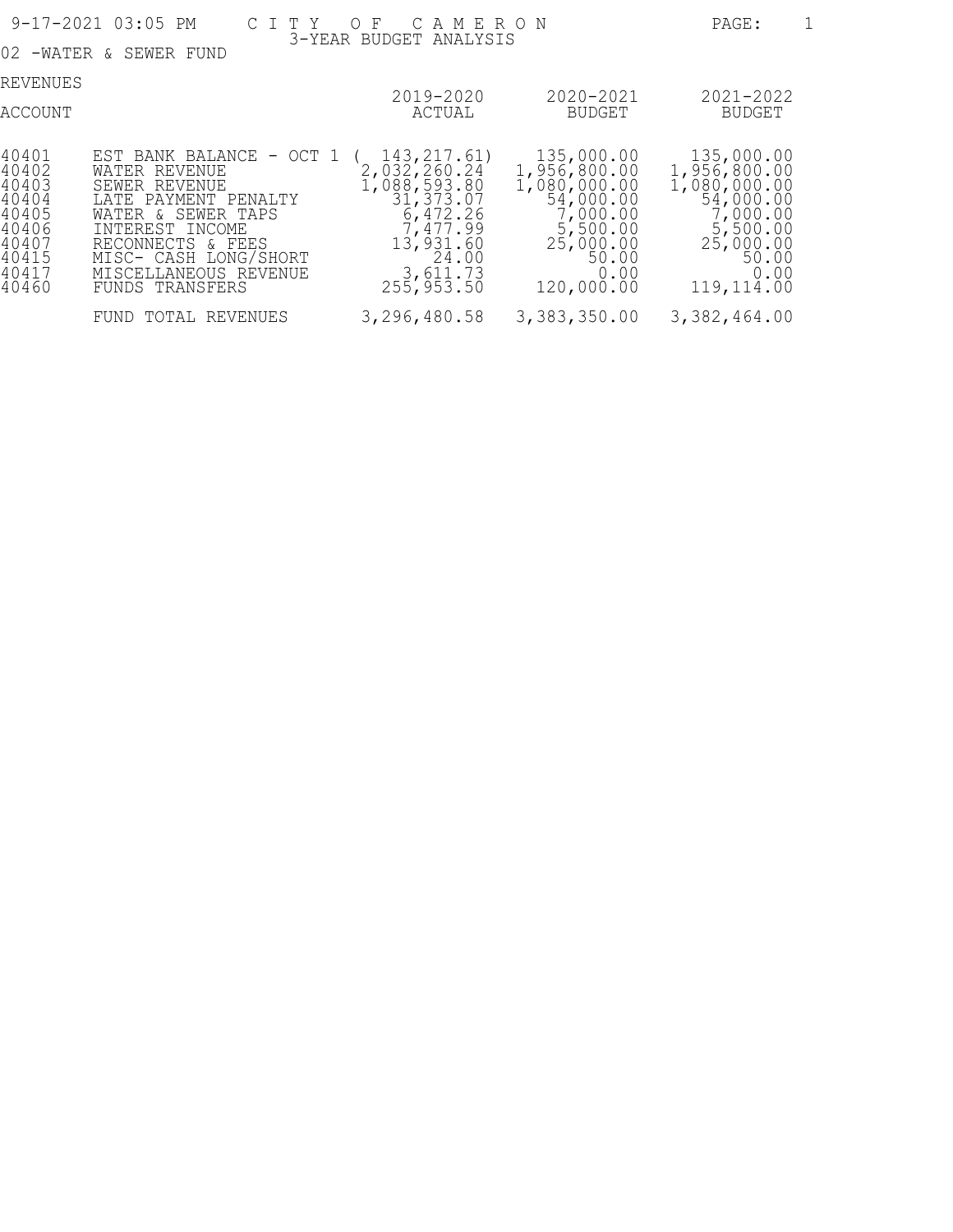|                                                                                                                                                             | 9-17-2021 03:05 PM CITY OF CAMERON                                                                                                                                                                                                                                                                                                                                                                                                                                                                                                                                                  |                                                                                                                                                                                                                                                                                                                         |                                                                                                                                                                                                                                                                                | 2<br>PAGE:                                                                                                                                                                                                                                                                                                                    |
|-------------------------------------------------------------------------------------------------------------------------------------------------------------|-------------------------------------------------------------------------------------------------------------------------------------------------------------------------------------------------------------------------------------------------------------------------------------------------------------------------------------------------------------------------------------------------------------------------------------------------------------------------------------------------------------------------------------------------------------------------------------|-------------------------------------------------------------------------------------------------------------------------------------------------------------------------------------------------------------------------------------------------------------------------------------------------------------------------|--------------------------------------------------------------------------------------------------------------------------------------------------------------------------------------------------------------------------------------------------------------------------------|-------------------------------------------------------------------------------------------------------------------------------------------------------------------------------------------------------------------------------------------------------------------------------------------------------------------------------|
|                                                                                                                                                             | 02 -WATER & SEWER FUND                                                                                                                                                                                                                                                                                                                                                                                                                                                                                                                                                              | 3-YEAR BUDGET ANALYSIS                                                                                                                                                                                                                                                                                                  |                                                                                                                                                                                                                                                                                |                                                                                                                                                                                                                                                                                                                               |
| <b>EXPENSES</b><br>ACCOUNT                                                                                                                                  |                                                                                                                                                                                                                                                                                                                                                                                                                                                                                                                                                                                     | 2019-2020<br>ACTUAL                                                                                                                                                                                                                                                                                                     | 2020-2021<br><b>BUDGET</b>                                                                                                                                                                                                                                                     | 2021-2022<br><b>BUDGET</b>                                                                                                                                                                                                                                                                                                    |
|                                                                                                                                                             | 42-WATER/SEWER MAINTENANC                                                                                                                                                                                                                                                                                                                                                                                                                                                                                                                                                           |                                                                                                                                                                                                                                                                                                                         |                                                                                                                                                                                                                                                                                |                                                                                                                                                                                                                                                                                                                               |
| 54200<br>54201<br>54237<br>54249<br>54250<br>54251<br>54253<br>542557<br>54280<br>54282<br>54284                                                            | $201, 242.66$ ING $7, 620.00$ $6, 431.88$ $1, 587.07$ $1, 203.00$ $5, 431.88$ $1, 587.07$ $1, 203.00$ $20, 1, 203.00$ $3, 100, 69$<br>WAGES<br>TEMP LABOR/MOWING<br>GASOLINE & OIL<br>TOOLS<br>UNIFORMS<br>EMPLOYEE INSURANCE<br>PHYSDAM&LIA INS WS MAINT.<br>RETIREMENT<br>SOCIAL SECURITY<br>UNEMPLOYMENT<br>WORKER'S COMP INSURANCE<br>EMPL SAFETY EQUIPMENT<br>UTILITIES<br>PLANT O & M<br>MATERIAL (ASPH, GRAV, ETC)<br>OUTSIDE SERVICES & EQUIP R<br>TRAINING & LICENSES<br>FIRE HYDRANT REPAIR/REPLAC<br>REPAINT WATER TOWER(S)<br>PORTABLE PUMPS & TOOLS<br>CAPITAL EXPENSE | $\begin{array}{c} 1,1587.007 \\ 1,203.00 \\ 20,102.69 \\ 8,468.39 \\ 20,985.74 \end{array}$<br>$\frac{14}{1}$ , 279.14<br>1, 446.67<br>$2,863.52$<br>$3,949.37$<br>$3,058.20$<br>$96,273.02$<br>$75,673.87$<br>$\begin{array}{c} 143,834.11 \\ 1,092.00 \\ 12,647.68 \\ 30,598.68 \\ 4,819.23 \\ 29,406.78 \end{array}$ | $270, 191.00$<br>7,700.00<br>13,000.00<br>3,000.00<br>1,500.00<br>36,500.00<br>6,740.00<br>28,600.00<br>24,000.00<br>2,500.00<br>4,000.00<br>3,500.00<br>2,300.00<br>70,000.00<br>70,000.00<br>80,000.00<br>2,000.00<br>15,000.00<br>30,600.00<br>$\frac{5,000.00}{71,500.00}$ | 273, 198.00<br>$7,700.00$<br>13,500.00<br>$\frac{4,000.00}{1,500.00}$<br>53,088.00<br>6,740.00<br>24,534.00<br>$\frac{24}{4}$ , 861.00<br>4, 808.28<br>$\frac{4}{5}$ , 000.00<br>5, 000.00<br>2, 300.00<br>75,000.00<br>70,000.00<br>60,000.00<br>2,000.00<br>20,000.00<br>30,600.00<br>$\frac{5}{73}$ , 000.00<br>73, 775.00 |
|                                                                                                                                                             | DEPARTMENT TOTALS                                                                                                                                                                                                                                                                                                                                                                                                                                                                                                                                                                   | 685,583.72                                                                                                                                                                                                                                                                                                              | 747,631.00                                                                                                                                                                                                                                                                     | 761,604.28                                                                                                                                                                                                                                                                                                                    |
| 43-WATER                                                                                                                                                    | TREATMENT & PUMP<br>======================                                                                                                                                                                                                                                                                                                                                                                                                                                                                                                                                          |                                                                                                                                                                                                                                                                                                                         |                                                                                                                                                                                                                                                                                |                                                                                                                                                                                                                                                                                                                               |
| 54300<br>54301<br>54321<br>54325<br>54326<br>54331<br>54332<br>54334<br>54335<br>54336<br>54337<br>54334255543434725555555555555555555555<br>54348<br>54349 | DWING<br>104,431.83<br>5,175.00<br>7,828.99<br>7,828.99<br>1,950.26<br>WAGES<br>TEMP LABOR/MOWING<br>GASOLINE & OIL<br>LAB SUPPLIES<br>TOOLS<br>UNIFORMS<br><b>EMPLOYEE INSURANCE<br/>RETIREMENT<br/>SOCIAL SECURITY</b><br>UNEMPLOYMENT<br>WORKER'S COMP INSURANCE<br>PHYSDAM/LIAB INS<br>WATER TR<br>CHEMICALS<br>- CHLORINE<br>CHEMICALS - COAGULANT<br>WATER TESTING - STATE LAB<br>AMMONIA SULFATE<br>(AQUAMINE)<br>CDBG PROJECT MATCH<br>SAFETY EQUIPMENT                                                                                                                     | $285.18$<br>11,424.06<br>10,888.57<br>7,748.84<br>0.00<br>2,863.52<br>$20,312.57$<br>$385.57$<br>$20,752.29$<br>$8,0933.98$<br>$35,090.34$<br>35, 473.93)<br>689.15                                                                                                                                                     | 96,226.00<br>5,000.00<br>3,700.00<br>12,500.00<br>500.00<br>750.00<br>12,100.00<br>10, 200.00<br>8,500.00<br>900.00<br>3,795.00<br>6, 738.00<br>14,700.00<br>30,000.00<br>3,500.00<br>8,500.00<br>55,000.00<br>4,000.00                                                        | 99,330.00<br>5,000.00<br>4,000.00<br>7,500.00<br>500.00<br>750.00<br>13, 272.00<br>8, 920.00<br>9,039.00<br>$\frac{1}{3}$ , 748.00<br>3, 795.00<br>6,738.00<br>16,500.00<br>35,000.00<br>3,500.00<br>10,500.00<br>55,000.00<br>4,000.00                                                                                       |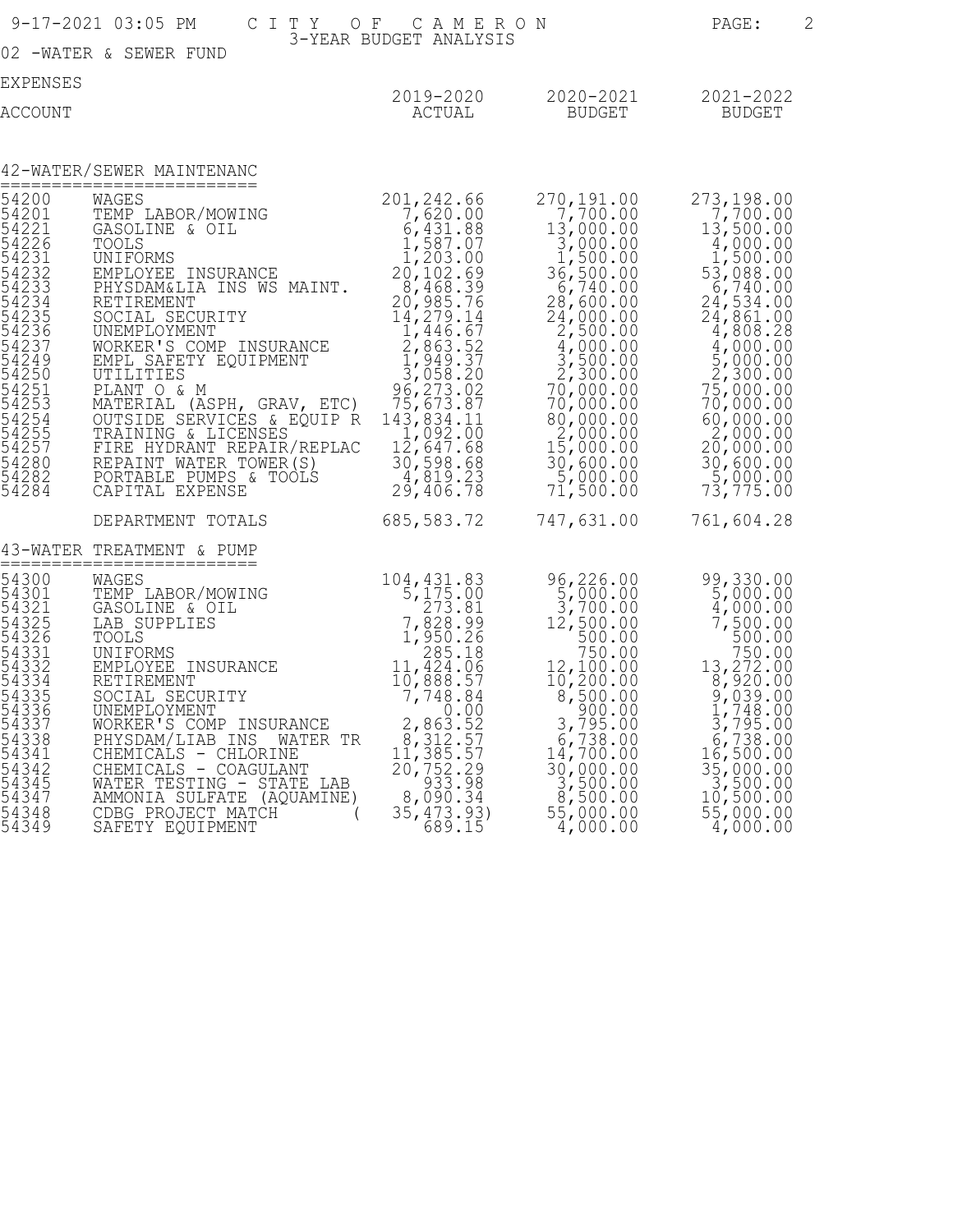|                                                                                                                                                                                           | 9-17-2021 03:05 PM                                                                                                                                                                                                                                                                                                                                                                                                                                                                                                                               | CITY OF CAMERON                                                                                                                                                     |                                                                                                                                                                                                                                                                                                                      | 3<br>PAGE:                                                                                                                                                                                                                                                                                                         |
|-------------------------------------------------------------------------------------------------------------------------------------------------------------------------------------------|--------------------------------------------------------------------------------------------------------------------------------------------------------------------------------------------------------------------------------------------------------------------------------------------------------------------------------------------------------------------------------------------------------------------------------------------------------------------------------------------------------------------------------------------------|---------------------------------------------------------------------------------------------------------------------------------------------------------------------|----------------------------------------------------------------------------------------------------------------------------------------------------------------------------------------------------------------------------------------------------------------------------------------------------------------------|--------------------------------------------------------------------------------------------------------------------------------------------------------------------------------------------------------------------------------------------------------------------------------------------------------------------|
|                                                                                                                                                                                           | 02 -WATER & SEWER FUND                                                                                                                                                                                                                                                                                                                                                                                                                                                                                                                           | 3-YEAR BUDGET ANALYSIS                                                                                                                                              |                                                                                                                                                                                                                                                                                                                      |                                                                                                                                                                                                                                                                                                                    |
| EXPENSES                                                                                                                                                                                  |                                                                                                                                                                                                                                                                                                                                                                                                                                                                                                                                                  | 2019-2020                                                                                                                                                           | 2020-2021                                                                                                                                                                                                                                                                                                            | 2021-2022                                                                                                                                                                                                                                                                                                          |
| <b>ACCOUNT</b>                                                                                                                                                                            |                                                                                                                                                                                                                                                                                                                                                                                                                                                                                                                                                  | ACTUAL                                                                                                                                                              | BUDGET                                                                                                                                                                                                                                                                                                               | <b>BUDGET</b>                                                                                                                                                                                                                                                                                                      |
| 54350<br>54351<br>54352<br>54353<br>54354<br>54355<br>54364<br>54365                                                                                                                      | UTILITIES<br>PLANT O & M<br>EQUIP & MATL PURCHASE<br>CHEMICALS - SODIUM PERMANG<br>OXBOW/INTAKE STUDY<br>TRAINING & LICENSES<br>CONTRACT LAB SERVICES<br>SLUDGE DISPOSAL                                                                                                                                                                                                                                                                                                                                                                         | 46, 444.08<br>60,906.31<br>0.00<br>0.00<br>300, 953.50<br>2, 927.76<br>16, 226.43<br>65, 843.05                                                                     | 50,000.00<br>45,000.00<br>1,000.00<br>5,400.00<br>0.00<br>2,400.00<br>6,000.00<br>25,000.00                                                                                                                                                                                                                          | 50,000.00<br>50,000.00<br>1,000.00<br>7,500.00<br>0.00<br>2,400.00<br>$6,000.00$<br>25,000.00                                                                                                                                                                                                                      |
|                                                                                                                                                                                           | DEPARTMENT TOTALS                                                                                                                                                                                                                                                                                                                                                                                                                                                                                                                                |                                                                                                                                                                     | 660,861.16 411,409.00                                                                                                                                                                                                                                                                                                | 426,992.00                                                                                                                                                                                                                                                                                                         |
|                                                                                                                                                                                           | 44-SEWER TREATMENT & DISC<br>==========================                                                                                                                                                                                                                                                                                                                                                                                                                                                                                          |                                                                                                                                                                     |                                                                                                                                                                                                                                                                                                                      |                                                                                                                                                                                                                                                                                                                    |
| 54400<br>54401<br>5442ī<br>54425<br>54426<br>54431<br>54432<br>54434<br>54435<br>54436<br>54437<br>54438<br>54441<br>54449<br>54450<br>54451<br>54455<br>54463<br>54464<br>54465<br>54480 | WAGES<br>WAGES<br>TEMP LABOR/MOWING<br>GASOLINE & OIL<br>LAB SUPPLIES<br>TOOLS<br>TOOLS<br>UNIFORMS<br>1,921.58<br>309.41<br>309.41<br>308.95<br>EMPLOYEE INSURANCE 10, 992.53<br>RETIREMENT 8, 131.19<br>SOCIAL SECURITY 5, 844.86<br>UNEMPLOYMENT<br>WORKER'S COMP INSURANCE<br>PHYSDAM/LIAB INS SEWR TREA<br>CHEMICALS - CHLORINE<br>SAFETY EQUIPMENT<br>UTILITIES<br>PLANT O & M<br>TRAINING & LICENSES<br>PERMIT RENEWAL<br>CONTRACT LAB SERVICES<br>CONTRACT LAB SERVICES<br>SLUDGE DISPOSAL<br>CAPITAL EXPENSE<br>CAPITAL EXPENSE<br>0.00 | 77,946.48<br>$\begin{array}{r} 0.00 \\ 2,863.52 \\ 8,312.56 \end{array}$<br>$9,009.33$<br>59.97<br>35, 584.12<br>21, 477.54<br>832.95<br>$14,801.84$<br>$13,204.00$ | 71,180.00<br>$\frac{9}{2}, \frac{500}{500}$<br>2,500.00<br>2,000.00<br>1,000.00<br>1,000.00<br>$\begin{array}{c} 12,100.00 \\ 7,600.00 \\ 6,300.00 \end{array}$<br>750.00<br>3,795.00<br>6,738.00<br>10,000.00<br>1,000.00<br>40,000.00<br>40,000.00<br>2,400.00<br>16,000.00<br>12,000.00<br>20,000.00<br>35,000.00 | 79,596.00<br>$\begin{array}{c} 9,500.00 \\ 2,500.00 \\ 2,000.00 \\ 1,000.00 \end{array}$<br>1,000.00<br>$1\frac{3}{7}, \frac{272}{148}.00$<br>7, 243.24<br>$1,400.00$<br>3,795.00<br>6,738.00<br>12,500.00<br>1,000.00<br>40,000.00<br>$\frac{40,000.00}{2,400.00}$<br>16,000.00<br>12,000.00<br>20,000.00<br>0.00 |
|                                                                                                                                                                                           | DEPARTMENT TOTALS 240,284.27                                                                                                                                                                                                                                                                                                                                                                                                                                                                                                                     |                                                                                                                                                                     | 300,863.00                                                                                                                                                                                                                                                                                                           | 279,092.24                                                                                                                                                                                                                                                                                                         |
|                                                                                                                                                                                           | 45-WATER & SEWER ADMIN<br>=======================                                                                                                                                                                                                                                                                                                                                                                                                                                                                                                |                                                                                                                                                                     |                                                                                                                                                                                                                                                                                                                      |                                                                                                                                                                                                                                                                                                                    |
| 54500<br>54521<br>54523<br>54525<br>54526<br>54532<br>54534<br>54535<br>54536                                                                                                             | ADMINISTRATIVE WAGES 166,138.34<br>LEGAL FEES 1,600.00<br>CREDIT CARD FEES - UTILITY<br>POSTAGE & OFFICE SUPPLIES<br>& ADVERTISING<br>PRINTING<br>EMPLOYEE INSURANCE<br>RETIREMENT<br>SOCIAL SECURITY<br>UNEMPLOYMENT INSURANCE                                                                                                                                                                                                                                                                                                                  | 13,796.86<br>18,890.94<br>$204.90$<br>17,070.23<br>17,284.74<br>12,638.22<br>432.00                                                                                 | 167,000.00<br>25,000.00<br>15,000.00<br>20,000.00<br>$\frac{18}{17}$ , $\frac{300}{500}$ , 00<br>18, 200.00<br>17, 500.00<br>14,600.00<br>500.00                                                                                                                                                                     | 180,000.00<br>15,000.00<br>15,000.00<br>18,000.00<br>26,544.00<br>16, 164.00<br>16,000.00<br>800.00                                                                                                                                                                                                                |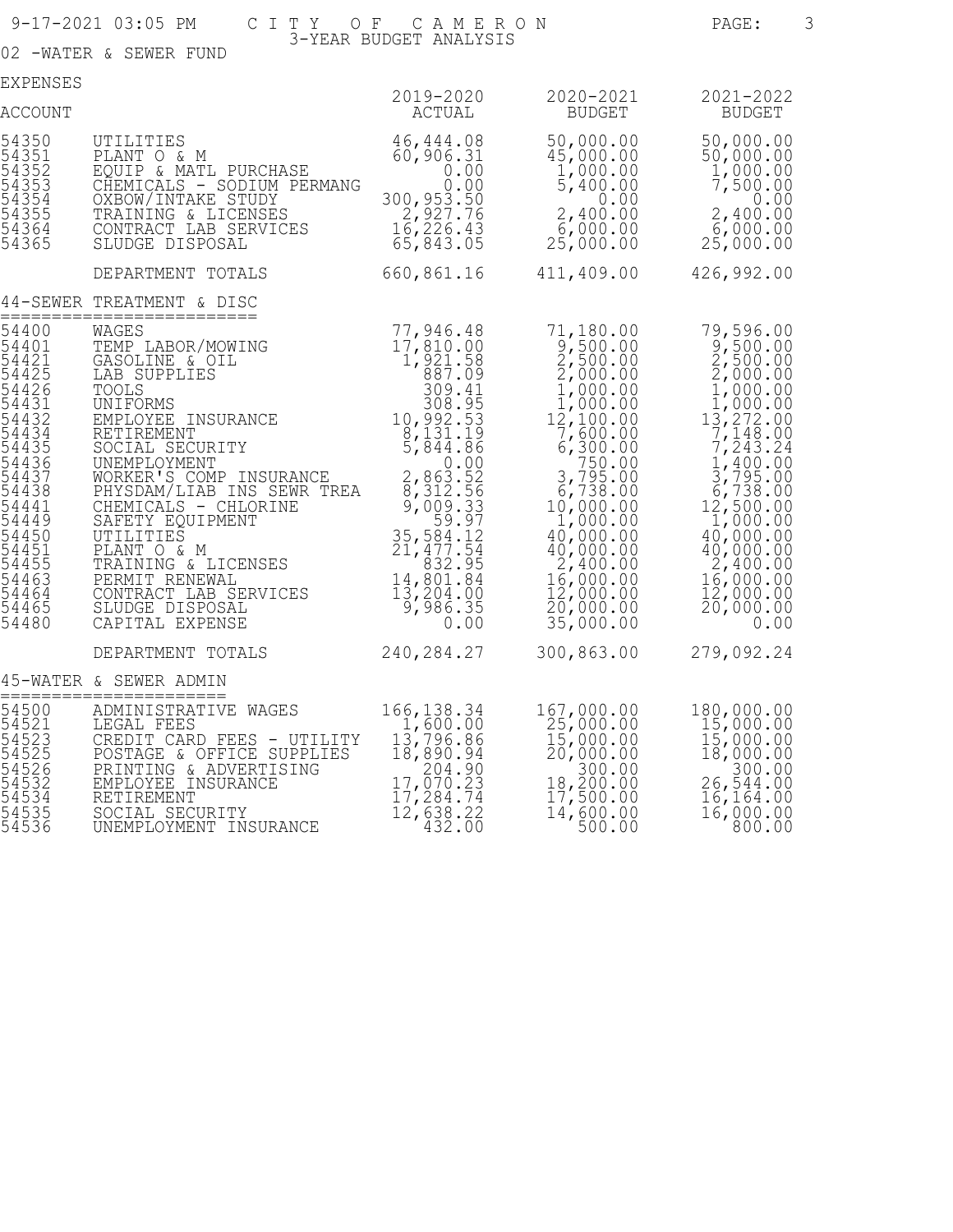#### 9-17-2021 03:05 PM C I T Y O F C A M E R O N PAGE: 4 3-YEAR BUDGET ANALYSIS

02 -WATER & SEWER FUND

| EXPENSES                                                                                                                   |                                                                                                                                                                                                                                                                                                                              |                                                                                                                                                                     |                                                                                                                                                                              |                                                                                                                                                                            |
|----------------------------------------------------------------------------------------------------------------------------|------------------------------------------------------------------------------------------------------------------------------------------------------------------------------------------------------------------------------------------------------------------------------------------------------------------------------|---------------------------------------------------------------------------------------------------------------------------------------------------------------------|------------------------------------------------------------------------------------------------------------------------------------------------------------------------------|----------------------------------------------------------------------------------------------------------------------------------------------------------------------------|
| ACCOUNT                                                                                                                    |                                                                                                                                                                                                                                                                                                                              | 2019-2020<br>ACTUAL                                                                                                                                                 | 2020-2021<br><b>BUDGET</b>                                                                                                                                                   | 2021-2022<br><b>BUDGET</b>                                                                                                                                                 |
| 54537<br>54538<br>54545<br>54560<br>54581<br>54582<br>54583<br>54585<br>54587<br>54591<br>54593<br>54594<br>54598<br>54599 | WORKER'S COMP INS<br>PHY DANM/LIAB INS<br>INSURANCE & BONDS<br>ENGINEERING FEES<br>ANNUAL AUDIT<br>ANNUAL BANQUET/COUNCIL MEE<br>EMPLOYEE RECONG/SERVICE<br>ΑW<br>COMPUTER/WEB SERVICE<br>BOND DEBT ADMIN FEE<br>CONTINGENT<br>TRAINING & LICENSES<br>EQUIPMENT PURCHASE<br>CAPITAL IMPROVEMENT PROJ<br>FRANCHISE FEE TO G/F | 314.84<br>1,884.79<br>4,169.57<br>8,491.55<br>10,000.00<br>5,309.77<br>1,499.05<br>10,074.25<br>1,300.00<br>1,814.96<br>4,682.13<br>10,846.91<br>0.00<br>399,996.00 | 800.00<br>6,550.00<br>8,000.00<br>152,000.00<br>9,000.00<br>11,000.00<br>$\frac{5}{20}$ , 750.00<br>1,700.00<br>43,000.00<br>9,000.00<br>14,500.00<br>2,000.00<br>400,000.00 | 800.00<br>6,550.00<br>8,000.00<br>152,000.00<br>9,000.00<br>11,000.00<br>5,000.00<br>18,000.00<br>1,700.00<br>35,000.00<br>9,000.00<br>10,000.00<br>2,000.00<br>400,000.00 |
|                                                                                                                            | DEPARTMENT TOTALS                                                                                                                                                                                                                                                                                                            | 708,440.05                                                                                                                                                          | 961,400.00                                                                                                                                                                   | 955,858.00                                                                                                                                                                 |
|                                                                                                                            | 46-BOND RETIREMENT                                                                                                                                                                                                                                                                                                           |                                                                                                                                                                     |                                                                                                                                                                              |                                                                                                                                                                            |
| 54651<br>54652<br>54693                                                                                                    | 2016A CERT<br>OF OBLIG<br>TWDB<br>2016B CERT<br>OF OBLIG TWDB<br>1994 WATER BONDS                                                                                                                                                                                                                                            | 418, 358.50<br>517, 136.00<br>24,587.50                                                                                                                             | 417,781.00<br>517, 136.00<br>24, 980.00                                                                                                                                      | 416,692.80<br>$\frac{5\bar{1}\check{6}}{25}$ , 327.50                                                                                                                      |
|                                                                                                                            | DEPARTMENT TOTALS                                                                                                                                                                                                                                                                                                            | 960,082.00                                                                                                                                                          | 959,897.00                                                                                                                                                                   | 958, 917.05                                                                                                                                                                |
| 50-UNSPECIFIED                                                                                                             |                                                                                                                                                                                                                                                                                                                              |                                                                                                                                                                     |                                                                                                                                                                              |                                                                                                                                                                            |
|                                                                                                                            | FUND TOTAL EXPENSES                                                                                                                                                                                                                                                                                                          | 3, 255, 251.20                                                                                                                                                      | 3,381,200.00                                                                                                                                                                 | 3, 382, 463.57                                                                                                                                                             |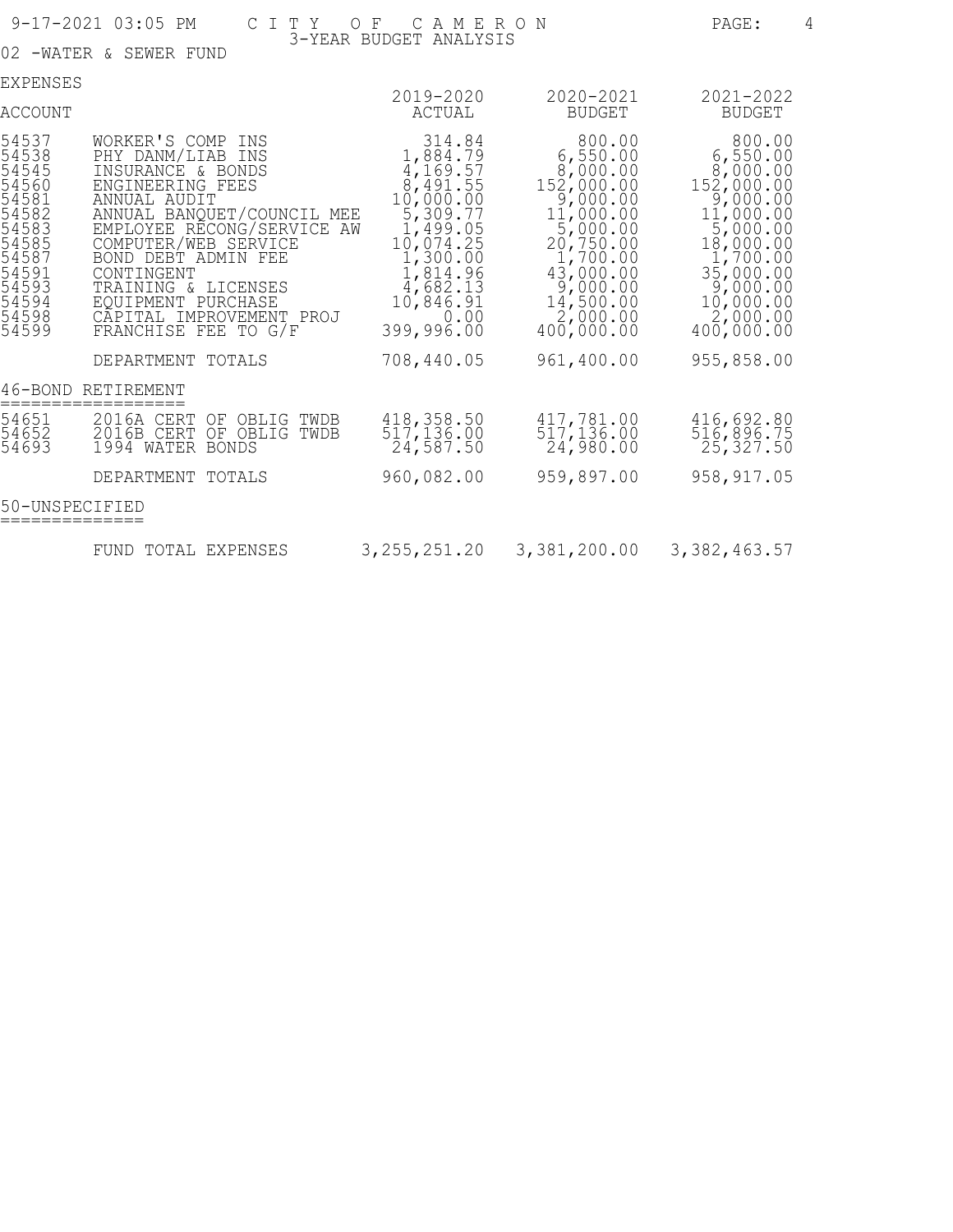|                                           | 9-17-2021 03:05 PM<br>CITY OF CAMERON                                                                                      |                                                               |                                                    | PAGE:                                               |
|-------------------------------------------|----------------------------------------------------------------------------------------------------------------------------|---------------------------------------------------------------|----------------------------------------------------|-----------------------------------------------------|
|                                           | 03 - CAMERON MUNICIPAL AIRPORT                                                                                             | 3-YEAR BUDGET ANALYSIS                                        |                                                    |                                                     |
| REVENUES<br>ACCOUNT                       |                                                                                                                            | 2019-2020<br>ACTUAL                                           | 2020-2021<br><b>BUDGET</b>                         | $2021 - 2022$<br>BUDGET                             |
| 40111<br>40112<br>40115<br>40116<br>40117 | AVIATION FUEL<br>HANGAR-BLDG RENT/TIE-DOWN<br>TRANSFER FROM RESERVES<br>MISCELLANEOUS INCOME<br>TRANSFER FROM GENERAL FUND | 27,078.19<br>19,555.00<br>25,000.00<br>3,028.50<br>145,500.00 | 15,000.00<br>10,000.00<br>0.00<br>7,000.00<br>0.00 | 37,500.00<br>18,000.00<br>0.00<br>10,000.00<br>0.00 |
|                                           | FUND TOTAL REVENUES                                                                                                        | 220, 161.69                                                   | 32,000.00                                          | 65,500.00                                           |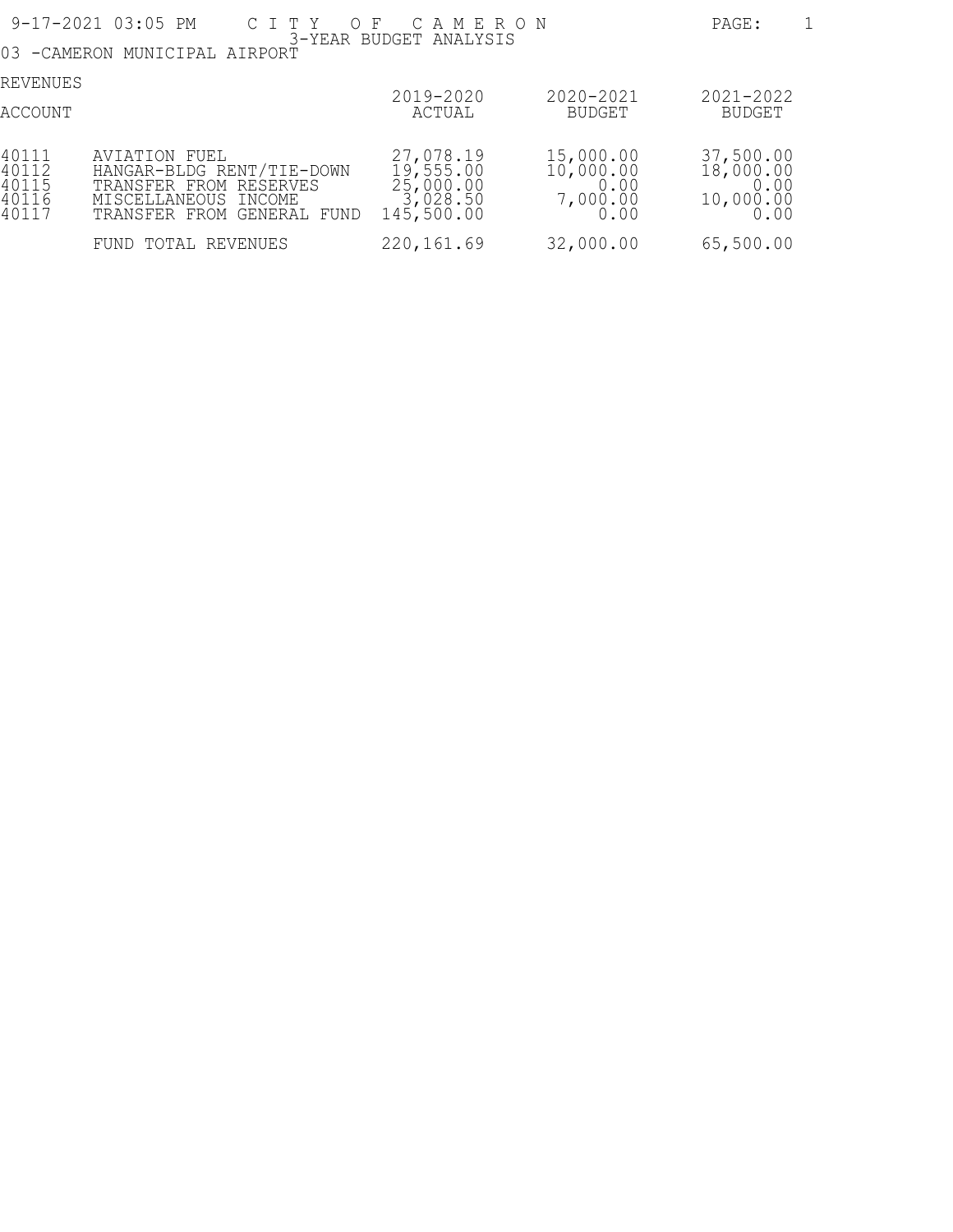| 9-17-2021 03:05 PM                                 | $\overline{2}$<br>PAGE:                                                                                                                               |                                                                            |                                                                          |                                                                         |
|----------------------------------------------------|-------------------------------------------------------------------------------------------------------------------------------------------------------|----------------------------------------------------------------------------|--------------------------------------------------------------------------|-------------------------------------------------------------------------|
| 03.<br>-CAMERON                                    | MUNICIPAL AIRPORT                                                                                                                                     | 3-YEAR BUDGET ANALYSIS                                                     |                                                                          |                                                                         |
| EXPENSES                                           |                                                                                                                                                       | 2019-2020                                                                  | 2020-2021                                                                | 2021-2022                                                               |
| ACCOUNT                                            |                                                                                                                                                       | ACTUAL                                                                     | <b>BUDGET</b>                                                            | <b>BUDGET</b>                                                           |
| 50-UNSPECIFIED                                     |                                                                                                                                                       |                                                                            |                                                                          |                                                                         |
| 55060<br>55061<br>55070<br>55071<br>55072<br>55073 | TXDOT AVIATION PROJECT MAT<br>CREDIT CARD FEES<br>AIRPORT<br>$\overline{\phantom{a}}$<br>UTILITY EXPENSE<br>MAINTENANCE<br>INSURANCE<br>FUEL PURCHASE | 178,000.00<br>1,394.54<br>12,774.11<br>15,480.61<br>3,574.06<br>13, 225.53 | 0.00<br>1,200.00<br>$10, 200.00$<br>$10, 000.00$<br>3,500.00<br>7,100.00 | 0.00<br>1,200.00<br>$12,000.00$<br>$10,000.00$<br>3,500.00<br>30,000.00 |
|                                                    | DEPARTMENT TOTALS                                                                                                                                     | 224,448.85                                                                 | 32,000.00                                                                | 56,700.00                                                               |
|                                                    | FUND TOTAL EXPENSES                                                                                                                                   | 224,448.85                                                                 | 32,000.00                                                                | 56,700.00                                                               |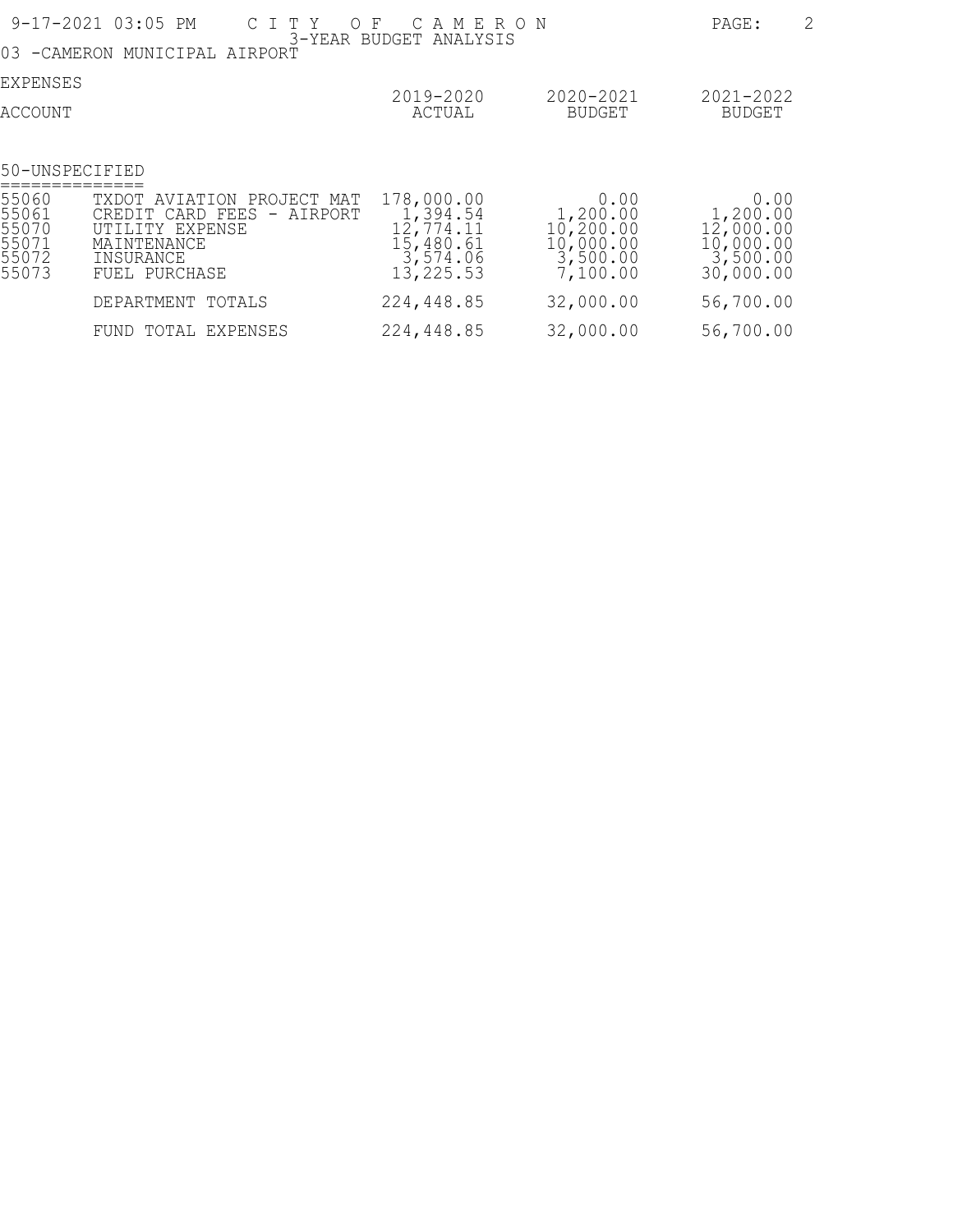|                         | 9-17-2021 03:05 PM                                                        | CITY OF CAMERON                     |                                   | 1<br>PAGE:                        |
|-------------------------|---------------------------------------------------------------------------|-------------------------------------|-----------------------------------|-----------------------------------|
|                         | 08 - ROOM OCCUPANCY TAX FUND                                              | 3-YEAR BUDGET ANALYSIS              |                                   |                                   |
| REVENUES<br>ACCOUNT     |                                                                           | 2019-2020<br>ACTUAL                 | 2020-2021<br>BUDGET               | $2021 - 2022$<br>BUDGET           |
| 40100<br>40115<br>40401 | HOTEL/MOTEL OCCUP TAX REV<br>HOTEL INTEREST INCOME<br>EST BANK BAL OCT. 1 | 36,030.49<br>3,143.68<br>120,224.03 | 35,000.00<br>585.00<br>109,000.00 | 35,000.00<br>600.00<br>135,000.00 |
|                         | FUND TOTAL REVENUES                                                       | 159,398.20                          | 144,585.00                        | 170,600.00                        |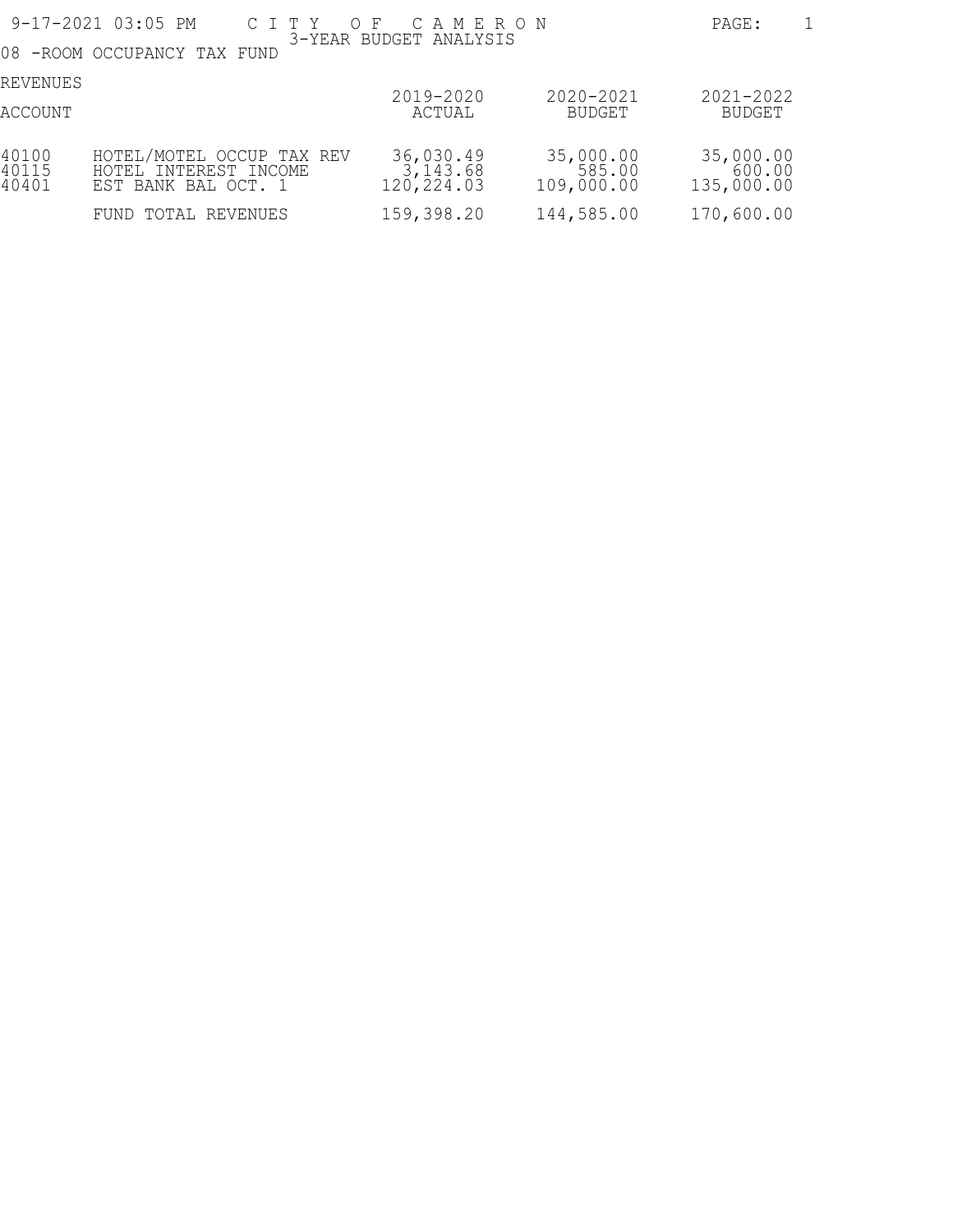|                 | 9-17-2021 03:05 PM<br>C I T Y<br>08 - ROOM OCCUPANCY TAX FUND | O F<br>$\mathbb{C}$<br>AMERON<br>3-YEAR BUDGET ANALYSIS |                        | 2<br>PAGE:             |
|-----------------|---------------------------------------------------------------|---------------------------------------------------------|------------------------|------------------------|
| <b>EXPENSES</b> |                                                               | 2019-2020                                               | 2020-2021              | $2021 - 2022$          |
| ACCOUNT         |                                                               | ACTUAL                                                  | <b>BUDGET</b>          | BUDGET                 |
| 50-UNSPECIFIED  |                                                               |                                                         |                        |                        |
| 55008<br>55010  | TOURISM ADVISORY<br>CAMERON<br>RETAIL DIRECTOR<br>SALARY      | 26,824.75<br>10,000.00                                  | 30,000.00<br>10,000.00 | 52,525.00<br>10,000.00 |
|                 | DEPARTMENT<br>TOTALS                                          | 36,824.75                                               | 40,000.00              | 62,525.00              |
|                 | TOTAL EXPENSES<br>FUND                                        | 36,824.75                                               | 40,000.00              | 62, 525.00             |
|                 |                                                               |                                                         |                        |                        |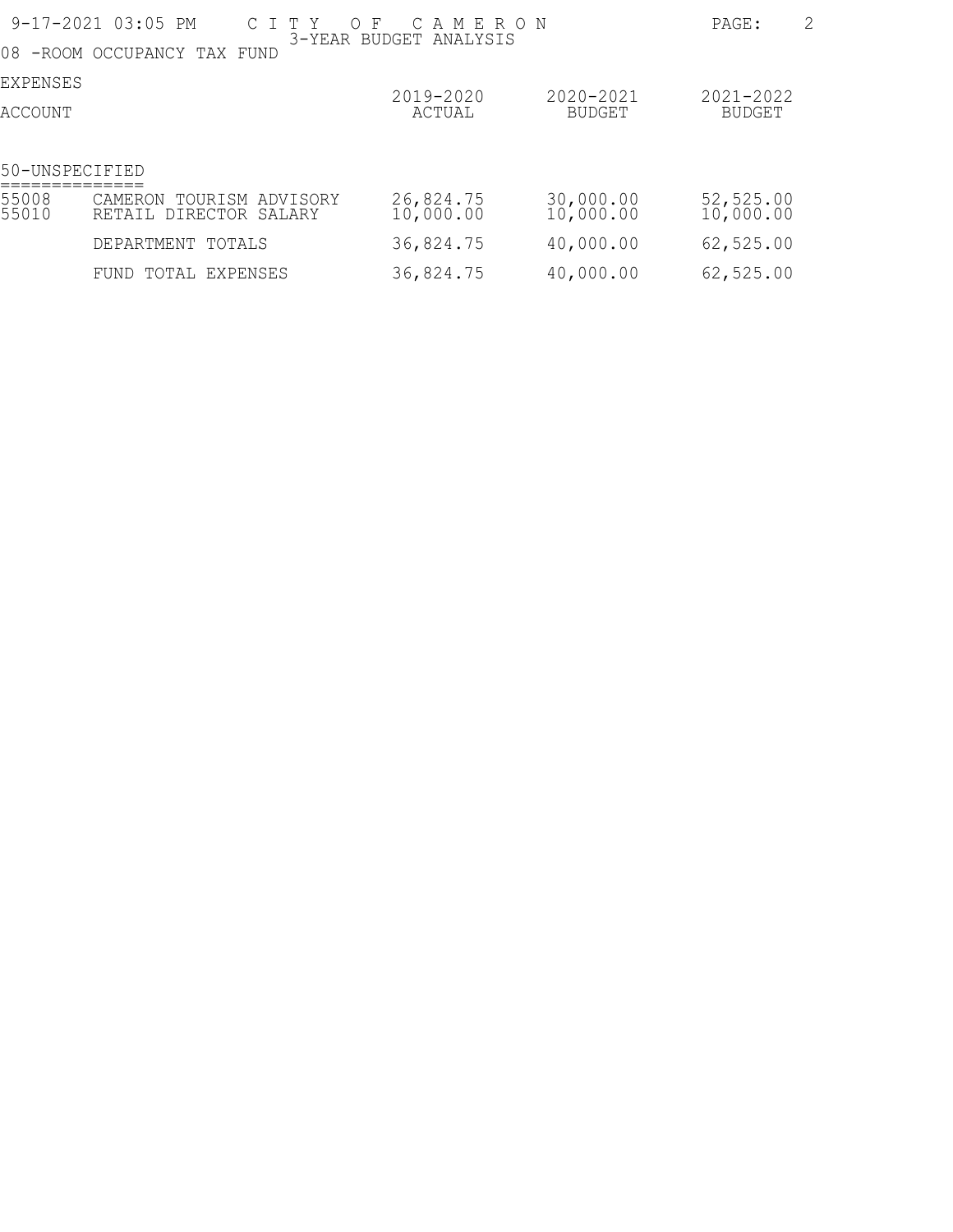| 9-17-2021 03:05 PM                                                                     | PAGE:                                                                                                                                                                                                           |                                                                                                |                                                                                                       |                                                                                             |
|----------------------------------------------------------------------------------------|-----------------------------------------------------------------------------------------------------------------------------------------------------------------------------------------------------------------|------------------------------------------------------------------------------------------------|-------------------------------------------------------------------------------------------------------|---------------------------------------------------------------------------------------------|
|                                                                                        | 19 -LIBRARY FUND                                                                                                                                                                                                | 3-YEAR BUDGET ANALYSIS                                                                         |                                                                                                       |                                                                                             |
| REVENUES<br>ACCOUNT                                                                    |                                                                                                                                                                                                                 | 2019-2020<br>ACTUAL                                                                            | 2020-2021<br>BUDGET                                                                                   | 2021-2022<br>BUDGET                                                                         |
| 40100<br>40101<br>40110<br>40111<br>40120<br>40140<br>40145<br>40147<br>40150<br>40190 | BOOK SALES<br>EST BANK BALANCE<br><b>DONATIONS</b><br>LIBRARY<br>FRIEND OF<br>DONATION<br>MEMORIALS BOOK FUND<br>BUSINESS SERVICES<br>LIBRARY GRANT REVENUE<br>TOCKER GRANT REVENUE<br>FINES<br>INTEREST INCOME | 0.00<br>28, 441.41<br>1,079.45<br>91.05<br>100.00<br>904.40<br>0.00<br>0.00<br>64.00<br>637.41 | 100.00<br>32,000.00<br>1,000.00<br>0.00<br>100.00<br>1,000.00<br>100.00<br>500.00<br>200.00<br>300.00 | 0.00<br>20,229.00<br>1,000.00<br>0.00<br>0.00<br>900.00<br>0.00<br>0.00<br>100.00<br>300.00 |
|                                                                                        | TOTAL REVENUES<br>FUND                                                                                                                                                                                          | 31, 317.72                                                                                     | 35,300.00                                                                                             | 22,529.00                                                                                   |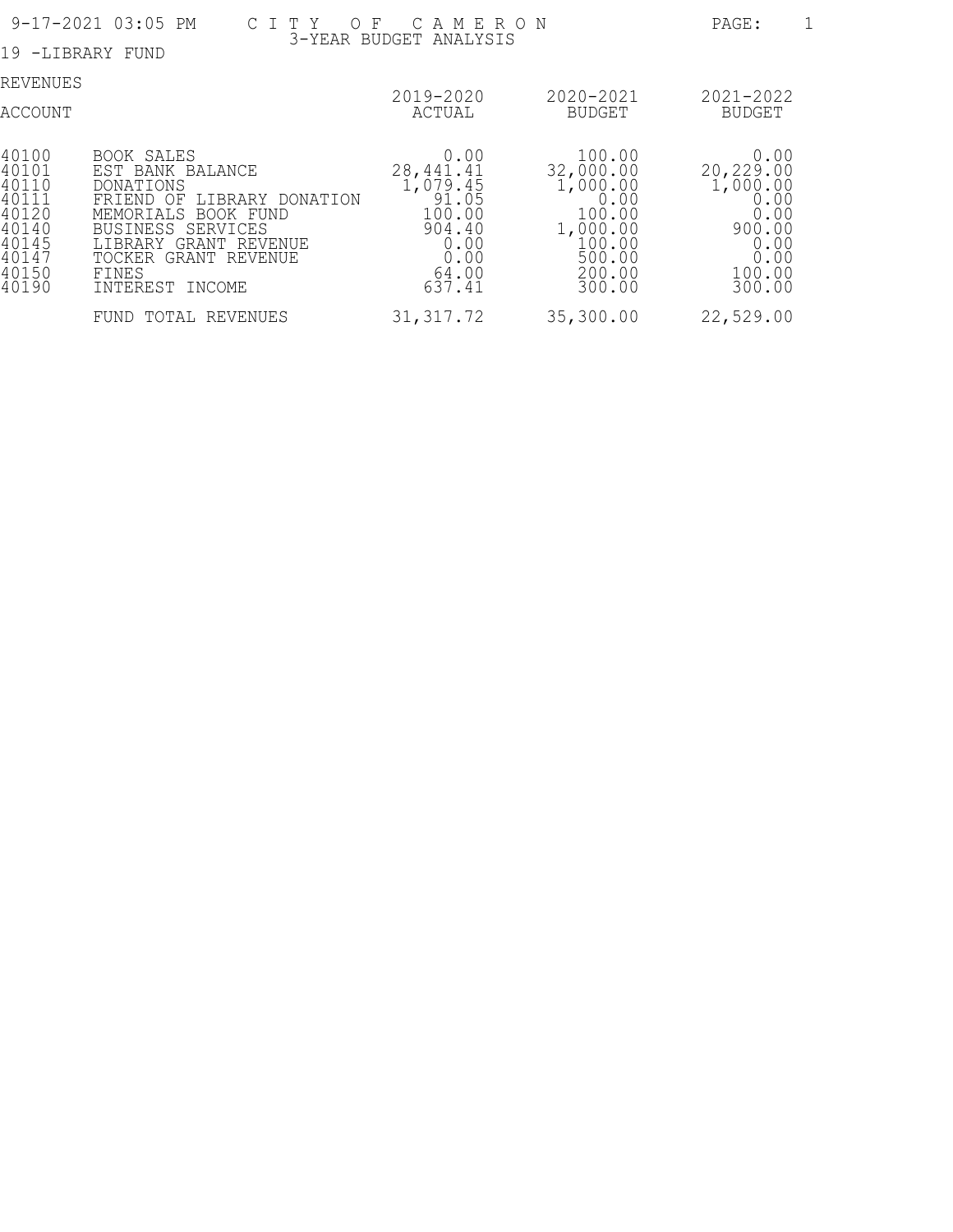| 9-17-2021 03:05 PM                                 | 2<br>PAGE:                                                                                                                                         |                                                              |                                                                       |                                                                  |
|----------------------------------------------------|----------------------------------------------------------------------------------------------------------------------------------------------------|--------------------------------------------------------------|-----------------------------------------------------------------------|------------------------------------------------------------------|
| -LIBRARY FUND<br>19                                |                                                                                                                                                    |                                                              |                                                                       |                                                                  |
| EXPENSES                                           |                                                                                                                                                    | 2019-2020                                                    | 2020-2021                                                             | 2021-2022                                                        |
| ACCOUNT                                            |                                                                                                                                                    | ACTUAL                                                       | BUDGET                                                                | <b>BUDGET</b>                                                    |
|                                                    | 00-SPECIAL ACCT                                                                                                                                    |                                                              |                                                                       |                                                                  |
| 50000<br>50010<br>50020<br>50026<br>50028<br>50030 | LIBRARY PROGRAMS & CLASSES<br>APOLLO/BIBLIONICS/CTLS<br>SUPPLIES, COMPUTER, PRINTE<br>WILLIAMS GRANT EXPENSE<br>DONATION EXPENSES<br>BOOK PURCHASE | 0.00<br>2,193.00<br>5,350.12<br>0.00<br>1,535.32<br>2,010.78 | 2,000.00<br>2,500.00<br>10,000.00<br>3,166.00<br>4,000.00<br>4,000.00 | 2,000.00<br>3,000.00<br>6,400.00<br>0.00<br>5,129.00<br>6,000.00 |
|                                                    | DEPARTMENT TOTALS                                                                                                                                  | 11,089.22                                                    | 25,666.00                                                             | 22,529.00                                                        |
|                                                    | FUND TOTAL EXPENSES                                                                                                                                | 11,089.22                                                    | 25,666.00                                                             | 22,529.00                                                        |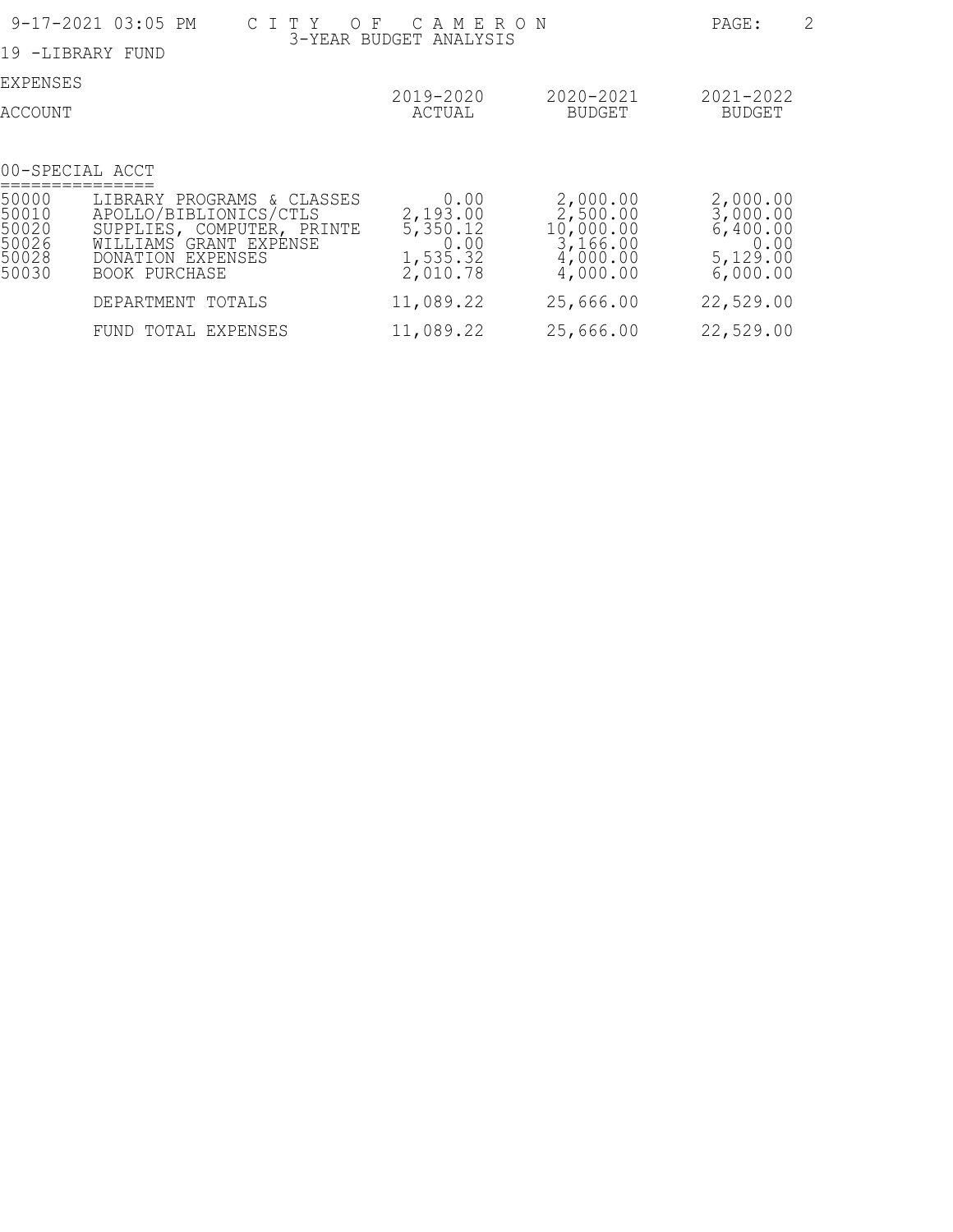|                                           | 9-17-2021 03:05 PM<br>C I T Y                                                                               | $O$ F<br>C A M E R O N                              |                                                              | PAGE:                                                        |
|-------------------------------------------|-------------------------------------------------------------------------------------------------------------|-----------------------------------------------------|--------------------------------------------------------------|--------------------------------------------------------------|
|                                           | 42 - CAMERON VOLUNTEER FIRE                                                                                 | 3-YEAR BUDGET ANALYSIS                              |                                                              |                                                              |
| REVENUES<br>ACCOUNT                       |                                                                                                             | 2019-2020<br>ACTUAL                                 | 2020-2021<br><b>BUDGET</b>                                   | $2021 - 2022$<br><b>BUDGET</b>                               |
| 40101<br>40110<br>40120<br>40130<br>40140 | EST BANK BAL OCT. 1<br>MEMORIAL/DONATIONS<br>EASTER CHICKEN SALES<br>GIVEAWAY FUNDRAISER<br>INTEREST INCOME | 27,850.18<br>0.00<br>9,476.00<br>335.00<br>1,415.23 | 16,000.00<br>5,000.00<br>5,000.00<br>$25,000.00$<br>$200.00$ | 16,000.00<br>5,000.00<br>5,000.00<br>$25,000.00$<br>$200.00$ |
|                                           | TOTAL REVENUES<br>FUND                                                                                      | 39,076.41                                           | 51,200.00                                                    | 51,200.00                                                    |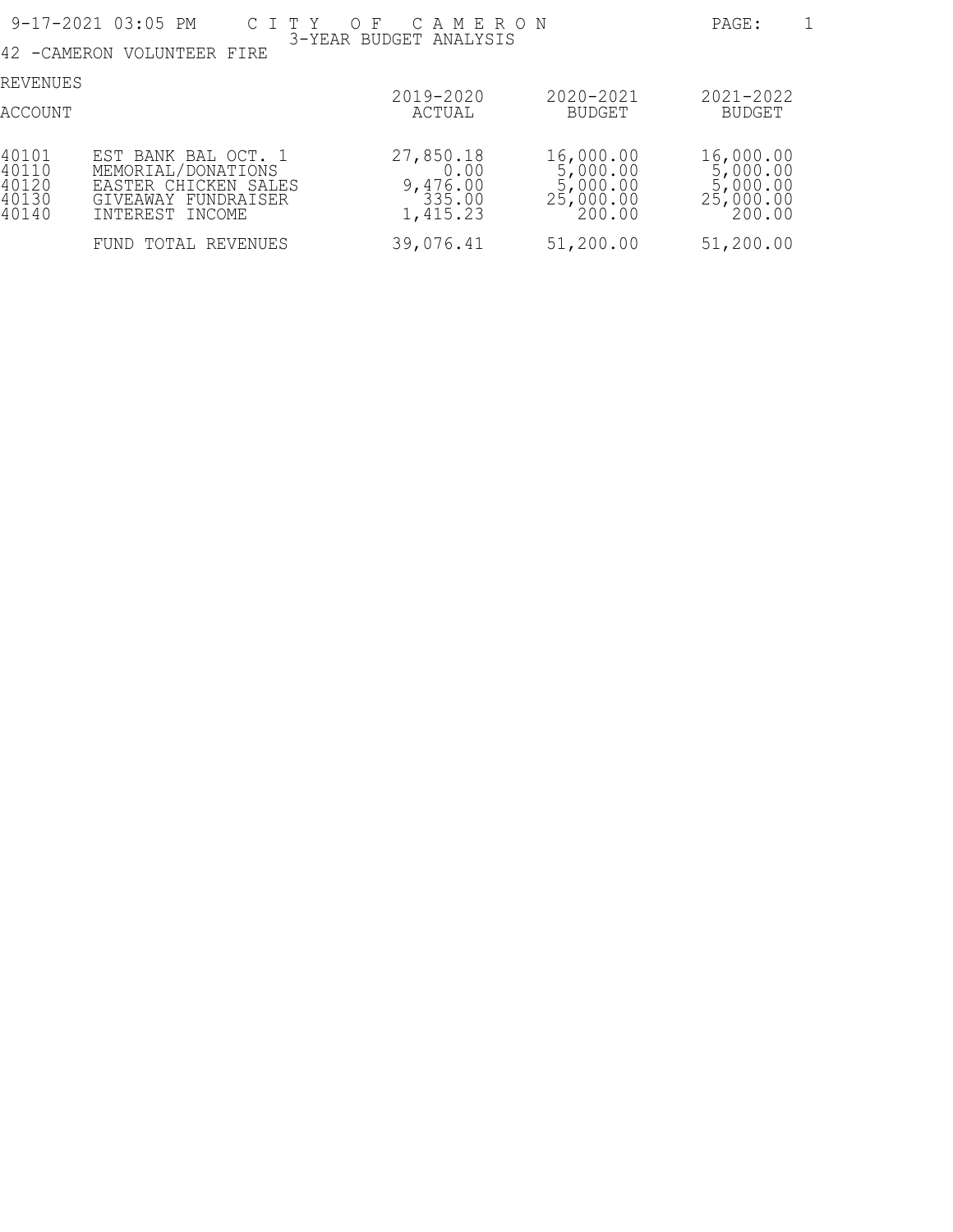|                                                                                        | 9-17-2021 03:05 PM<br>C I T Y<br>O F<br>42 -CAMERON VOLUNTEER FIRE                                                                                                                                                  | C A M E R O N<br>3-YEAR BUDGET ANALYSIS                                                                     |                                                                                                                       | $\overline{2}$<br>PAGE:                                                                                               |
|----------------------------------------------------------------------------------------|---------------------------------------------------------------------------------------------------------------------------------------------------------------------------------------------------------------------|-------------------------------------------------------------------------------------------------------------|-----------------------------------------------------------------------------------------------------------------------|-----------------------------------------------------------------------------------------------------------------------|
| EXPENSES                                                                               |                                                                                                                                                                                                                     |                                                                                                             |                                                                                                                       |                                                                                                                       |
| ACCOUNT                                                                                |                                                                                                                                                                                                                     | 2019-2020<br><b>ACTUAL</b>                                                                                  | 2020-2021<br><b>BUDGET</b>                                                                                            | 2021-2022<br><b>BUDGET</b>                                                                                            |
|                                                                                        | 00-SPECIAL ACCT                                                                                                                                                                                                     |                                                                                                             |                                                                                                                       |                                                                                                                       |
| 50010<br>50020<br>50030<br>50040<br>50050<br>50060<br>50070<br>50075<br>50080<br>50090 | COMMUNICATIONS/RADIOS<br>FEED NIGHTS<br>EOUIPMENT<br>EASTER CHICKEN EXPENSE<br>CHRISTMAS BANQUET<br>GIVEAWAY EXPENSE<br>ANNUAL BANQUET<br>SERVICE AWARDS<br>DISTRICT/STATE<br>CONVENTION<br>BUILDING SUPPLY/UPGRADE | 0.00<br>1,031.48<br>18,797.62)<br>4,809.36<br>512.39<br>$\frac{9,697.02}{3,326.15}$<br>0.00<br>0.00<br>0.00 | 1,000.00<br>1,400.00<br>5,000.00<br>3,800.00<br>500.00<br>14,000.00<br>600.00<br>1,000.00<br>$1,500.00$<br>$1,000.00$ | 1,000.00<br>1,400.00<br>5,000.00<br>3,800.00<br>500.00<br>14,000.00<br>600.00<br>1,000.00<br>$1,500.00$<br>$1,000.00$ |
|                                                                                        | DEPARTMENT TOTALS                                                                                                                                                                                                   | 578.78                                                                                                      | 29,800.00                                                                                                             | 29,800.00                                                                                                             |
|                                                                                        | 01-SPECIAL EXPENSE                                                                                                                                                                                                  |                                                                                                             |                                                                                                                       |                                                                                                                       |
| 50100<br>50110<br>50120                                                                | FIRE TRUCK PURCHASE<br>MEMORIALS/FLOWERS<br>FIRE PREVENTION EXPENSE                                                                                                                                                 | 11, 101.00<br>185.00<br>0.00                                                                                | 11,000.00<br>100.00<br>100.00                                                                                         | 11,000.00<br>100.00<br>100.00                                                                                         |
|                                                                                        | DEPARTMENT<br>TOTALS                                                                                                                                                                                                | 11,286.00                                                                                                   | 11,200.00                                                                                                             | 11,200.00                                                                                                             |
|                                                                                        | FUND TOTAL EXPENSES                                                                                                                                                                                                 | 11,864.78                                                                                                   | 41,000.00                                                                                                             | 41,000.00                                                                                                             |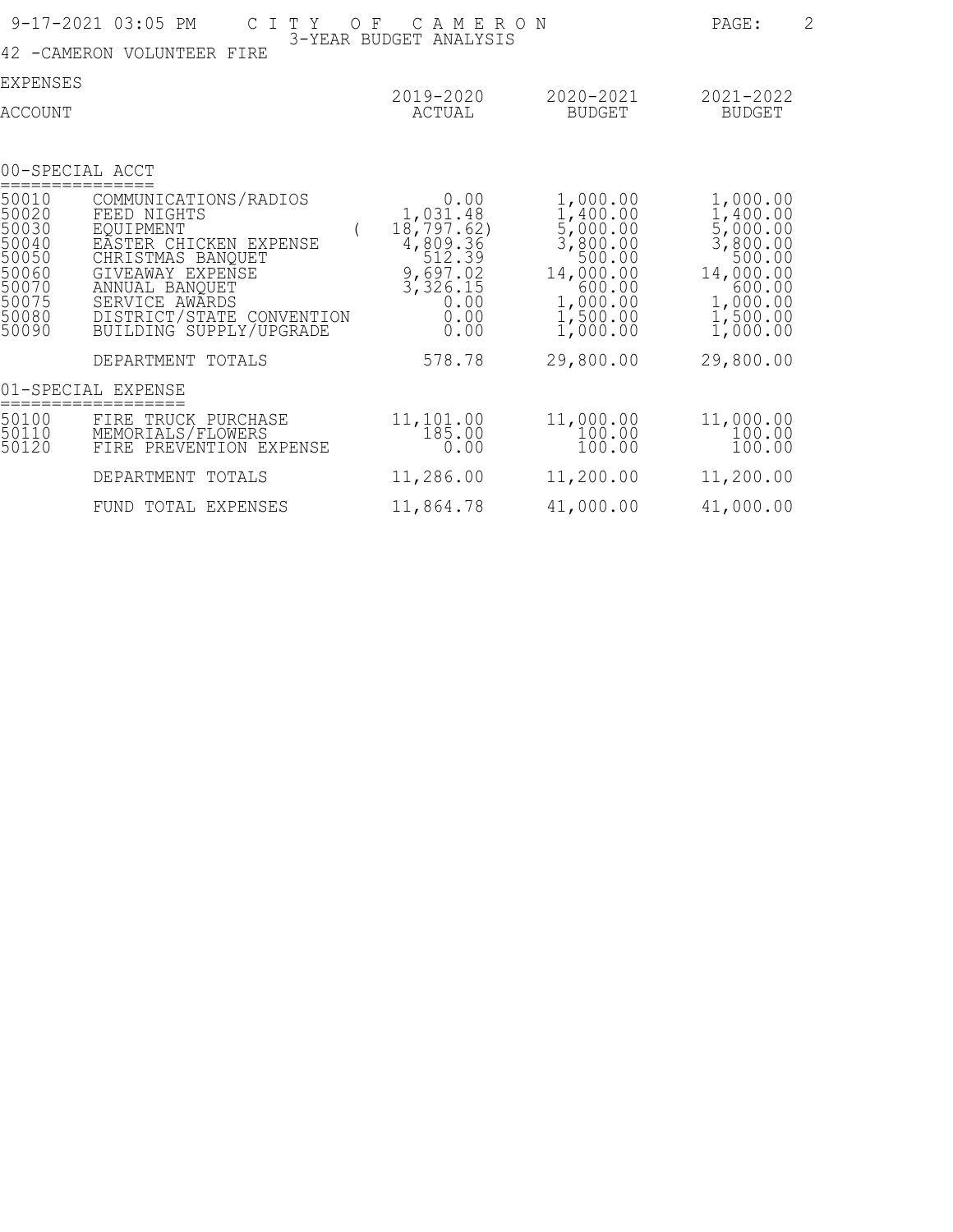|                         | 9-17-2021 03:05 PM<br>C I T Y                                 | OF CAMERON                       |                     | PAGE:                   |
|-------------------------|---------------------------------------------------------------|----------------------------------|---------------------|-------------------------|
| 67 - CAMERON PD         |                                                               | 3-YEAR BUDGET ANALYSIS           |                     |                         |
| REVENUES<br>ACCOUNT     |                                                               | 2019-2020<br>ACTUAL              | 2020-2021<br>BUDGET | $2021 - 2022$<br>BUDGET |
| 40100<br>40101<br>40190 | ESTIMATED BANK BALANCE<br><b>DONATIONS</b><br>INTEREST INCOME | 13,881.22<br>15,185.00<br>464.54 | 0.000000<br>0.00    | 0.000000<br>0.00        |
|                         | FUND TOTAL REVENUES                                           | 29,530.76                        | 0.00                | 0.00                    |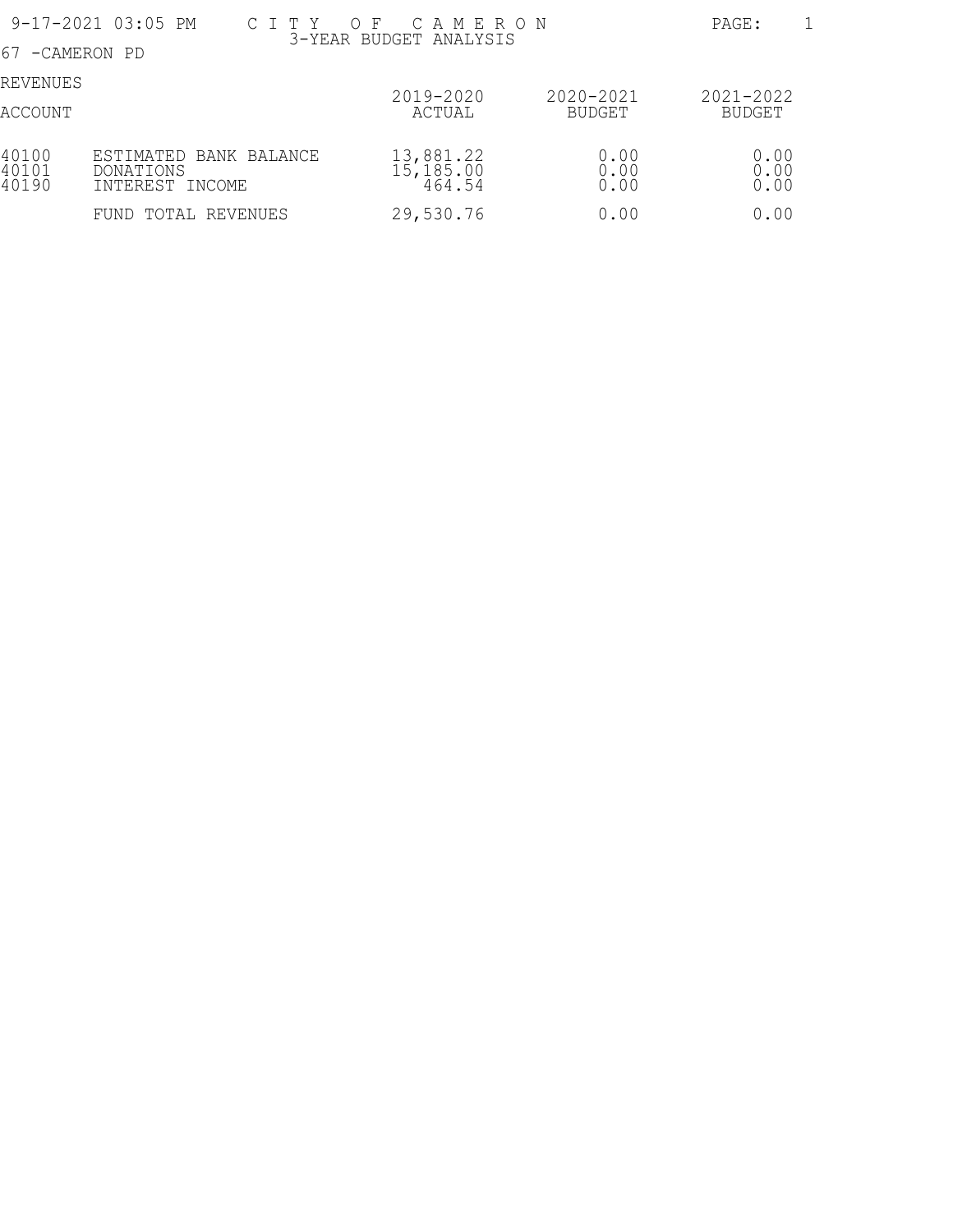| 9-17-2021 03:05 PM | $\overline{2}$<br>PAGE: |            |               |           |
|--------------------|-------------------------|------------|---------------|-----------|
| 67 - CAMERON PD    |                         |            |               |           |
| EXPENSES           |                         | 2019-2020  | 2020-2021     | 2021-2022 |
| ACCOUNT            |                         | ACTUAL     | <b>BUDGET</b> | BUDGET    |
|                    | 00-SPECIAL ACCT         |            |               |           |
| 50010              | EXPENSES                | 17, 157.23 | 0.00          | 0.00      |
|                    | DEPARTMENT TOTALS       | 17, 157.23 | 0.00          | 0.00      |
|                    | FUND TOTAL EXPENSES     | 17, 157.23 | 0.00          | 0.00      |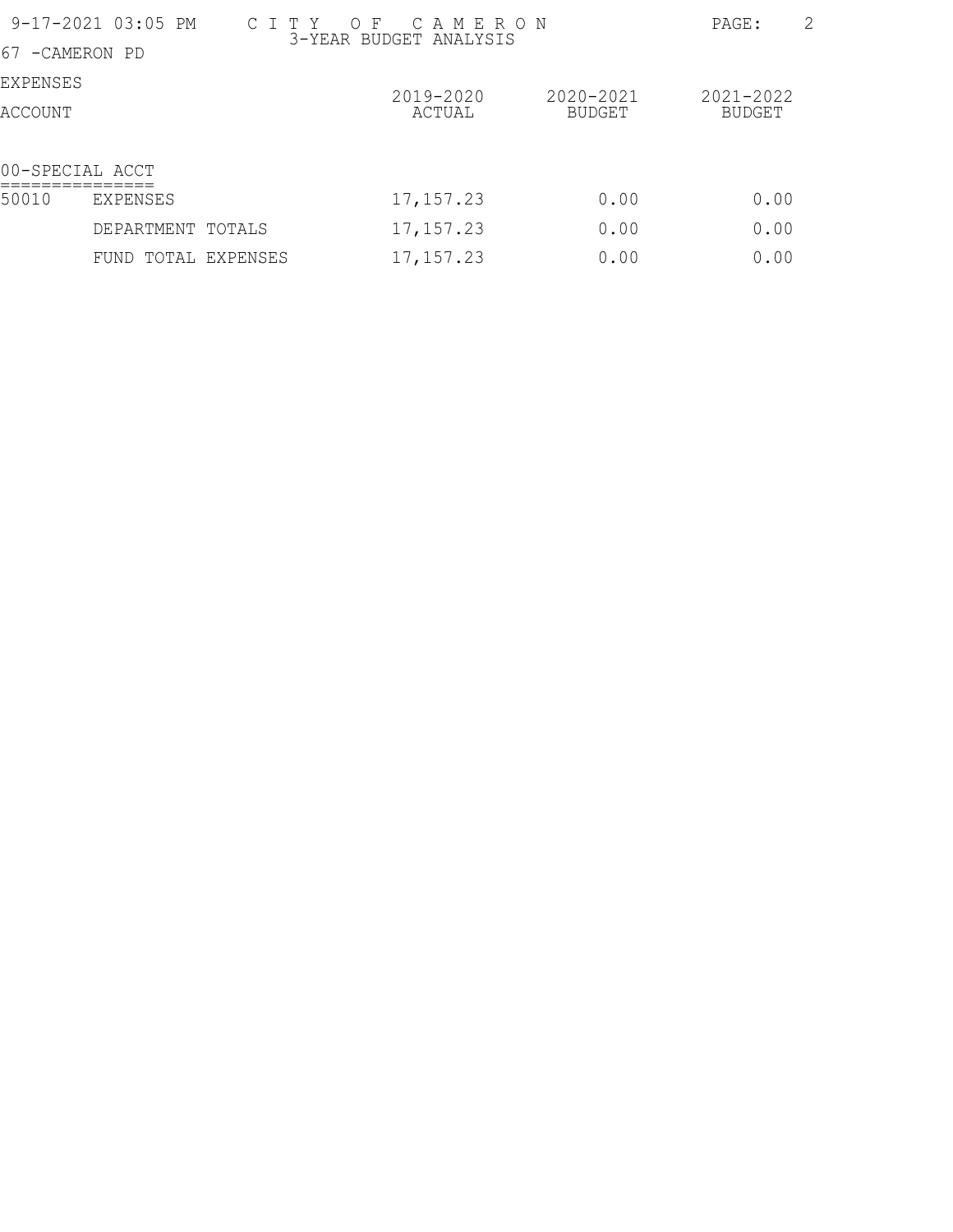**9:17 AM 07/15/21 Cash Basis**

### **Cameron Economic Development Corporation**

#### **Profit & Loss Budget Overview**

|                                        | October 2021 through September 2022 |               |               |            |                   |               |           |                     | <b>TOTAL</b>  |               |           |           |                  |                                                                 |
|----------------------------------------|-------------------------------------|---------------|---------------|------------|-------------------|---------------|-----------|---------------------|---------------|---------------|-----------|-----------|------------------|-----------------------------------------------------------------|
|                                        | <b>Oct 21</b>                       | <b>Nov 21</b> | <b>Dec 21</b> | Jan 22     | Feb <sub>22</sub> | <b>Mar 22</b> | Apr 22    | May 22              | <b>Jun 22</b> | <b>Jul 22</b> | Aug 22    | Sep 22    | Oct '21 - Sep 22 |                                                                 |
| <b>Ordinary Income/Expense</b>         |                                     |               |               |            |                   |               |           |                     |               |               |           |           |                  |                                                                 |
| <b>Income</b>                          |                                     |               |               |            |                   |               |           |                     |               |               |           |           |                  |                                                                 |
| <b>Direct Public Support</b>           |                                     |               |               |            |                   |               |           |                     |               |               |           |           |                  |                                                                 |
| <b>Individ, Business Contributions</b> | 0.00                                | 0.00          | 0.00          | 0.00       | 0.00              | 0.00          | 0.00      | 0.00                | 0.00          | 0.00          | 0.00      | 0.00      | 0.00             | <b>Ginger Watkins:</b>                                          |
| <b>Total Direct Public Support</b>     | 0.00                                | 0.00          | 0.00          | 0.00       | 0.00              | 0.00          | 0.00      | 0.00                | 0.00          | 0.00          | 0.00      | 0.00      |                  | 0.00 Loan from City for<br>land acquisition                     |
| <b>City Loan</b>                       | 0.00                                | 0.00          | 0.00          | 250,000.00 | 0.00              | 0.00          | 0.00      | 0.00                | 0.00          | 0.00          | 0.00      | 0.00      | 250,000.00       |                                                                 |
| <b>Income Accounts</b>                 |                                     |               |               |            |                   |               |           |                     |               |               |           |           |                  |                                                                 |
| 1/2 Cent Sales Tax                     | 23,500.00                           | 33,000.00     | 21,000.00     | 22,200.00  | 22,000.00         | 23,000.00     | 21,300.00 | 30,000.00           | 26,000.00     | 26,000.00     | 34,000.00 | 23,000.00 | 305,000.00       |                                                                 |
| <b>Interest Income</b>                 | 148.78                              | 13.13         | 13.75         | 150.00     | 12.85             | 13.72         | 150.00    | 11.16               | 10.97         | 150.00        | 15.89     | 14.33     |                  | 704.58 Ginger Watkins:                                          |
| Other types of Income                  | 0.00                                | 225.79        | 173.82        | 0.00       | 194.36            | 247.89        | 69.55     | 150.00              | 0.00          | 151.80        | 17.59     | 0.00      |                  | 1,230.80 Reimbursed CC                                          |
| Leases                                 | 1,000.00                            | 1,000.00      | 1,000.00      | 1,000.00   | 1,000.00          | 1,000.00      | 1,000.00  | 1,000.00            | 1,000.00      | 1,000.00      | 1,000.00  | 1,000.00  | 12,000.00        | <b>Expenses - See other</b><br>types of expenses.               |
| The Yards of Cameron Rentals           | 500.00                              | 0.00          | 0.00          | 0.00       | 0.00              | 500.00        | 0.00      | 0.00                | 500.00        | 0.00          | 0.00      | 500.00    | 2,000.00         |                                                                 |
| <b>Total Income Accounts</b>           | 25,148.78                           | 34,238.92     | 22,187.57     | 23,350.00  | 23,207.21         | 24,761.61     | 22,519.55 | 31,161.16           | 27,510.97     | 27,301.80     | 35,033.48 | 24,514.33 | 320,935.38       |                                                                 |
| <b>Other Types of Income</b>           | 224.50                              | 173.82        | 0.00          | 194.35     | 0.00              | 100.00        | 316.65    | 159.98              | 77.68         | 91.70         | 150.00    | 160.00    | 1,648.68         |                                                                 |
| <b>Program Income</b>                  |                                     |               |               |            |                   |               |           |                     |               |               |           |           |                  |                                                                 |
| <b>Membership Dues</b>                 | 0.00                                | 0.00          | 0.00          | 0.00       | 0.00              | 0.00          | 0.00      | 0.00                | 0.00          | 0.00          | 0.00      | 0.00      | 0.00             |                                                                 |
| <b>Projected Funds Transfer</b>        | 94,135.93                           | 0.00          | 0.00          | 0.00       | 0.00              | 0.00          | 0.00      | 0.00                | 0.00          | 0.00          | 0.00      | 0.00      | 94,135.93        |                                                                 |
| <b>Bond Payment Reserve</b>            | 98,953.00                           | 0.00          | 0.00          | 0.00       | 0.00              | 0.00          | 0.00      | 0.00                | 0.00          | 0.00          | 0.00      | 0.00      | 98,953.00        |                                                                 |
| <b>Retail Tourism Director</b>         | 5,153.83                            | 0.00          | 0.00          | 0.00       | 0.00              | 0.00          | 0.00      | 0.00                | 0.00          | 0.00          | 0.00      | 0.00      | 5,153.83         |                                                                 |
| The Yards Development Rsv              | 99,762.17                           | 0.00          | 0.00          | 0.00       | 0.00              | 0.00          | 0.00      | 0.00                | 0.00          | 0.00          | 0.00      | 0.00      | 99,762.17        |                                                                 |
| <b>Total Program Income</b>            | 298,004.93                          | 0.00          | 0.00          | 0.00       | 0.00              | 0.00          | 0.00      | 0.00                | 0.00          | 0.00          | 0.00      | 0.00      | 298,004.93       | <b>Ginger Watkins:</b><br>A formula error in the                |
| <b>Total Income</b>                    | 323,378.21                          | 34,412.74     | 22,187.57     | 273,544.35 | 23,207.21         | 24,861.61     |           | 22,836.20 31,321.14 | 27,588.65     | 27,393.50     | 35,183.48 | 24,674.33 | 870,588.99       | original budget<br>shorted income by the<br>amount in the Yards |
| <b>Expense</b>                         |                                     |               |               |            |                   |               |           |                     |               |               |           |           |                  | Reserve.                                                        |
| Administration                         |                                     |               |               |            |                   |               |           |                     |               |               |           |           |                  | <b>Ginger Watkins:</b>                                          |
| <b>Association Dues</b>                | 750.00                              | 900.00        | 840.00        | 3,000.00   | 690.00            | 500.00        | 500.00    | 500.00              | 700.00        | 1,000.00      | 500.00    | 1,000.00  |                  | 10,880.00   Insurance rate                                      |
| <b>Email Hosting</b>                   | 10.00                               | 10.00         | 10.00         | 10.00      | 10.00             | 10.00         | 10.00     | 10.00               | 10.00         | 10.00         | 10.00     | 10.00     | 120.00           | increased 8.97%;                                                |
| <b>Employee Insurance</b>              | 508.40                              | 508.40        | 508.40        | 508.40     | 508.40            | 508.40        | 508.40    | 508.40              | 508.40        | 508.40        | 508.40    | 508.40    | 6,100.83         | retirement<br>increase 2%.                                      |
| <b>Employee Retirement</b>             | 611.53                              | 611.53        | 611.53        | 611.53     | 611.53            | 611.53        | 611.53    | 611.53              | 611.53        | 611.53        | 611.53    | 611.53    | 7,338.37         |                                                                 |
| <b>FICA</b>                            | 322.75                              | 322.75        | 322.75        | 322.75     | 322.75            | 322.75        | 322.75    | 322.75              | 322.75        | 322.75        | 322.75    | 322.75    | 3,873.00         |                                                                 |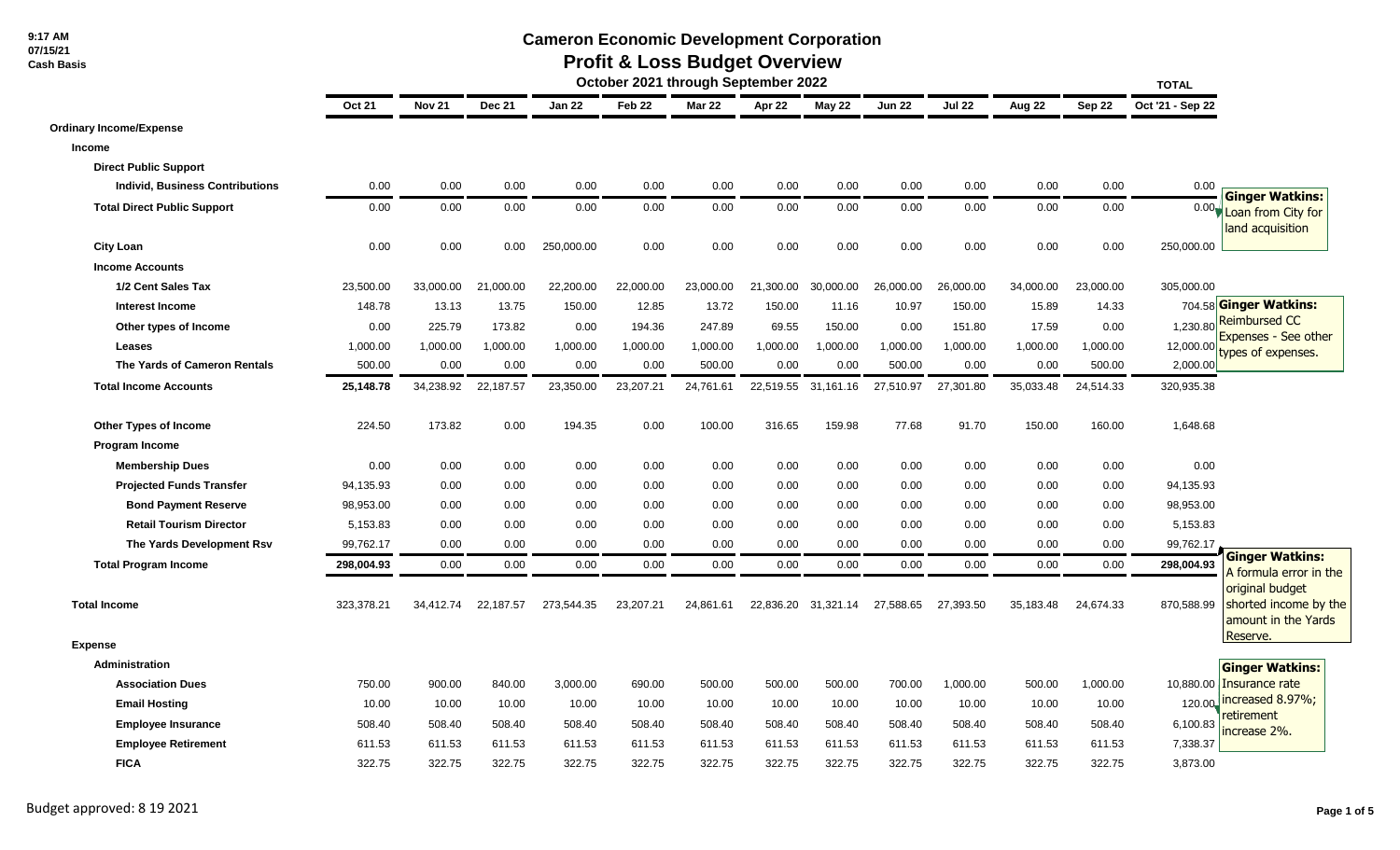## **Cameron Economic Development Corporation**

# **Profit & Loss Budget Overview**

|                                         |               |               |               |           |                   | October 2021 through September 2022 |          |               |               |               |          |          | <b>TOTAL</b>                                          |
|-----------------------------------------|---------------|---------------|---------------|-----------|-------------------|-------------------------------------|----------|---------------|---------------|---------------|----------|----------|-------------------------------------------------------|
|                                         | <b>Oct 21</b> | <b>Nov 21</b> | <b>Dec 21</b> | Jan 22    | Feb <sub>22</sub> | <b>Mar 22</b>                       | Apr 22   | <b>May 22</b> | <b>Jun 22</b> | <b>Jul 22</b> | Aug 22   | Sep 22   | Oct '21 - Sep 22                                      |
| <b>Medicare</b>                         | 75.48         | 75.48         | 75.48         | 75.48     | 75.48             | 75.48                               | 75.48    | 75.48         | 75.48         | 75.48         | 75.48    | 75.48    | 905.76 Ginger Watkins:                                |
| <b>Rotary Dues</b>                      | 0.00          | 162.50        | 0.00          | 0.00      | 162.50            | 0.00                                | 0.00     | 162.50        | 0.00          | 0.00          | 162.50   | 0.00     | <b>Website backend</b><br>650.00                      |
| <b>Salary</b>                           | 5,666.65      | 5,666.65      | 5,666.66      | 5,666.65  | 5,666.66          | 5,666.66                            | 5,666.66 | 5,666.65      | 5,666.66      | 5,666.66      | 5,666.66 | 5,666.66 | \$2800 annual<br>67,999.88<br>Zoom License \$120      |
| <b>Shared Office Expenses</b>           | 2,200.00      | 0.00          | 0.00          | 2,500.00  | 0.00              | 0.00                                | 2,200.00 | 0.00          | 0.00          | 2,000.00      | 0.00     | 0.00     | 8,900.00<br>annual                                    |
| <b>Software</b>                         | 245.00        | 5.00          | 5.00          | 5.00      | 5.00              | 5.00                                | 5.00     | 2,805.00      | 5.00          | 5.00          | 5.00     | 5.00     | 3,100.00 <b>Eset License \$101 (2</b>                 |
| <b>Supplies</b>                         | 0.00          | 0.00          | 10.00         | 0.00      | 20.00             | 25.00                               | 0.00     | 20.00         | 0.00          | 0.00          | 25.00    | 0.00     | lyr.)<br>100.00                                       |
| <b>Website Hosting</b>                  | 434.63        | 39.33         | 2.99          | 2.99      | 2.99              | 699.99                              | 5.98     | 2.99          | 5.98          | 2.99          | 45.97    | 20.98    | Office 365 \$5/month<br>1,267.8'                      |
| <b>Total Administration</b>             | 10,824.44     | 8,301.64      | 8,052.81      | 12,702.80 | 8,075.31          | 8,424.81                            | 9,905.80 | 10,685.30     | 7,905.80      | 10,202.81     | 7,933.29 | 8,220.80 | 111,235.65<br>Website hosting: The                    |
|                                         |               |               |               |           |                   |                                     |          |               |               |               |          |          | <b>Yards of Cameron</b>                               |
| <b>Advertising &amp; Marketing</b>      | 2,541.66      | 2,541.67      | 2,541.66      | 2,541.67  | 2,541.66          | 2,541.67                            | 2,541.67 | 2,541.67      | 2,541.67      | 2,541.67      | 2,541.66 | 2,541.67 | 30,500.00 83121 to 83124<br>\$431.64                  |
| <b>Amortization</b>                     | 0.00          | 0.00          | 0.00          | 0.00      | 0.00              | 0.00                                | 0.00     | 0.00          | 0.00          | 0.00          | 0.00     | 0.00     | 0.00                                                  |
| <b>Business Park</b>                    |               |               |               |           |                   |                                     |          |               |               |               |          |          | <b>Ginger Watkins:</b>                                |
| <b>Operating and Maintenance</b>        | 0.00          | 0.00          | 150.00        | 10,000.00 | 0.00              | 200.00                              | 0.00     | 150.00        | 0.00          | 150.00        | 0.00     | 0.00     | 10,650.00 Omitted Amortization<br>10,650.00 \$2716.00 |
| <b>Total Business Park</b>              | 0.00          | 0.00          | 150.00        | 10,000.00 | 0.00              | 200.00                              | 0.00     | 150.00        | 0.00          | 150.00        | 0.00     | 0.00     |                                                       |
| <b>Business Park Phase II</b>           |               |               |               |           |                   |                                     |          |               |               |               |          |          |                                                       |
| <b>Maintenance and Operations</b>       | 215.00        | 0.00          | 0.00          | 215.00    | 0.00              | 215.00                              | 215.00   | 215.00        | 215.00        | 215.00        | 215.00   | 215.00   | 1,935.00                                              |
| <b>Total Business Park Phase II</b>     | 215.00        | 0.00          | 0.00          | 215.00    | 0.00              | 215.00                              | 215.00   | 215.00        | 215.00        | 215.00        | 215.00   | 215.00   | 1,935.00                                              |
| <b>Contract Services</b>                |               |               |               |           |                   |                                     |          |               |               |               |          |          |                                                       |
| <b>Accounting Fees</b>                  | 600.00        | 0.00          | 6,500.00      | 0.00      | 0.00              | 0.00                                | 0.00     | 0.00          | 0.00          | 0.00          | 0.00     | 0.00     | 7,100.00                                              |
| <b>Legal Fees</b>                       | 170.00        | 170.00        | 170.00        | 170.00    | 170.00            | 170.00                              | 170.00   | 170.00        | 170.00        | 170.00        | 170.00   | 170.00   | 2,040.00                                              |
| <b>Outside Contract Services</b>        | 0.00          | 0.00          | 0.00          | 0.00      | 0.00              | 0.00                                | 0.00     | 0.00          | 0.00          | 0.00          | 0.00     | 0.00     | 0.00                                                  |
| <b>Total Contract Services</b>          | 770.00        | 170.00        | 6,670.00      | 170.00    | 170.00            | 170.00                              | 170.00   | 170.00        | 170.00        | 170.00        | 170.00   | 170.00   | 9,140.00                                              |
| Depreciation                            | 0.00          | 0.00          | 0.00          | 0.00      | 0.00              | 0.00                                | 0.00     | 0.00          | 0.00          | 0.00          | 0.00     | 0.00     | 0.00                                                  |
| <b>Facilities and Equipment</b>         |               |               |               |           |                   |                                     |          |               |               |               |          |          |                                                       |
| Computer                                | 400.00        | 0.00          | 0.00          | 0.00      | 0.00              | 0.00                                | 0.00     | 0.00          | 0.00          | 0.00          | 0.00     | 0.00     | 400.00 Ginger Watkins:                                |
| Depr and Amort - Allowable              | 0.00          | 0.00          | 0.00          | 0.00      | 0.00              | 0.00                                | 0.00     | 0.00          | 0.00          | 0.00          | 0.00     | 0.00     | Removed depreciation<br>0.00                          |
| <b>Donated Facilities</b>               | 0.00          | 0.00          | 0.00          | 0.00      | 0.00              | 0.00                                | 0.00     | 0.00          | 0.00          | 0.00          | 0.00     | 0.00     | approx. \$168,000.<br>0.00                            |
| <b>Equip Rental and Maintenance</b>     | 0.00          | 0.00          | 0.00          | 0.00      | 0.00              | 0.00                                | 0.00     | 0.00          | 0.00          | 0.00          | 0.00     | 0.00     | 0.00                                                  |
| <b>Facilities and Equipment - Other</b> | 0.00          | 0.00          | 0.00          | 0.00      | 0.00              | 0.00                                | 0.00     | 0.00          | 0.00          | 0.00          | 0.00     | 0.00     | 0.00                                                  |
| <b>Total Facilities and Equipment</b>   | 400.00        | 0.00          | 0.00          | 0.00      | 0.00              | 0.00                                | 0.00     | 0.00          | 0.00          | 0.00          | 0.00     | 0.00     | 400.00                                                |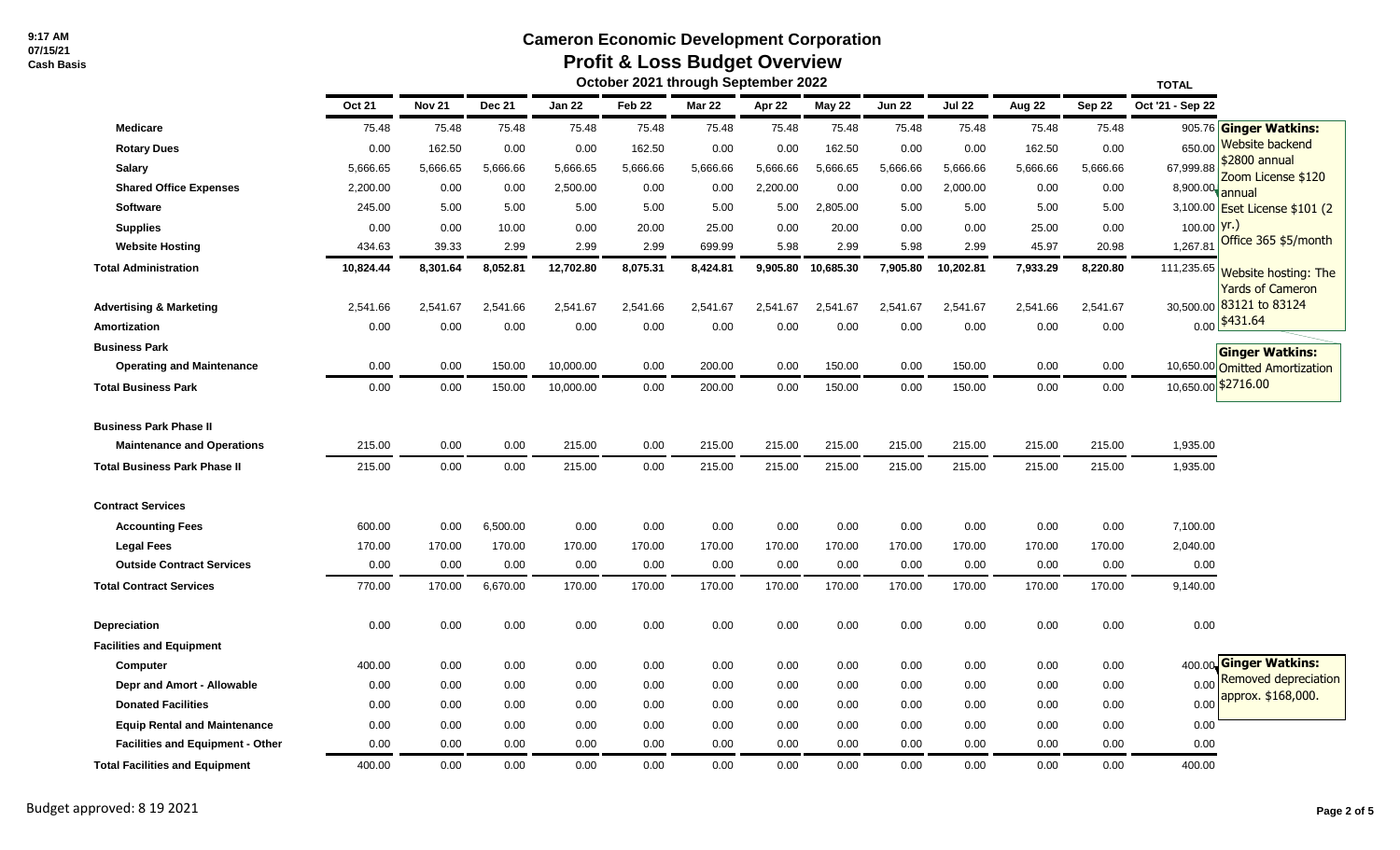# **Cameron Economic Development Corporation**

# **Profit & Loss Budget Overview**

|                                      | October 2021 through September 2022 |               |          |               |           |               |          |          |               |               |           |          | <b>TOTAL</b>     |                                                            |
|--------------------------------------|-------------------------------------|---------------|----------|---------------|-----------|---------------|----------|----------|---------------|---------------|-----------|----------|------------------|------------------------------------------------------------|
|                                      | <b>Oct 21</b>                       | <b>Nov 21</b> | Dec 21   | <b>Jan 22</b> | Feb 22    | <b>Mar 22</b> | Apr 22   | May 22   | <b>Jun 22</b> | <b>Jul 22</b> | Aug 22    | Sep 22   | Oct '21 - Sep 22 |                                                            |
| <b>General Accounts</b>              |                                     |               |          |               |           |               |          |          |               |               |           |          |                  |                                                            |
| <b>Consulting</b>                    | 0.00                                | 2,000.00      | 0.00     | 2,000.00      | 0.00      | 2,000.00      | 0.00     | 2,000.00 | 0.00          | 2,000.00      | 0.00      | 2,000.00 | 12,000.00        | <b>Ginger Watkins:</b>                                     |
| <b>Legal Notices</b>                 | 0.00                                | 75.00         | 75.00    | 75.00         | 75.00     | 75.00         | 75.00    | 75.00    | 75.00         | 75.00         | 75.00     | 75.00    | 825.00           | <b>Impact Analysis for</b><br><b>Incentive evaluations</b> |
| <b>Other General Expenses</b>        | 0.00                                | 0.00          | 0.00     | 0.00          | 0.00      | 0.00          | 0.00     | 0.00     | 0.00          | 0.00          | 0.00      | 0.00     | 0.00             |                                                            |
| <b>Total General Accounts</b>        | 0.00                                | 2,075.00      | 75.00    | 2,075.00      | 75.00     | 2,075.00      | 75.00    | 2,075.00 | 75.00         | 2,075.00      | 75.00     | 2,075.00 | 12,825.00        |                                                            |
| <b>Industrial Park</b>               |                                     |               |          |               |           |               |          |          |               |               |           |          |                  |                                                            |
| <b>Operating and Maintenance</b>     | 8.78                                | 8.93          | 8.85     | 8.93          | 8.85      | 8.85          | 8.77     | 9.00     | 8.50          | 10.37         | 8.77      | 17.55    | 116.15           | <b>Ginger Watkins:</b>                                     |
| <b>Industrial Park - Other</b>       | 336.00                              | 200.00        | 0.00     | 0.00          | 0.00      | 0.00          | 0.00     | 0.00     | 0.00          | 0.00          | 0.00      | 0.00     | 536.00           | <b>Industrial Park</b>                                     |
| <b>Total Industrial Park</b>         | 344.78                              | 208.93        | 8.85     | 8.93          | 8.85      | 8.85          | 8.77     | 9.00     | 8.50          | 10.37         | 8.77      | 17.55    |                  | <b>Billboard repair. Cost</b><br>652.15 is unknown at this |
| <b>Interest Expense</b>              | 0.00                                | 0.00          | 0.00     | 0.00          | 14,476.25 | 0.00          | 0.00     | 0.00     | 0.00          | 0.00          | 14,476.25 | 0.00     | 28,952.50        | time.                                                      |
| <b>Principal for Bond</b>            | 0.00                                | 0.00          | 0.00     | 0.00          | 0.00      | 0.00          | 0.00     | 0.00     | 0.00          | 0.00          | 70,000.00 | 0.00     | 70,000.00        |                                                            |
| <b>Operations</b>                    |                                     |               |          |               |           |               |          |          |               |               |           |          |                  |                                                            |
| <b>Postage, Mailing Service</b>      | 55.00                               | 8.00          | 10.00    | 10.00         | 10.00     | 30.00         | 16.00    | 16.00    | 55.00         | 15.00         | 15.00     | 8.00     | 248.00           |                                                            |
| <b>Printing and Copying</b>          | 0.00                                | 0.00          | 25.00    | 0.00          | 0.00      | 20.00         | 0.00     | 0.00     | 35.00         | 0.00          | 20.00     | 0.00     | 100.00           |                                                            |
| <b>Supplies</b>                      | 0.00                                | 0.00          | 0.00     | 0.00          | 0.00      | 0.00          | 0.00     | 0.00     | 0.00          | 0.00          | 0.00      | 0.00     | 0.00             |                                                            |
| <b>Total Operations</b>              | 55.00                               | 8.00          | 35.00    | 10.00         | 10.00     | 50.00         | 16.00    | 16.00    | 90.00         | 15.00         | 35.00     | 8.00     | 348.00           |                                                            |
| <b>Other Types of Expenses</b>       |                                     |               |          |               |           |               |          |          |               |               |           |          |                  |                                                            |
| <b>Insurance - General Liability</b> | 0.00                                | 0.00          | 0.00     | 0.00          | 0.00      | 0.00          | 0.00     | 0.00     | 0.00          | 0.00          | 0.00      | 0.00     | 0.00             | <b>Ginger Watkins:</b>                                     |
| Insurance - Liability, D and O       | 0.00                                | 0.00          | 0.00     | 0.00          | 0.00      | 0.00          | 0.00     | 0.00     | 0.00          | 115.00        | 0.00      | 0.00     | 115.00           | Reimbursed expenses.                                       |
| Other Types of Expenses - Other      | 0.00                                | 225.79        | 173.82   | 0.00          | 194.36    | 247.89        | 69.55    | 150.00   | 0.00          | 151.80        | 17.59     | 0.00     | 1,230.80         |                                                            |
| <b>Total Other Types of Expenses</b> | 0.00                                | 225.79        | 173.82   | 0.00          | 194.36    | 247.89        | 69.55    | 150.00   | 0.00          | 266.80        | 17.59     | 0.00     | 1,345.80         |                                                            |
| <b>Programs</b>                      |                                     |               |          |               |           |               |          |          |               |               |           |          |                  |                                                            |
| <b>Business Retention</b>            | 0.00                                | 230.00        | 0.00     | 0.00          | 0.00      | 230.00        | 0.00     | 0.00     | 230.00        | 0.00          | 0.00      | 230.00   | 920.00           |                                                            |
| <b>Communications</b>                | 1,000.00                            | 1,000.00      | 1,000.00 | 1,000.00      | 1,000.00  | 1,000.00      | 1,000.00 | 1,000.00 | 1,000.00      | 1,000.00      | 1,000.00  | 1,000.00 | 12,000.00        |                                                            |
| <b>Workforce Development</b>         | 0.00                                | 0.00          | 0.00     | 0.00          | 0.00      | 0.00          | 0.00     | 0.00     | 0.00          | 0.00          | 0.00      | 0.00     | 0.00             |                                                            |
| <b>Total Programs</b>                | 1,000.00                            | 1,230.00      | 1,000.00 | 1,000.00      | 1,000.00  | 1,230.00      | 1,000.00 | 1,000.00 | 1,230.00      | 1,000.00      | 1,000.00  | 1,230.00 | 12,920.00        |                                                            |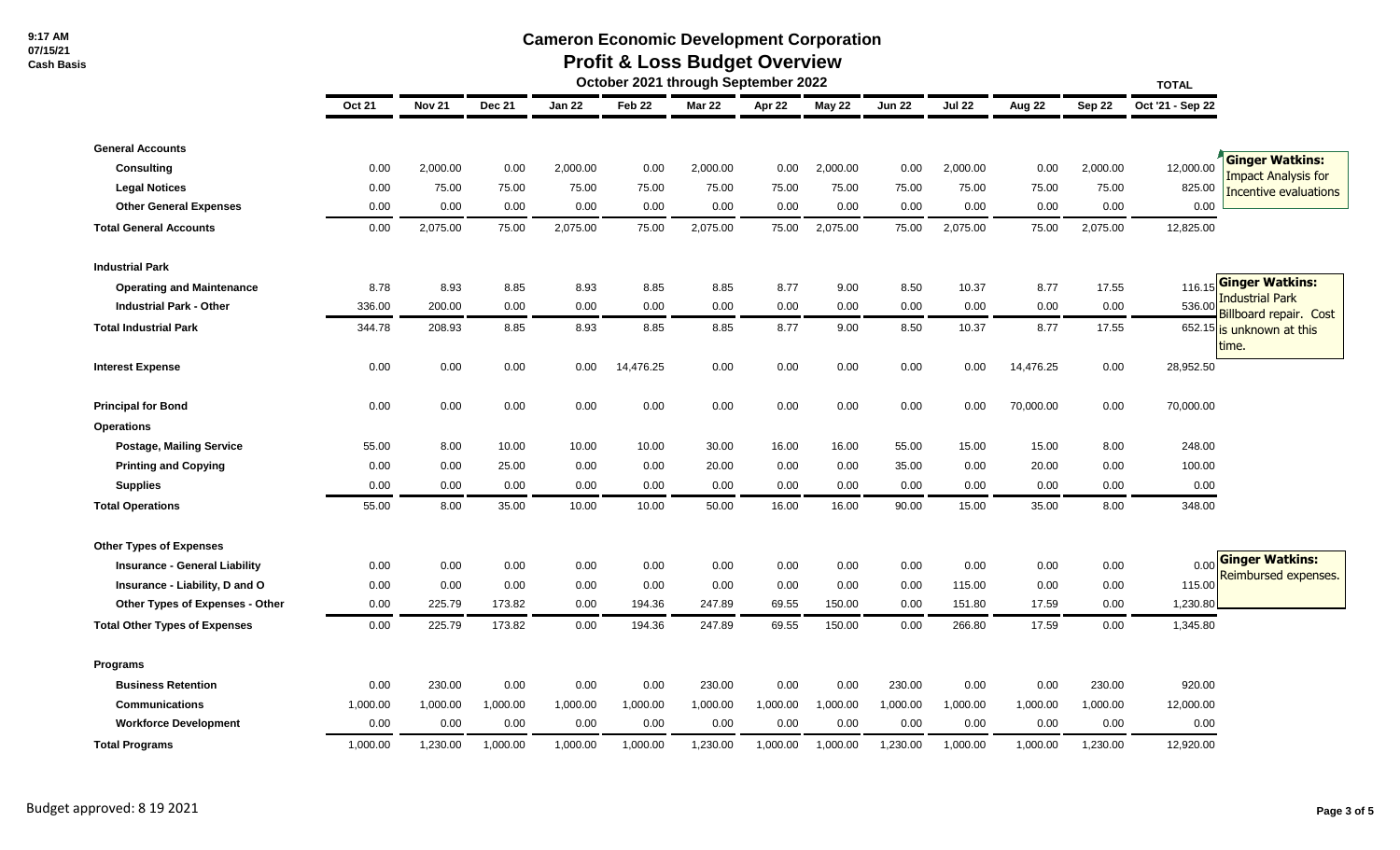### **Cameron Economic Development Corporation**

# **Profit & Loss Budget Overview**

|                                          | October 2021 through September 2022<br><b>TOTAL</b> |               |               |               |                   |               |           |           |               |               |          |          |                  |                                            |
|------------------------------------------|-----------------------------------------------------|---------------|---------------|---------------|-------------------|---------------|-----------|-----------|---------------|---------------|----------|----------|------------------|--------------------------------------------|
|                                          | <b>Oct 21</b>                                       | <b>Nov 21</b> | <b>Dec 21</b> | <b>Jan 22</b> | Feb <sub>22</sub> | <b>Mar 22</b> | Apr 22    | May 22    | <b>Jun 22</b> | <b>Jul 22</b> | Aug 22   | Sep 22   | Oct '21 - Sep 22 |                                            |
|                                          |                                                     |               |               |               |                   |               |           |           |               |               |          |          |                  | <b>Ginger Watkins:</b>                     |
| <b>Strategic Project Expense</b>         |                                                     |               |               |               |                   |               |           |           |               |               |          |          |                  | <b>Advertising for fly-</b>                |
| <b>Business Development - Aviation</b>   | 0.00                                                | 250.00        | 0.00          | 0.00          | 250.00            | 0.00          | 500.00    | 0.00      | 0.00          | 250.00        | 0.00     | 0.00     | 1,250.00         | Ins                                        |
| <b>Economic Development Tools</b>        | 0.00                                                | 0.00          | 0.00          | 0.00          | 0.00              | 2,900.00      | 0.00      | 0.00      | 0.00          | 0.00          | 0.00     | 0.00     | 2,900.00         | <b>Ginger Watkins:</b>                     |
| <b>Economic Development Website</b>      | 0.00                                                | 9,195.00      | 0.00          | 0.00          | 0.00              | 0.00          | 0.00      | 0.00      | 0.00          | 0.00          | 0.00     | 0.00     | 9,195.00         | Local Intel data                           |
| <b>Facade Grant - Bus. District</b>      | 5,000.00                                            | 0.00          | 0.00          | 0.00          | 0.00              | 0.00          | 5,000.00  | 0.00      | 0.00          | 0.00          | 0.00     | 0.00     | 10,000.00        |                                            |
| <b>Land Acquisition</b>                  | 0.00                                                | 0.00          | 0.00          | 250,000.00    | 0.00              | 0.00          | 0.00      | 0.00      | 0.00          | 0.00          | 0.00     | 0.00     | 250,000.00       |                                            |
| Retail Tourism Refunding 5 Yr + Reserve  | 60,000.00                                           | 0.00          | 0.00          | 0.00          | 0.00              | 0.00          | 0.00      | 0.00      | 0.00          | 0.00          | 0.00     | 0.00     | 60,000.00        |                                            |
| <b>Strategic Projects - Other</b>        |                                                     |               |               |               |                   |               |           |           |               |               |          |          |                  |                                            |
| Downtown Devmt. Planning Launch          | 0.00                                                | 1,000.00      | 750.00        | 750.00        | 500.00            | 0.00          | 500.00    | 0.00      | 500.00        | 0.00          | 500.00   | 0.00     | 4,500.00         | <b>Ginger Watkins:</b>                     |
| <b>Total Strategic Projects - Other</b>  | 0.00                                                | 1,000.00      | 750.00        | 750.00        | 500.00            | 0.00          | 500.00    | 0.00      | 500.00        | 0.00          | 500.00   | 0.00     | 4,500.00         | <b>Targeted business</b><br>recruitment    |
| <b>Strategic Projects - Reserve</b>      | 49,300.00                                           | 0.00          | 0.00          | 0.00          | 0.00              | 0.00          | 0.00      | 0.00      | 0.00          | 0.00          | 0.00     | 0.00     | 49,300.00        |                                            |
| The Yards Infrastructure Resrv   EDA Mat | 0.00                                                | 20.000.00     | 0.00          | 20,000.00     | 8,000.00          | 20,000.00     | 7,000.00  | 20.000.00 | 0.00          | 9,802.47      | 0.00     | 0.00     | 104,802.47       | <b>Ginger Watkins:</b>                     |
| <b>Total Strategic Project Expense</b>   | 114,300.00                                          | 31,445.00     | 750.00        | 270,750.00    | 8,750.00          | 22,900.00     | 13,000.00 | 20,000.00 | 500.00        | 10,052.47     | 500.00   | 0.00     | 492,947.47       | Match for Adams Ave<br>EDA Grant 89,802.47 |
| The Yards of Cameron                     |                                                     |               |               |               |                   |               |           |           |               |               |          |          |                  | and Adams Avenue<br>Quiet Zone \$15,000    |
| The Yards Reserve Annual Contribution    | 0.00                                                | 0.00          | 0.00          | 10,000.00     | 0.00              | 0.00          | 0.00      | 0.00      | 0.00          | 0.00          | 0.00     | 0.00     | 10,000.00        |                                            |
| <b>Electricity</b>                       | 516.83                                              | 503.14        | 534.73        | 684.77        | 747.77            | 890.86        | 715.59    | 700.00    | 806.69        | 315.02        | 316.62   | 2,199.18 | 8,931.20         |                                            |
| <b>Equipment</b>                         | 4,000.00                                            | 0.00          | 2.000.00      | 0.00          | 0.00              | 0.00          | 0.00      | 0.00      | 0.00          | 0.00          | 0.00     | 0.00     | 6,000.00         |                                            |
| <b>Fire Alarm Monitoring</b>             | 0.00                                                | 0.00          | 0.00          | 0.00          | 0.00              | 0.00          | 0.00      | 0.00      | 0.00          | 0.00          | 0.00     | 0.00     | 0.00             |                                            |
| <b>Insurance</b>                         | 0.00                                                | 0.00          | 0.00          | 0.00          | 2,254.98          | 0.00          | 0.00      | 0.00      | 0.00          | 0.00          | 0.00     | 0.00     | 2,254.98         |                                            |
| <b>Janitorial</b>                        | 300.00                                              | 300.00        | 300.00        | 300.00        | 300.00            | 300.00        | 300.00    | 300.00    | 300.00        | 300.00        | 300.00   | 300.00   | 3,600.00         |                                            |
| <b>Landscape Maintenance</b>             | 2,125.00                                            | 2,275.00      | 2,244.07      | 2,375.00      | 2,125.00          | 2,125.00      | 2,405.00  | 2,125.00  | 2,125.00      | 2,275.00      | 2,275.00 | 2,275.00 | 26,749.07        | <b>Ginger Watkins:</b>                     |
| <b>Maintenance</b>                       | 600.00                                              | 4,600.00      | 600.00        | 600.00        | 600.00            | 600.00        | 600.00    | 600.00    | 600.00        | 600.00        | 600.00   | 600.00   | 11,200.00        | Crack sealing parking                      |
| <b>Pest Control</b>                      | 0.00                                                | 130.00        | 0.00          | 0.00          | 130.00            | 0.00          | 0.00      | 130.00    | 0.00          | 0.00          | 0.00     | 130.00   | 520.00           | lot \$4000                                 |
| <b>Supplies</b>                          | 0.00                                                | 75.00         | 0.00          | 0.00          | 75.00             | 0.00          | 0.00      | 75.00     | 0.00          | 0.00          | 75.00    | 0.00     | 300.00           |                                            |
| Telephone / Internet                     | 172.61                                              | 172.61        | 178.33        | 177.97        | 177.97            | 176.65        | 176.80    | 176.80    | 176.29        | 176.35        | 176.29   | 176.29   | 2,114.96         |                                            |
| <b>Trash</b>                             | 109.84                                              | 109.84        | 109.84        | 109.84        | 109.84            | 109.84        | 109.84    | 109.84    | 109.84        | 109.84        | 109.84   | 109.84   | 1,318.08         |                                            |
| Water, Sewer                             | 350.00                                              | 335.50        | 286.43        | 499.78        | 249.89            | 350.00        | 350.00    | 296.95    | 300.00        | 500.00        | 500.00   | 350.00   | 4,368.55         |                                            |
| <b>Total The Yards of Cameron</b>        | 8,174.28                                            | 8,501.09      | 6,253.40      | 14,747.36     | 6,770.45          | 4,552.35      | 4,657.23  | 4,513.59  | 4,417.82      | 4,276.21      | 4,352.75 | 6,140.31 | 77,356.84        |                                            |

**Travel and Meetings**